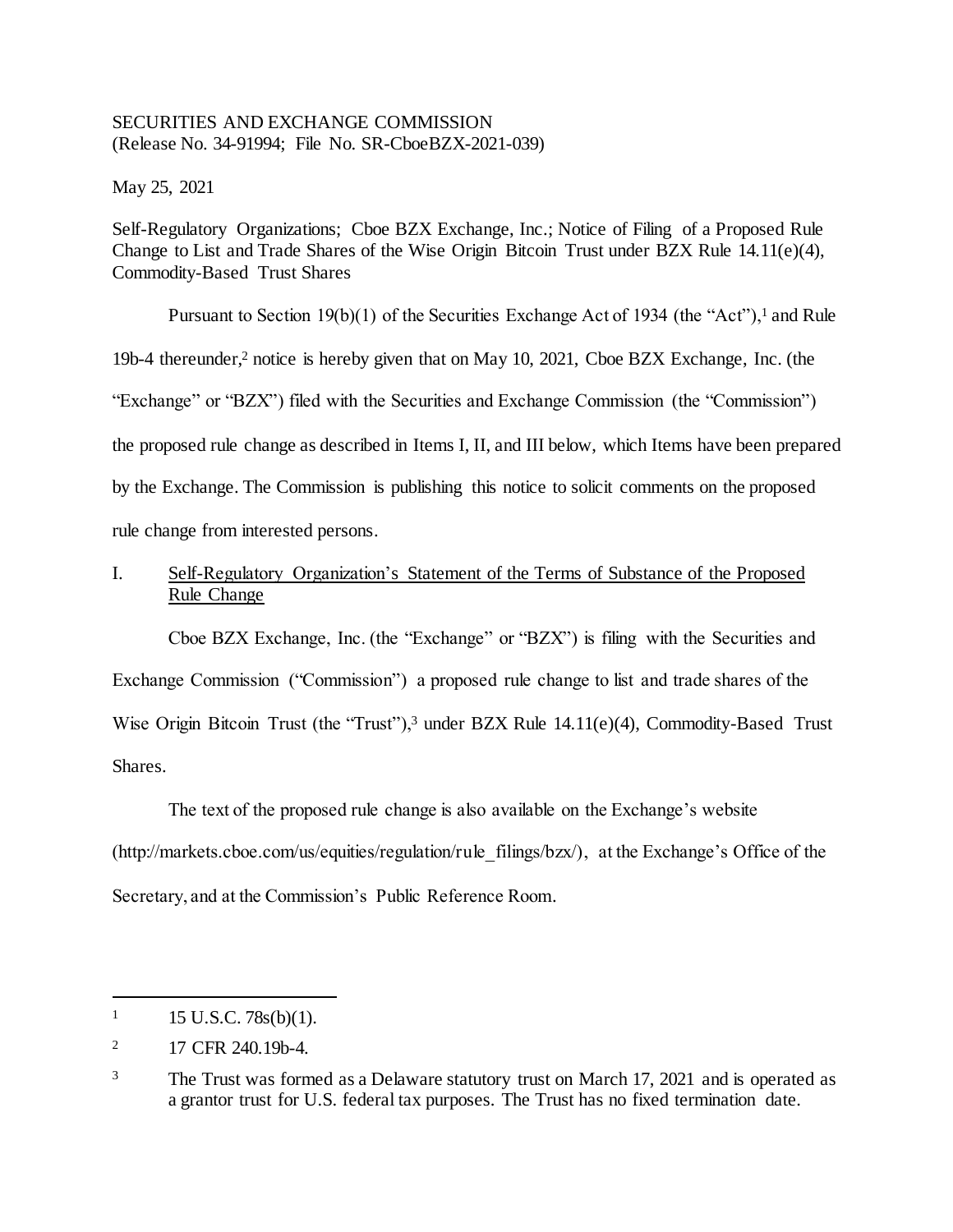# II. Self-Regulatory Organization's Statement of the Purpose of, and Statutory Basis for, the Proposed Rule Change

In its filing with the Commission, the Exchange included statements concerning the purpose of and basis for the proposed rule change and discussed any comments it received on the proposed rule change. The text of these statements may be examined at the places specified in Item IV below. The Exchange has prepared summaries, set forth in sections A, B, and C below, of the most significant aspects of such statements.

# A. Self-Regulatory Organization's Statement of the Purpose of, and Statutory Basis for, the Proposed Rule Change

1. Purpose

The Exchange proposes to list and trade the Shares under BZX Rule  $14.11(e)(4)$ ,<sup>4</sup> which governs the listing and trading of Commodity-Based Trust Shares on the Exchange.<sup>5</sup> FD Funds Management LLC is the sponsor of the Trust ("Sponsor"). The Shares will be registered with the Commission by means of the Trust's registration statement on Form S-1 (the "Registration Statement").<sup>6</sup>

l <sup>4</sup> The Commission approved BZX Rule 14.11(e)(4) in Securities Exchange Act Release No. 65225 (August 30, 2011), 76 FR 55148 (September 6, 2011) (SR-BATS-2011-018).

<sup>5</sup> All statements and representations made in this filing regarding (a) the description of the portfolio, (b) limitations on portfolio holdings or reference assets, or (c) the applicability of Exchange rules and surveillance procedures shall constitute continued listing requirements for listing the Shares on the Exchange.

<sup>&</sup>lt;sup>6</sup> See draft Registration Statement on Form S-1, dated March 24, 2021 submitted to the Commission by the Sponsor on behalf of the Trust. The descriptions of the Trust, the Shares, and the Index (as defined below) contained herein are based, in part, on information in the Registration Statement. The Registration Statement is not yet effective and the Shares will not trade on the Exchange until such time that the Registration Statement is effective.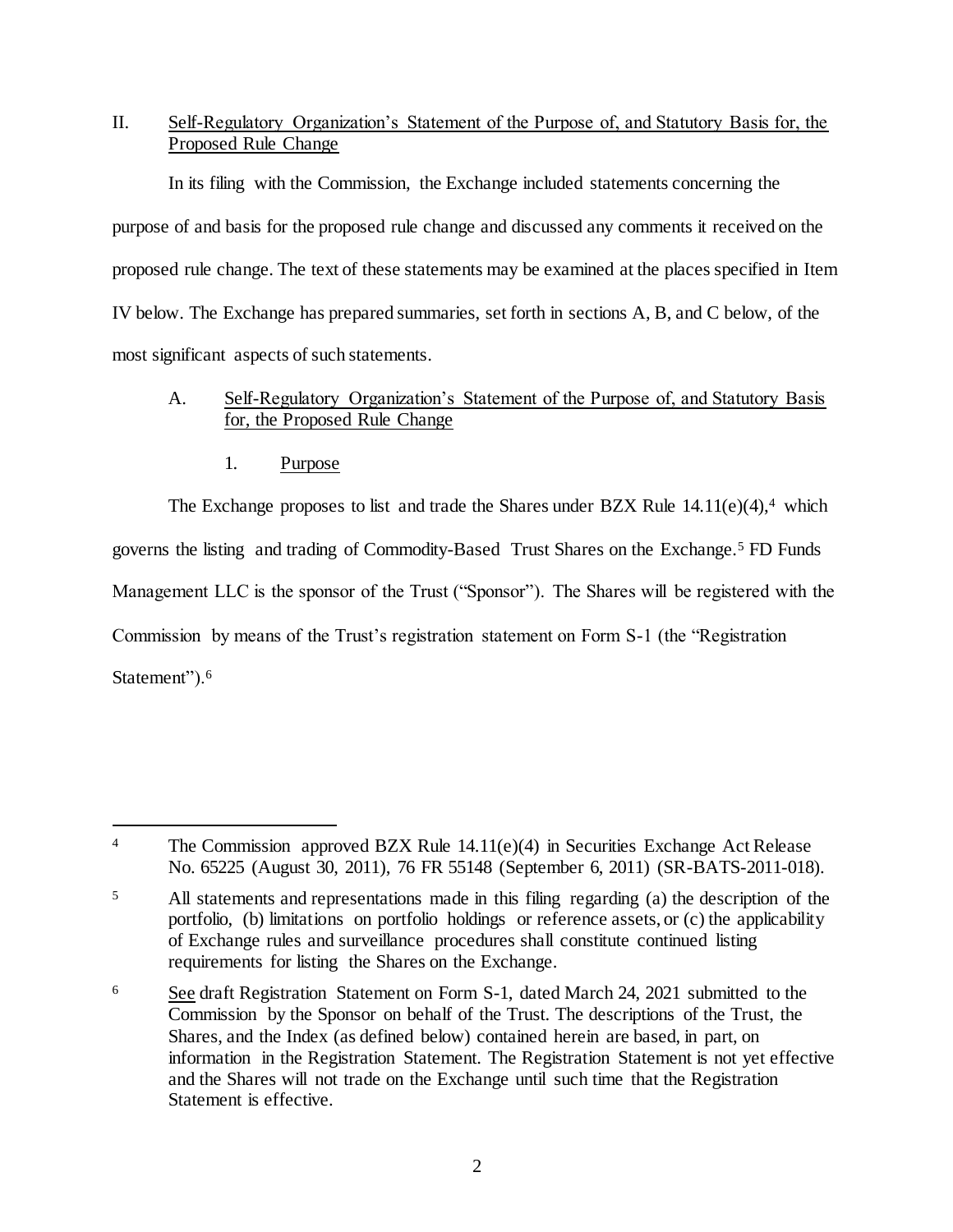#### Background

l

Bitcoin is a digital asset based on the decentralized, open source protocol of the peer-topeer computer network launched in 2009 that governs the creation, movement, and ownership of bitcoin and hosts the public ledger, or "blockchain," on which all bitcoin transactions are recorded (the "Bitcoin Network" or "Bitcoin"). The decentralized nature of the Bitcoin Network allows parties to transact directly with one another based on cryptographic proof instead of relying on a trusted third party. The protocol also lays out the rate of issuance of new bitcoin within the Bitcoin Network, a rate that is reduced by half approximately every four years with an eventual hard cap of 21 million. It is generally understood that the combination of these two features—a systemic hard cap of 21 million bitcoin and the ability to transact trustlessly with anyone connected to the Bitcoin Network—gives bitcoin its value.<sup>7</sup>

The first rule filing proposing to list an exchange-traded product to provide exposure to bitcoin in the U.S. was submitted by the Exchange on June 30, 2016.<sup>8</sup> At that time, blockchain technology, and digital assets that utilized it, were relatively new to the broader public. The market cap of all bitcoin in existence at that time was approximately \$10 billion. No registered offering of digital asset securities or shares in an investment vehicle with exposure to bitcoin or any other cryptocurrency had yet been conducted, and the regulated infrastructure for conducting

<sup>7</sup> For additional information about bitcoin and the Bitcoin Network, see https://bitcoin.org/en/getting-started; https://www.fidelitydigitalassets.com/articles/addressing-bitcoin-criticisms; and https://www.vaneck.com/education/investment-ideas/investing-in-bitcoin-and-digitalassets/.

<sup>8</sup> See Securities Exchange Act Release No. 83723 (July 26, 2018), 83 FR 37579 (August 1, 2018). This proposal was subsequently disapproved by the Commission. See Securities Exchange Act Release No. 83723 (July 26, 2018), 83 FR 37579 (August 1, 2018) (the "Winklevoss Order").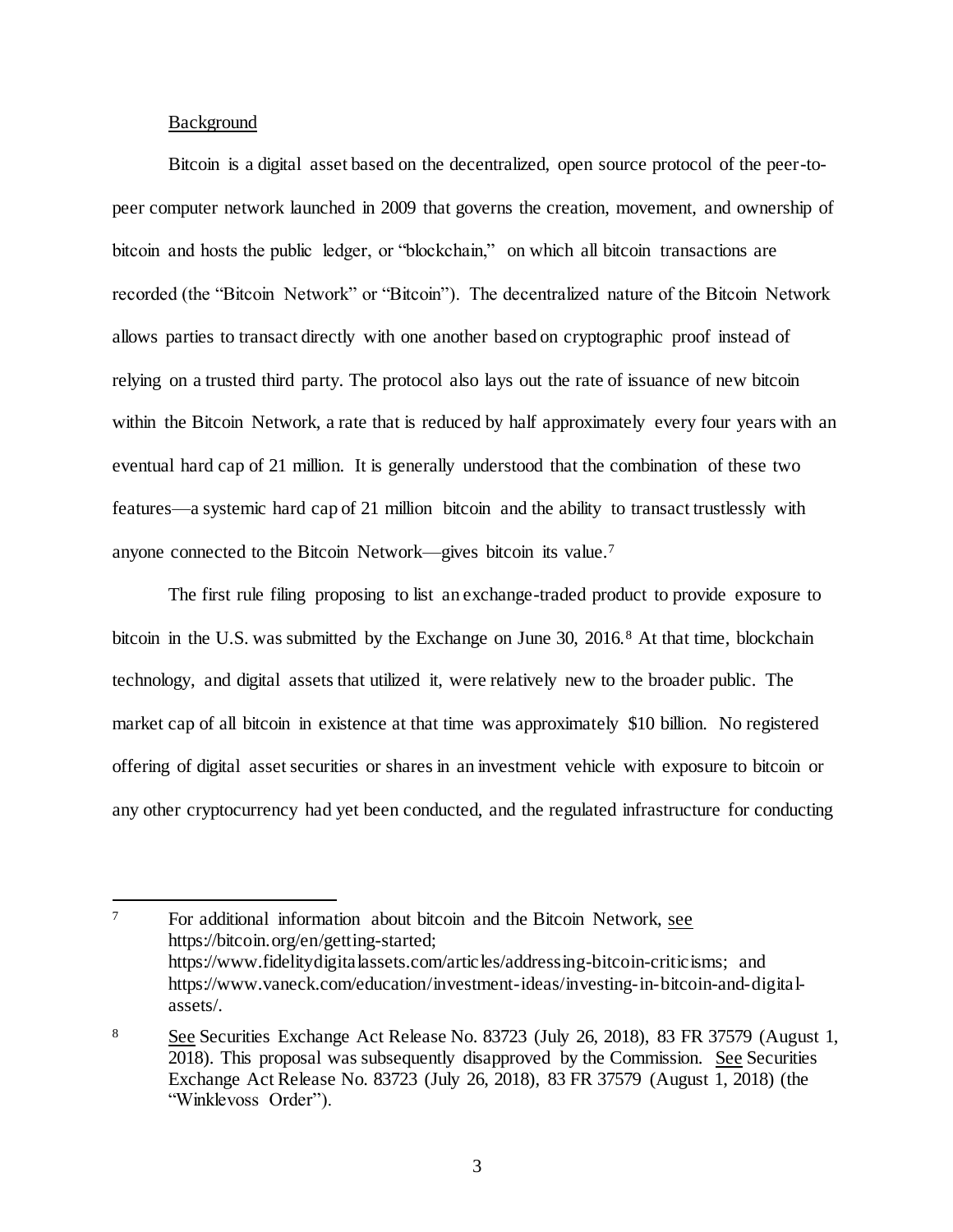a digital asset securities offering had not begun to develop.<sup>9</sup> Similarly, regulated U.S. bitcoin futures contracts did not exist. The Commodity Futures Trading Commission (the "CFTC") had determined that bitcoin is a commodity,<sup>10</sup> but had not engaged in significant enforcement actions in the space. The New York Department of Financial Services ("NYDFS") adopted its final BitLicense regulatory framework in 2015, but had only approved four entities to engage in activities relating to virtual currencies (whether through granting a BitLicense or a limitedpurpose trust charter) as of June 30, 2016.<sup>11</sup> While the first over-the-counter bitcoin fund launched in 2013, public trading was limited and the fund had only \$60 million in assets.<sup>12</sup> There were very few, if any, traditional financial institutions engaged in the space, whether through investment or providing services to digital asset companies. In January 2018, the Staff of the

l

<sup>10</sup> See "In the Matter of Coinflip, Inc." ("Coinflip") (CFTC Docket 15-29 (September 17, 2015)) (order instituting proceedings pursuant to Sections 6(c) and 6(d) of the CEA, making findings and imposing remedial sanctions), in which the CFTC stated:

"Section 1a(9) of the CEA defines 'commodity' to include, among other things, 'all services, rights, and interests in which contracts for future delivery are presently or in the future dealt in.' 7 U.S.C. § 1a(9). The definition of a 'commodity' is broad. See, e.g., Board of Trade of City of Chicago v. SEC, 677 F. 2d 1137, 1142 (7th Cir. 1982). Bitcoin and other virtual currencies are encompassed in the definition and properly defined as commodities."

<sup>11</sup> A list of virtual currency businesses that are entities regulated by the NYDFS is available on the NYDFS website. See https://www.dfs.ny.gov/apps\_and\_licensing/virtual\_currency\_businesses/regulated\_entiti es

<sup>&</sup>lt;sup>9</sup> Digital assets that are securities under U.S. law are referred to throughout this proposal as "digital asset securities." All other digital assets, including bitcoin, are referred to interchangeably as "cryptocurrencies" or "virtual currencies." The term "digital assets" refers to all digital assets, including both digital asset securities and cryptocurrencies, together.

<sup>&</sup>lt;sup>12</sup> Data as of March 31, 2016 according to publicly available filings. See Bitcoin Investment Trust Form S-1, dated May 27, 2016, available: https://www.sec.gov/Archives/edgar/data/1588489/000095012316017801/filename1.htm.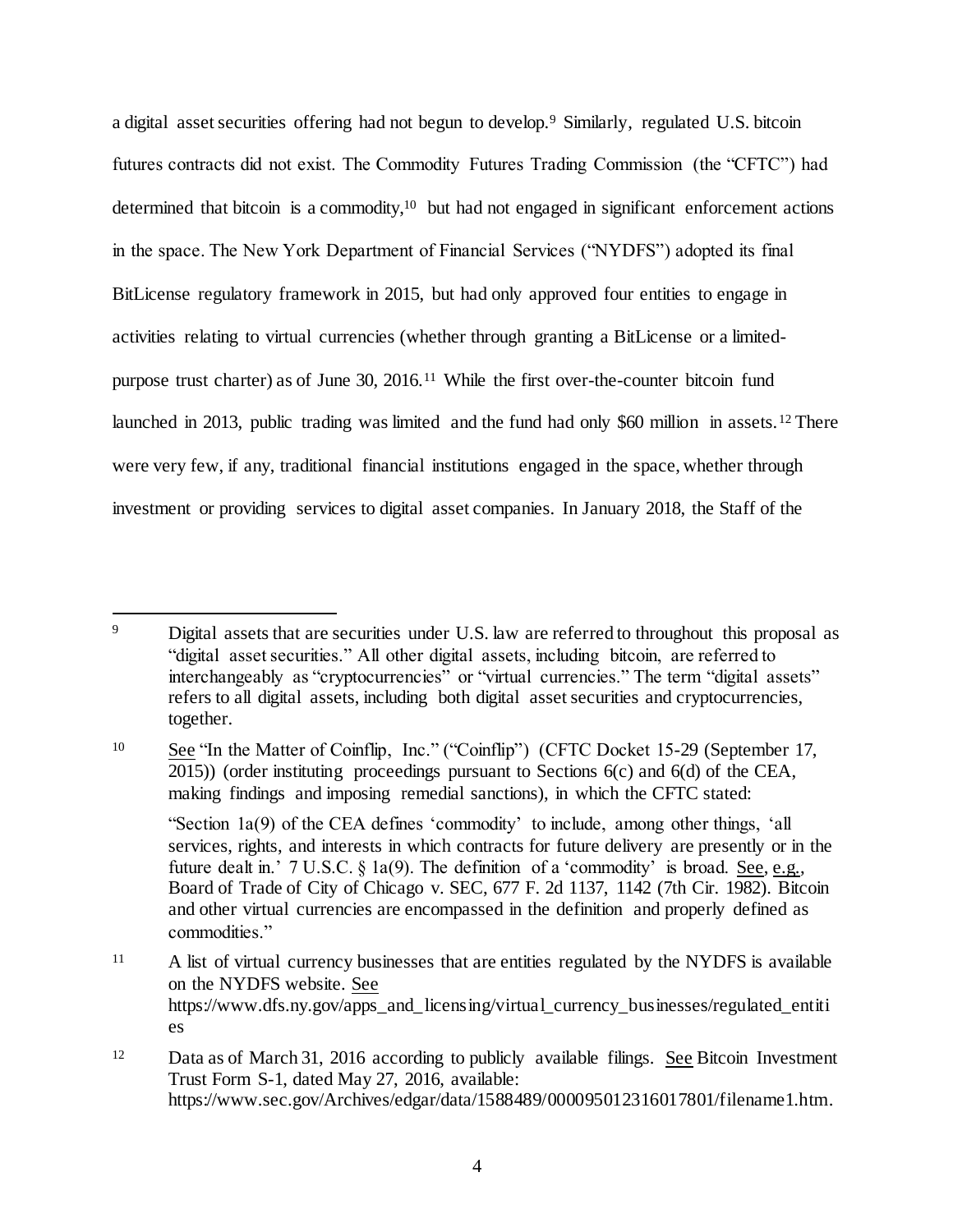Commission noted in a letter to the Investment Company Institute and SIFMA that it was not aware, at that time, of a single custodian providing fund custodial services for digital assets.<sup>13</sup>

Fast forward to the first quarter of 2021 and the digital assets financial ecosystem, including bitcoin, has progressed significantly. The development of a regulated market for digital asset securities has significantly evolved, with market participants having conducted registered public offerings of both digital asset securities<sup>14</sup> and shares in investment vehicles holding bitcoin futures.<sup>15</sup> Additionally, licensed and regulated service providers have emerged to provide fund custodial services for digital assets, among other services. For example, in December 2020, the Commission adopted a conditional no-action position permitting certain special purpose broker-dealers to custody digital asset securities under Rule 15c3-3 under the Exchange Act;<sup>16</sup> in September 2020, the Staff of the Commission released a no-action letter permitting certain broker-dealers to operate a non-custodial Alternative Trading System ("ATS") for digital asset

j

<sup>13</sup> See letter from Dalia Blass, Director, Division of Investment Management, U.S. Securities and Exchange Commission to Paul Schott Stevens, President & CEO, Investment Company Institute and Timothy W. Cameron, Asset Management Group – Head, Securities Industry and Financial Markets Association (January 18, 2018), available at https://www.sec.gov/divisions/investment/noaction/2018/cryptocurrency-011818.htm.

<sup>&</sup>lt;sup>14</sup> See Prospectus supplement filed pursuant to Rule 424(b)(1) for INX Tokens (Registration No. 333-233363), available at: https://www.sec.gov/Archives/edgar/data/1725882/000121390020023202/ea125858- 424b1\_inxlimited.htm.

<sup>&</sup>lt;sup>15</sup> See Prospectus filed by Stone Ridge Trust VI on behalf of NYDIG Bitcoin Strategy Fund Registration, available at: https://www.sec.gov/Archives/edgar/data/1764894/000119312519309942/d693146d497. htm.

<sup>&</sup>lt;sup>16</sup> See Securities Exchange Act Release No. 90788, 86 FR 11627 (February 26, 2021) (File Number S7-25-20) (Custody of Digital Asset Securities by Special Purpose Broker-Dealers).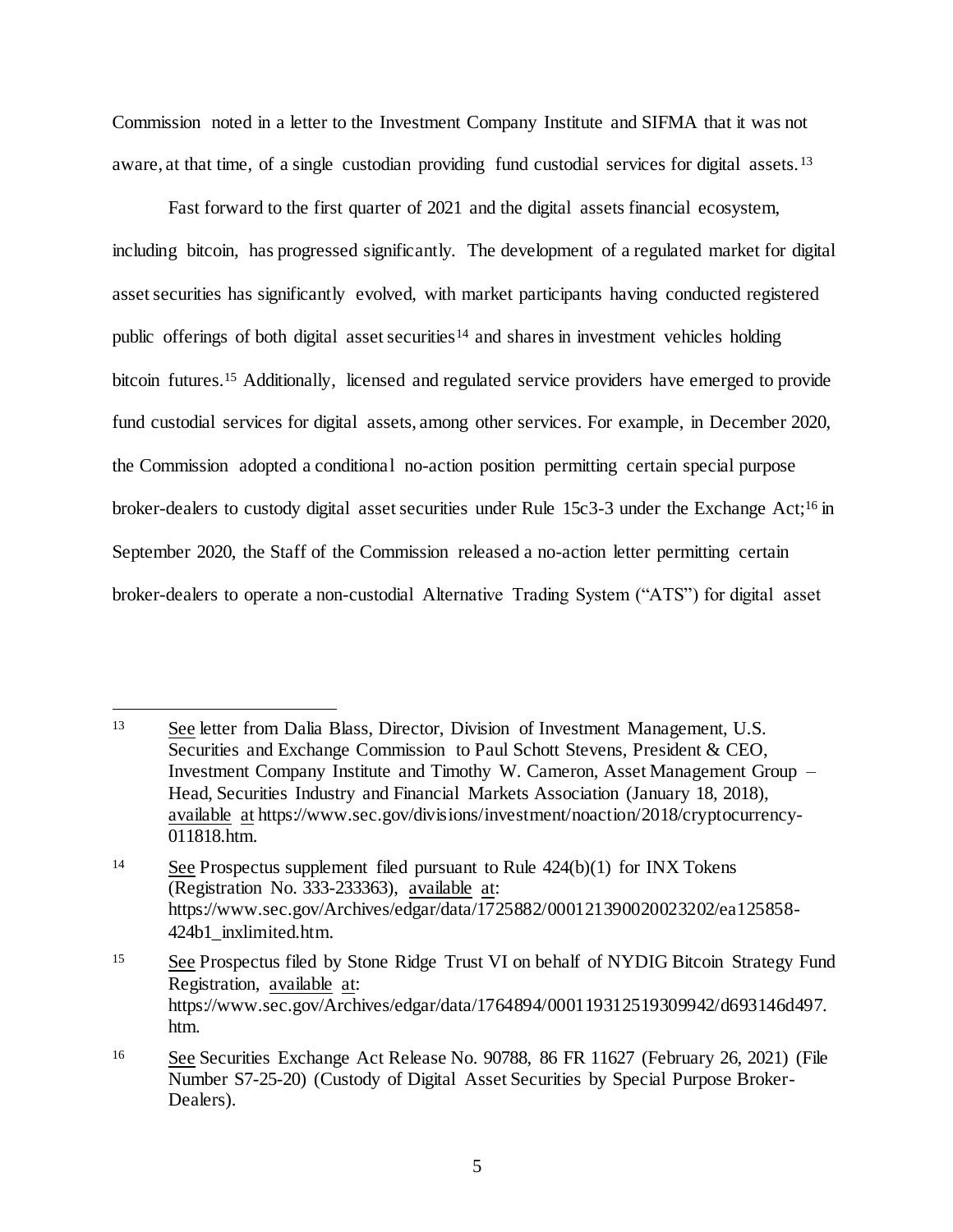securities, subject to specified conditions;<sup>17</sup> in October 2019, the Staff of the Commission granted temporary relief from the clearing agency registration requirement to an entity seeking to establish a securities clearance and settlement system based on distributed ledger technology,<sup>18</sup> and multiple transfer agents who provide services for digital asset securities registered with the Commission.<sup>19</sup>

Outside the Commission's purview, the regulatory landscape has changed significantly since 2016, and cryptocurrency markets have grown and evolved as well. The market for bitcoin is approximately 100 times larger, having recently reached a market cap of over \$1 trillion. As of February 27, 2021, bitcoin's market cap is greater than companies such as Facebook, Inc., Berkshire Hathaway Inc., and JP Morgan Chase & Co. CFTC regulated bitcoin futures represented approximately \$28 billion in notional trading volume on Chicago Mercantile Exchange ("CME") ("Bitcoin Futures") in December 2020 compared to \$737 million, \$1.4 billion, and \$3.9 billion in total trading in December 2017, December 2018, and December 2019, respectively. Bitcoin Futures traded over \$1.2 billion per day in December 2020 and represented \$1.6 billion in open interest compared to \$115 million in December 2019, which the Exchange

j <sup>17</sup> See letter from Elizabeth Baird, Deputy Director, Division of Trading and Markets, U.S. Securities and Exchange Commission to Kris Dailey, Vice President, Risk Oversight & Operational Regulation, Financial Industry Regulatory Authority (September 25, 2020), available at: https://www.sec.gov/divisions/marketreg/mr-noaction/2020/finra-ats-role-insettlement-of-digital-asset-security-trades-09252020.pdf

<sup>18</sup> See letter from Jeffrey S. Mooney, Associate Director, Division of Trading and Markets, U.S. Securities and Exchange Commission to Charles G. Cascarilla & Daniel M. Burstein, Paxos Trust Company, LLC (October 28, 2019), available at: https://www.sec.gov/divisions/marketreg/mr-noaction/2019/paxos-trust-company-102819-17a.pdf

<sup>19</sup> See, e.g.*,* Form TA-1/A filed by Tokensoft Transfer Agent LLC (CIK: 0001794142) on January 8, 2021, available at: https://www.sec.gov/Archives/edgar/data/1794142/000179414219000001/xslFTA1X01/p rimary\_doc.xml.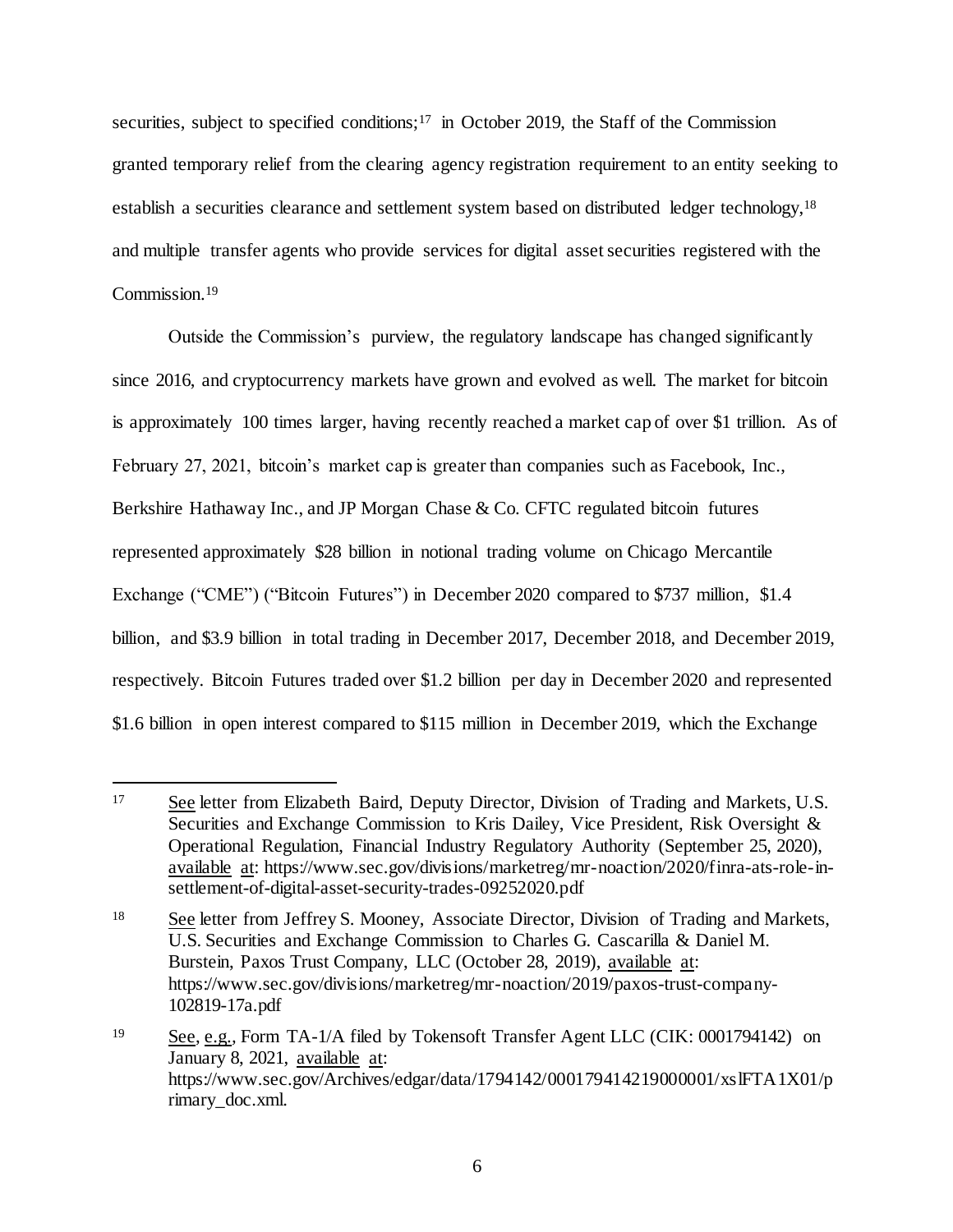believes represents a regulated market of significant size, as further discussed below. <sup>20</sup> The CFTC has exercised its regulatory jurisdiction in bringing a number of enforcement actions related to bitcoin and against trading platforms that offer cryptocurrency trading.<sup>21</sup> The U.S. Office of the Comptroller of the Currency (the "OCC") has made clear that federally-chartered banks are able to provide custody services for cryptocurrencies and other digital assets.<sup>22</sup> The OCC recently granted conditional approval of two charter conversions by state-chartered trust companies to national banks, both of which provide cryptocurrency custody services.<sup>23</sup> NYDFS has granted no fewer than twenty-five BitLicenses, including to established public payment companies like PayPal Holdings, Inc. and Square, Inc., and limited purpose trust charters to entities providing cryptocurrency custody services, including the Trust's Custodian. The U.S. Treasury Financial Crimes Enforcement Network ("FinCEN") has released extensive guidance

<sup>&</sup>lt;sup>20</sup> All statistics and charts included in this proposal are sourced from https://www.cmegroup.com/trading/bitcoin-futures.html.

<sup>21</sup> The CFTC's annual report for Fiscal Year 2020 (which ended on September 30, 2020) noted that the CFTC "continued to aggressively prosecute misconduct involving digital assets that fit within the CEA's definition of commodity" and "brought a record setting seven cases involving digital assets." See CFTC FY2020 Division of Enforcement Annual Report, available at: https://www.cftc.gov/media/5321/DOE\_FY2020\_AnnualReport\_120120/download. The CFTC also filed on October 1, 2020, a civil enforcement action against the owner/operators of the BitMEX trading platform, which was one of the largest bitcoin derivative exchanges. See CFTC Release No. 8270-20 (October 1, 2020) available at: https://www.cftc.gov/PressRoom/PressReleases/8270-20. The CFTC also ordered Coinbase Inc. to pay \$6.5 million for false, misleading, or inaccurate reporting and wash trading on March 19, 2021. See CFTC Release No. 8369-21 (March 19, 2021) available at: https://cftc.gov/PressRoom/PressReleases/8369-21.

<sup>22</sup> See OCC News Release 2021-2 (January 4, 2021) available at: https://www.occ.gov/news-issuances/news-releases/2021/nr-occ-2021-2.html.

<sup>23</sup> See OCC News Release 2021-6 (January 13, 2021) available at: https://www.occ.gov/news-issuances/news-releases/2021/nr-occ-2021-6.html and OCC News Release 2021-19 (February 5, 2021) available at: https://www.occ.gov/newsissuances/news-releases/2021/nr-occ-2021-19.html.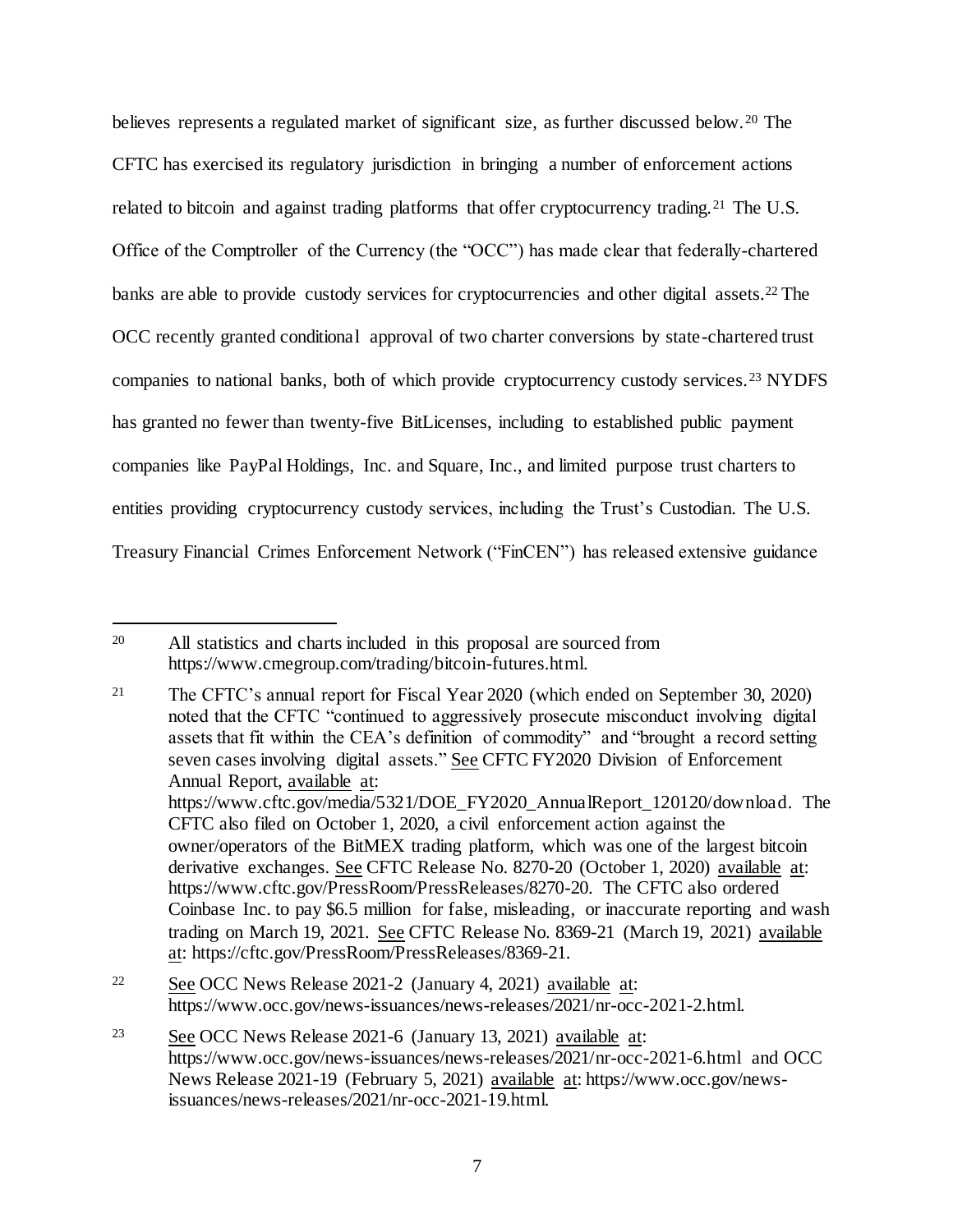regarding the applicability of the Bank Secrecy Act ("BSA") and implementing regulations to virtual currency businesses, $24$  and has proposed rules imposing requirements on entities subject to the BSA that are specific to the technological context of virtual currencies.<sup>25</sup> In addition, the Treasury's Office of Foreign Assets Control ("OFAC") has brought enforcement actions over apparent violations of the sanctions laws in connection with the provision of wallet management services for digital assets.<sup>26</sup>

In addition to the regulatory developments laid out above, more traditional financial market participants appear to be embracing cryptocurrency: large insurance companies, <sup>27</sup> asset

<sup>&</sup>lt;sup>24</sup> See FinCEN Guidance FIN-2019-G001 (May 9, 2019) (Application of FinCEN's Regulations to Certain Business Models Involving Convertible Virtual Currencies) available at: https://www.fincen.gov/sites/default/files/2019- 05/FinCEN%20Guidance%20CVC%20FINAL%20508.pdf

<sup>&</sup>lt;sup>25</sup> See U.S. Department of the Treasury Press Release: "The Financial Crimes Enforcement Network Proposes Rule Aimed at Closing Anti-Money Laundering Regulatory Gaps for Certain Convertible Virtual Currency and Digital Asset Transactions" (December 18, 2020), available at: https://home.treasury.gov/news/press-releases/sm1216.

<sup>&</sup>lt;sup>26</sup> See U.S. Department of the Treasury Enforcement Release: "OFAC Enters Into \$98,830 Settlement with BitGo, Inc. for Apparent Violations of Multiple Sanctions Programs Related to Digital Currency Transactions" (December 30, 2020) available at: https://home.treasury.gov/system/files/126/20201230\_bitgo.pdf.

<sup>27</sup> On December 10, 2020, Massachusetts Mutual Life Insurance Company (MassMutual) announced that it had purchased \$100 million in bitcoin for its general investment account. See MassMutual Press Release "Institutional Bitcoin provider NYDIG announces minority stake purchase by MassMutual" (December 10, 2020) available at: https://www.massmutual.com/about-us/news-and-press-releases/pressreleases/2020/12/institutional-bitcoin-provider-nydig-announces-minority-stakepurchase-by-massmutual.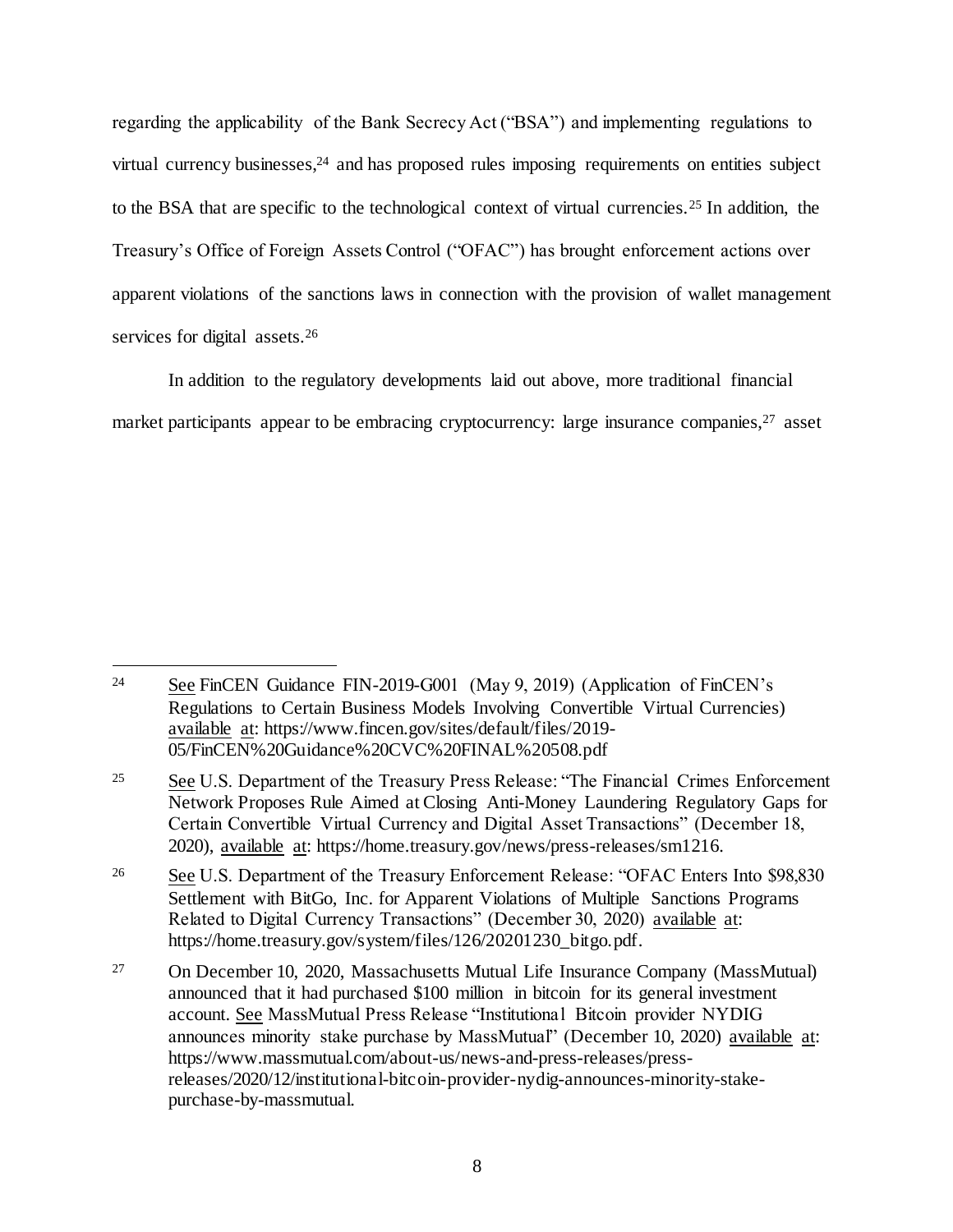managers,<sup>28</sup> university endowments,<sup>29</sup> pension funds,<sup>30</sup> and even historically bitcoin skeptical fund managers<sup>31</sup> are allocating to bitcoin. The largest over-the-counter bitcoin fund previously filed a Form 10 registration statement, which the Staff of the Commission reviewed and which took effect automatically, and is now a reporting company.<sup>32</sup> Established companies like Tesla, Inc.,<sup>33</sup> MicroStrategy Incorporated,<sup>34</sup> and Square, Inc.,<sup>35</sup> among others, have recently announced

<sup>29</sup> See e.g., "Harvard and Yale Endowments Among Those Reportedly Buying Crypto" (January 25, 2021) available at: https://www.bloomberg.com/news/articles/2021-01- 26/harvard-and-yale-endowments-among-those-reportedly-buying-crypto.

<sup>30</sup> See e.g., "Virginia Police Department Reveals Why its Pension Fund is Betting on Bitcoin" (February 14, 2019) available at: https://finance.yahoo.com/news/virginiapolice-department-reveals-why-194558505.html.

<sup>31</sup> See e.g., "Bridgewater: Our Thoughts on Bitcoin" (January 28, 2021) available at: https://www.bridgewater.com/research-and-insights/our-thoughts-on-bitcoin and "Paul Tudor Jones says he likes bitcoin even more now, rally still in the 'first inning'" (October 22, 2020) available at: https://www.cnbc.com/2020/10/22/-paul-tudor-jones-says-helikes-bitcoin-even-more-now-rally-still-in-the-first-inning.html.

- <sup>32</sup> See Letter from Division of Corporation Finance, Office of Real Estate  $\&$  Construction to Barry E. Silbert, Chief Executive Officer, Grayscale Bitcoin Trust (January 31, 2020) https://www.sec.gov/Archives/edgar/data/1588489/000000000020000953/filename1.pdf
- <sup>33</sup> See Form 10-K submitted by Tesla, Inc. for the fiscal year ended December 31, 2020 at  $\overline{23}$ :

https://www.sec.gov/ix?doc=/Archives/edgar/data/1318605/000156459021004599/tsla-10k\_20201231.htm

- <sup>34</sup> See Form 10-Q submitted by MicroStrategy Incorporated for the quarterly period ended September 30, 2020 at 8: https://www.sec.gov/ix?doc=/Archives/edgar/data/1050446/000156459020047995/mstr-10q\_20200930.htm
- <sup>35</sup> See Form 10-Q submitted by Square, Inc. for the quarterly period ended September 30, 2020 at 51: https://www.sec.gov/ix?doc=/Archives/edgar/data/1512673/000151267320000012/sq-20200930.htm

l <sup>28</sup> See e.g., "BlackRock's Rick Rieder says the world's largest asset manager has 'started to dabble' in bitcoin" (February 17, 2021) available at: https://www.cnbc.com/2021/02/17/blackrock-has-started-to-dabble-in-bitcoin-says-rickrieder.html and "Guggenheim's Scott Minerd Says Bitcoin Should Be Worth \$400,000" (December 16, 2020) available at: https://www.bloomberg.com/news/articles/2020-12- 16/guggenheim-s-scott-minerd-says-bitcoin-should-be-worth-400-000.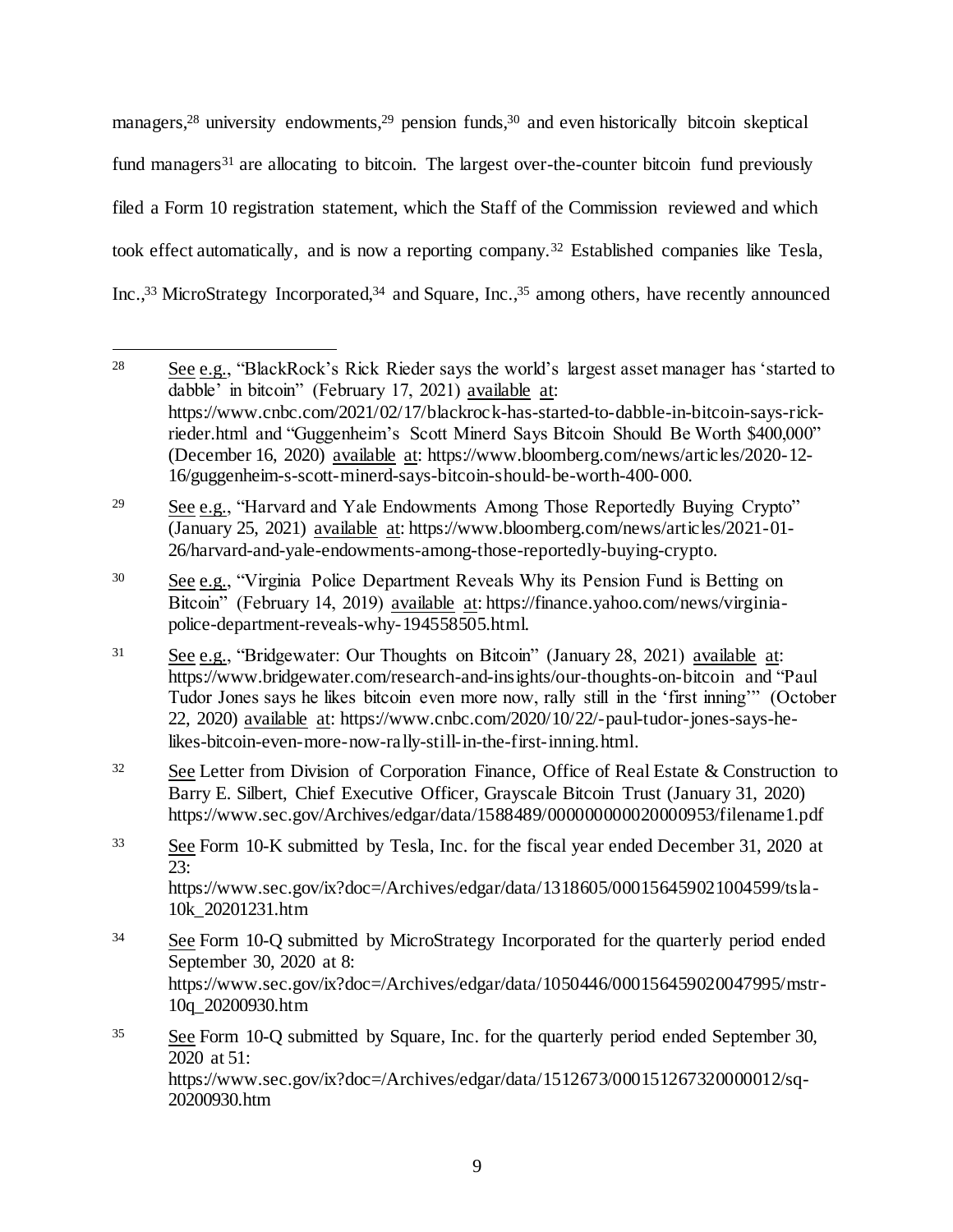substantial investments in bitcoin in amounts as large as \$1.5 billion (Tesla) and \$425 million (MicroStrategy). Suffice to say, bitcoin is on its way to gaining mainstream usage.

Despite these developments, access for U.S. investors to gain exposure to bitcoin via a transparent and regulated exchange-traded vehicle remains limited. As investors and advisors increasingly utilize ETPs to manage diversified portfolios (including equities, fixed income securities, commodities, and currencies) quickly, easily, relatively inexpensively, and without having to hold directly any of the underlying assets, alternatives for bitcoin exposure for U.S. investors are instead limited to: (i) buying over-the-counter bitcoin funds ("OTC Bitcoin Funds") that are subject to premium/discount volatility; (ii) facing the technical risk, complexity and generally high fees associated with buying spot bitcoin; or (iii) purchasing shares of operating companies that they believe will provide proxy exposure to bitcoin. Meanwhile, investors in many other countries, including Canada,<sup>36</sup> are able to use more traditional exchange listed and traded products to gain exposure to bitcoin, disadvantaging U.S. investors and leaving them with riskier and more expensive means of getting bitcoin exposure.<sup>37</sup>

<sup>36</sup> The Exchange notes that the Purpose Bitcoin ETF, a publicly listed physical bitcoin ETP recently launched in Canada, reportedly reached \$421.8 million in assets under management ("AUM") in two days, demonstrating the demand for a North American market listed bitcoin exchange-traded product ("ETP"). The Purpose Bitcoin ETF also offers a class of units that is U.S. dollar denominated, which could appeal to U.S. investors. Without an approved bitcoin ETP in the U.S. as a viable alternative, U.S. investors could seek to purchase these shares in order to get access to bitcoin exposure. Given the separate regulatory regime and the potential difficulties associated with any international litigation, such an arrangement would create more risk exposure for U.S. investors than they would otherwise have with a U.S. exchange listed ETP.

<sup>&</sup>lt;sup>37</sup> The Exchange notes that securities regulators in a number of other countries have either approved or otherwise allowed the listing and trading of bitcoin ETPs. Specifically, these funds include the Purpose Bitcoin ETF, Bitcoin ETF, VanEck Vectors Bitcoin ETN, WisdomTree Bitcoin ETP, Bitcoin Tracker One, BTCetc bitcoin ETP, Amun Bitcoin ETP, Amun Bitcoin Suisse ETP, 21Shares Short Bitcoin ETP, CoinShares Physical Bitcoin ETP.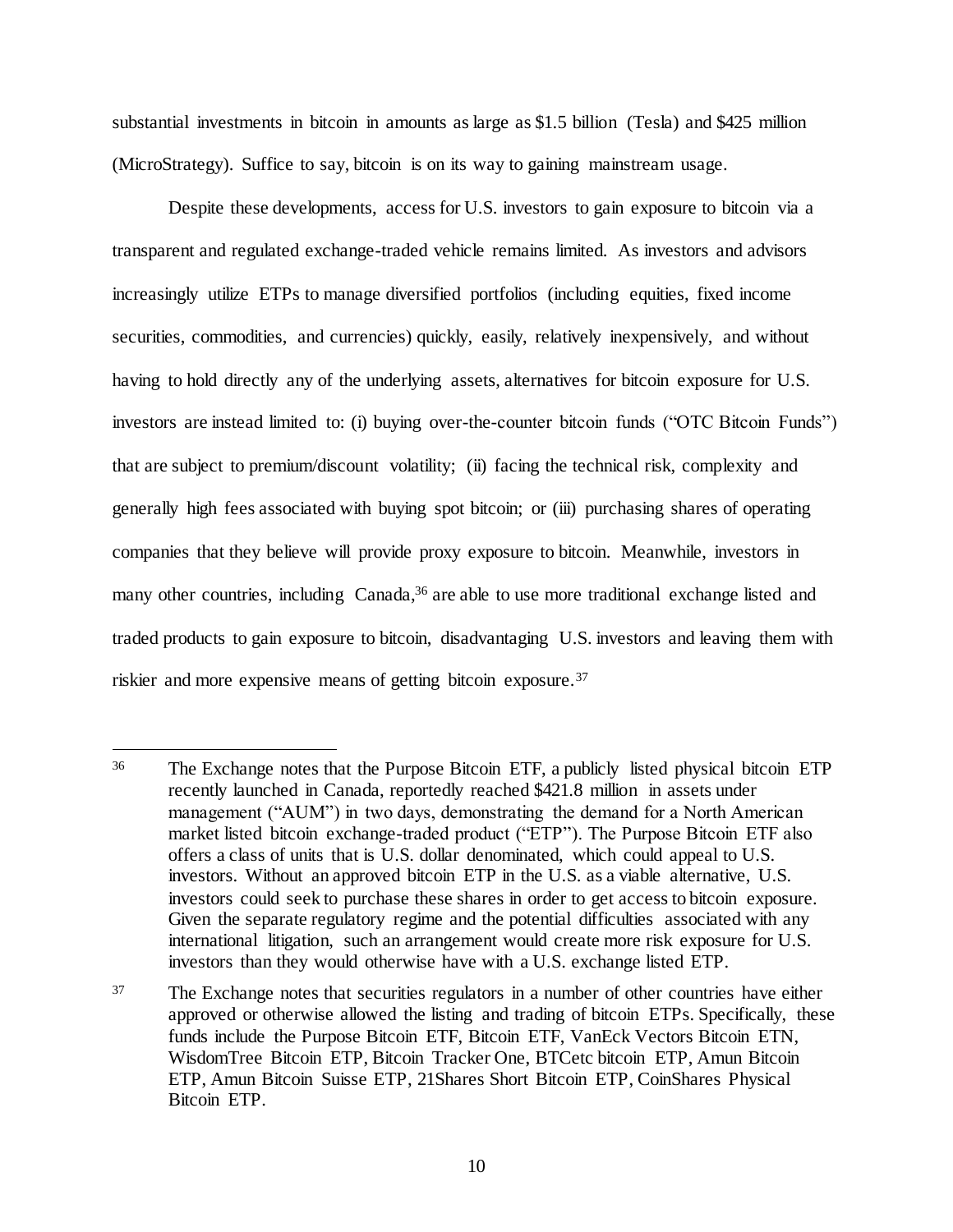### Institutional Adoption and Investor Interest in Bitcoin

As noted above, institutional adoption and investor interest in bitcoin has increased significantly over the last two years. A recent independent investor survey, The Institutional Investors Digital Asset Survey (the "Survey")<sup>38</sup> conducted by Fidelity Digital Assets, Fidelity Center for Applied Technology and Fidelity Consulting in collaboration with Greenwich Associates from November 2019 to early March 2020 found that i. 36% of institutional investors surveyed currently invest in digital assets; ii. almost 60% of all investors surveyed have a neutral or positive perception toward digital assets; and iii. more than 80% of investors indicated they would be interested in institutional investment products that hold digital assets. The Survey reported that the portion of U.S. investors who have an allocation to digital assets increased to 27% from 22% in 2019 and cited multiple factors that may be driving ownership including, but not limited to, the entrance of incumbent custody, trading and derivatives service providers; and the expansion of the types of regulated derivatives available to institutional investors, which fueled awareness of digital assets.

The Survey reported that exposure to digital assets continues to grow with 22% of U.S. respondents invested in digital assets having exposure via futures, a substantial increase relative

<sup>38</sup> The Survey included interviews with 774 institutional investors. 393 respondents were based in the U.S. and 381 respondents were based in Europe. The Survey spanned a variety of investor segments, including high-net worth individuals, financial advisors, family offices, crypto hedge and venture funds, traditional hedge funds, endowments and foundations. The first installment of The Institutional Investors Digital Assets Survey covered the period of November 2018 to January 2019 and surveyed over 400 U.S. investors. Thus, the year-over-year comparisons compare only the responses of U.S. investors. The Survey is available at the following link: https://www.fidelitydigitalassets.com/binpublic/060\_www\_fidelity\_com/documents/FDAS/institutional-investors-digital-assetsurvey.pdf.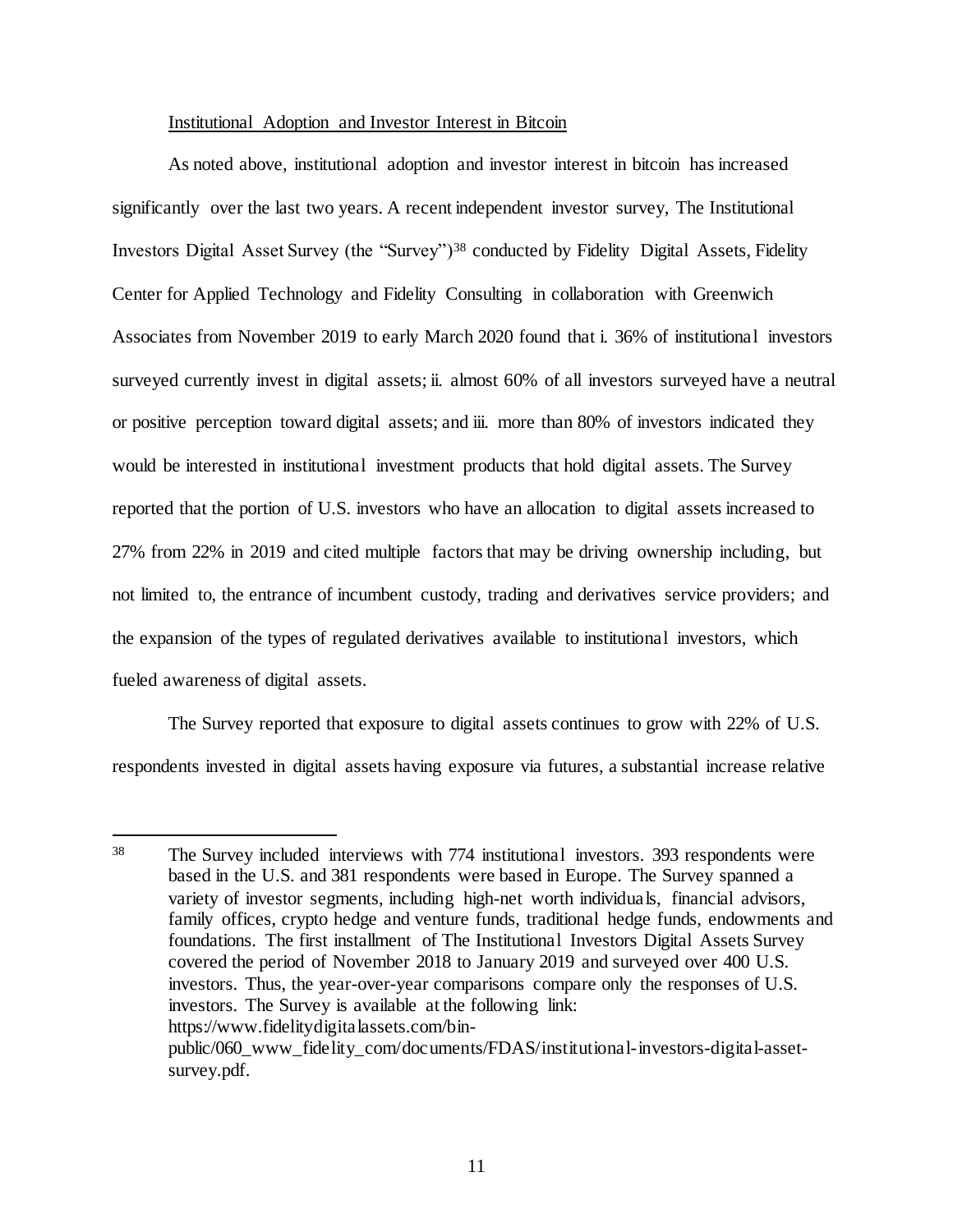to 9% of U.S. investors surveyed in 2019. The Survey also reported that 91% of institutional investors that plan to make an allocation to digital assets expect to have at least 0.5% of their portfolio in digital assets within five years. The increase in institutional use and interest in the digital asset market is a benefit to all investors. As institutional participation increases, this helps to solidify the market for digital assets and assists in maturing the ecosystem for digital assets, creating a more sound structure for this asset class. ETPs are well established vehicles with a structure that has proven to be beneficial to investors based on the transparency, competition with respect to fees charged, and disclosures to help educate investors on risks associated with investment.

The Exchange understands the Commission's previous focus on potential manipulation of a bitcoin ETP in prior disapproval orders, but now believes that such concerns have been sufficiently mitigated. The Exchange believes that the significant increase in investor participation in and institutional adoption of bitcoin have facilitated the maturation of the bitcoin trading ecosystem. As such, the Exchange believes that approving this proposal (and comparable proposals submitted hereafter) provides the Commission with the opportunity to allow U.S. investors with access to bitcoin in a regulated and transparent exchange-traded vehicle that would act to reduce risk to U.S. investors by: (i) reducing premium and discount volatility; (ii) reducing management fees through meaningful competition; (iii) reducing certain risks associated with investing in operating companies that are proxies for bitcoin exposure; and (iv) providing an alternative to custodying spot bitcoin.

#### (i) OTC Bitcoin Funds and Premium/Discount Volatility

OTC Bitcoin Funds are generally designed to provide exposure to bitcoin in a manner similar to the Shares. However, unlike the Shares, OTC Bitcoin Funds are unable to freely offer

12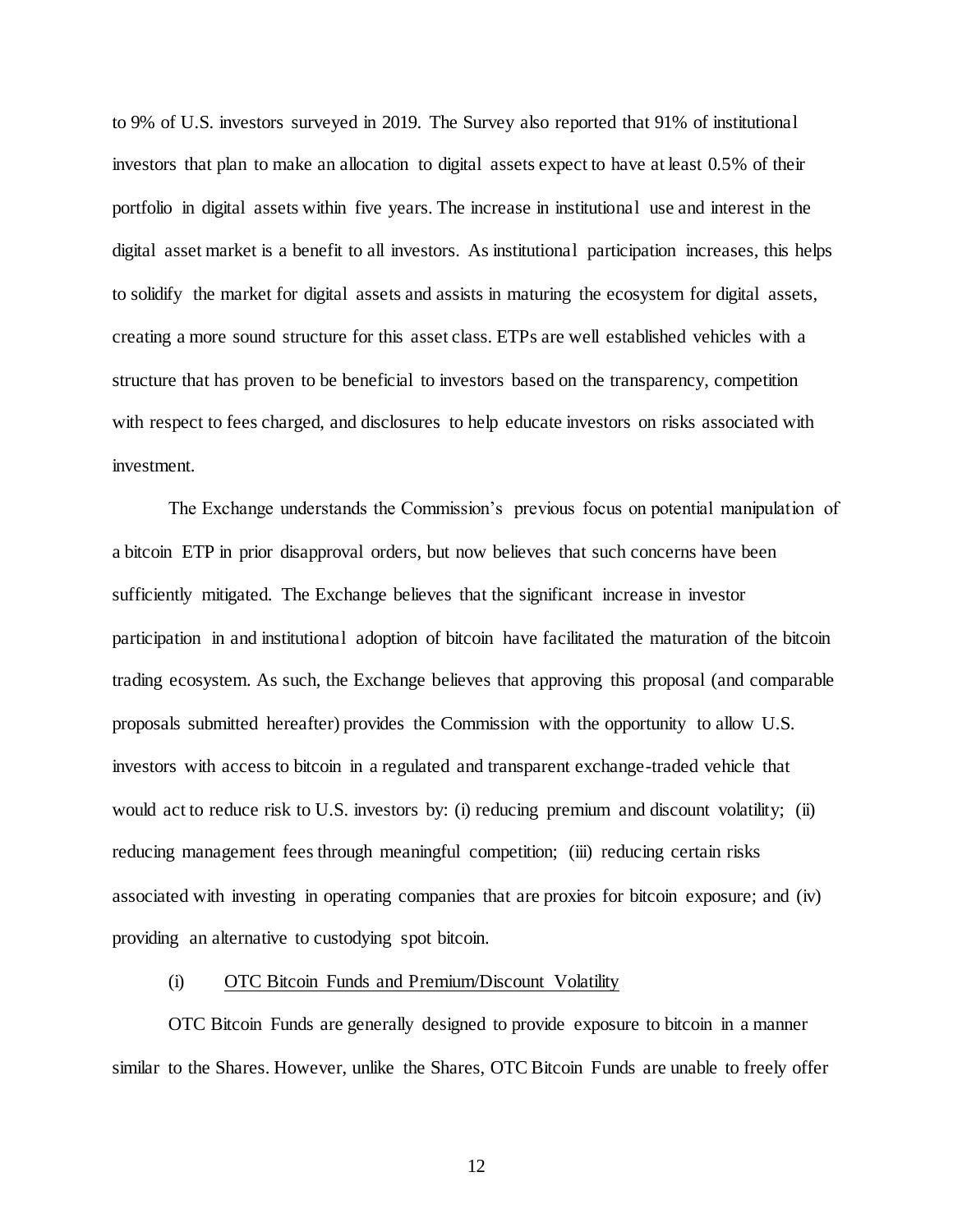creation and redemption in a way that incentivizes market participants to keep their shares trading in line with their NAV<sup>39</sup> and, as such, frequently trade at a price that is out of line with the value of their assets held. Historically, OTC Bitcoin Funds have traded at significant premiums or discounts compared to their NAV. A bitcoin ETP would provide an alternative to OTC Bitcoin Funds that would offer investors access to direct bitcoin exposure with real time trading and transparency on pricing/valuation, liquidity and active arbitrage—advantages of the ETP structure.

# (ii) Spot and Proxy Exposure

Exposure to bitcoin through an ETP also presents certain advantages for investors compared to buying spot bitcoin directly. The most notable advantage is the use of the Custodian to custody the Trust's bitcoin assets. The Sponsor has carefully selected the Custodian, a New York state limited liability trust,<sup>40</sup> due to its manner of holding the Trust's bitcoin. This includes, among others, the use of "cold" (offline) storage to hold private keys and the employment by the Custodian of a certain degree of cybersecurity measures and operational best practices. <sup>41</sup> By

j <sup>39</sup> Because OTC Bitcoin Funds are not listed on an exchange, they are also not subject to the same transparency and regulatory oversight by a listing exchange as the Shares would be. In the case of the Trust, the existence of a surveillance-sharing agreement between the Exchange and the Bitcoin Futures market results in increased investor protections compared to OTC Bitcoin Funds.

<sup>&</sup>lt;sup>40</sup> New York state trust companies are subject to rigorous oversight similar to other types of entities, such as nationally chartered banking entities, that hold customer assets. Like national banks, they must obtain specific approval of their primary regulator for the exercise of their fiduciary powers. Moreover, limited purpose trust companies engaged in the custody of digital assets are subject to even more stringent requirements than national banks which, following initial approval of trust powers, generally can exercise those powers broadly without further approval of the OCC. In contrast, NYDFS requires in their approval orders that limited purpose trust companies obtain separate approval for all material changes in business.

<sup>&</sup>lt;sup>41</sup> In addition to enforcing specific regulatory reporting requirements, NYDFS consistently exercises its broad authority to examine trust companies for compliance with law, risk management and general safety and soundness considerations, including to assess items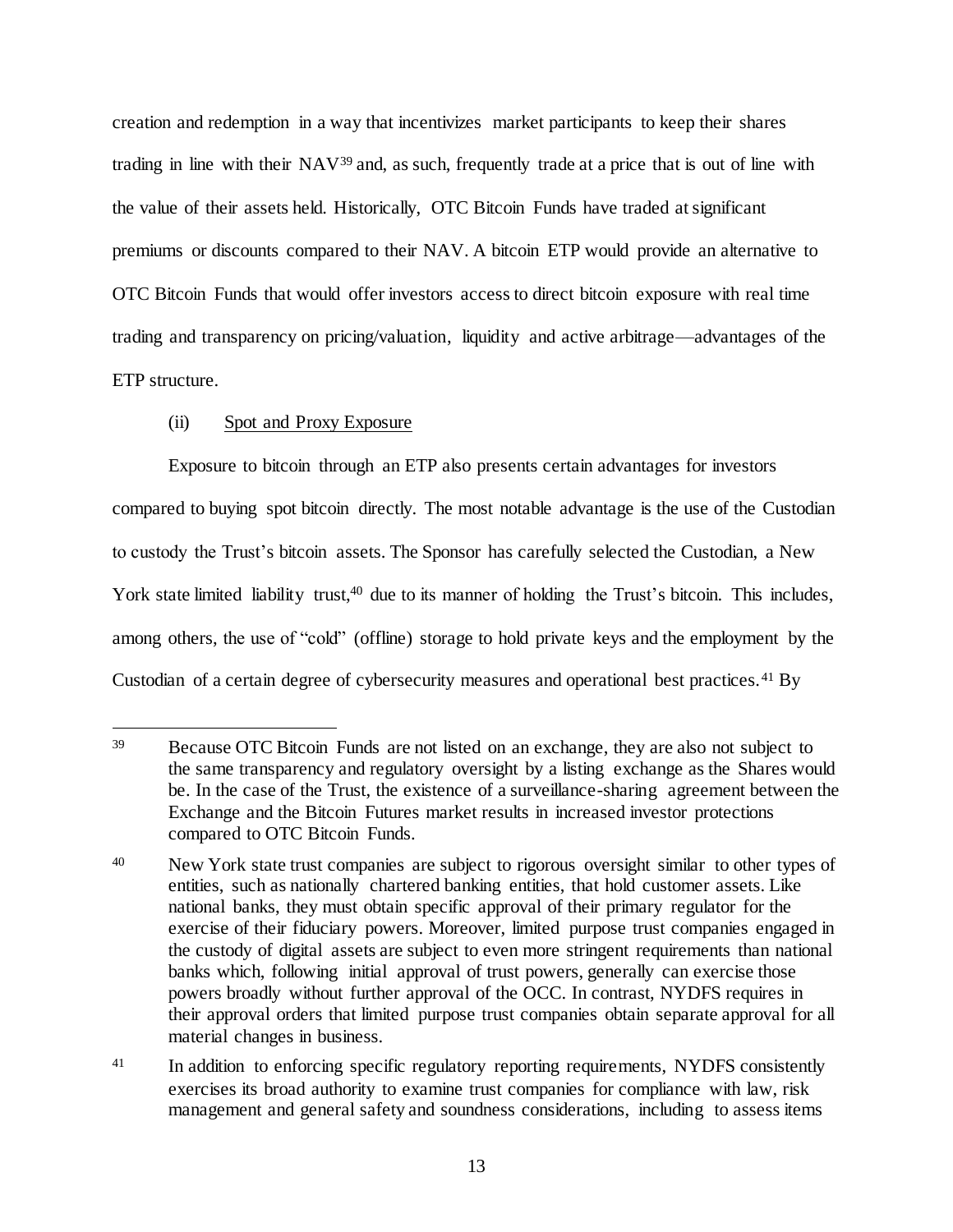contrast, an investor holding bitcoin through a cryptocurrency exchange lacks these protections. Typically, cryptocurrency exchanges hold most, if not all, investors' bitcoin in "hot" (Internetconnected) storage and do not make any commitments to indemnify investors or to observe any particular cybersecurity standard. Meanwhile, an investor holding spot bitcoin directly in a selfhosted wallet may suffer from inexperience in private key management (*e.g.*, insufficient password protection, lost key, etc.), which could cause them to lose some or all of their bitcoin holdings. In the Custodian, the Trust has engaged a regulated and licensed entity highly experienced in bitcoin custody, with dedicated, trained employees and procedures to manage the private keys to the Trust's bitcoin, and which is accountable for failures. Thus, with respect to custody of the Trust's bitcoin assets, the Trust presents advantages for investors compared to owning spot bitcoin directly.

Finally, as described in the Background section above, recently a number of operating companies engaged in unrelated businesses—such as Tesla (a car manufacturer) and MicroStrategy (an enterprise software company)—have announced investments as large as \$1.5 billion in bitcoin.<sup>42</sup> Without access to bitcoin exchange-traded products, investors seeking investment exposure to bitcoin may end up purchasing shares in these companies in order to gain the exposure to bitcoin that they seek.<sup>43</sup> In fact, mainstream financial news networks have written

j

such as the internal controls, client records and segregation of assets topics that are typically important to the ability of an entity to act as a qualified custodian. In this regard, the Custodian is subject to annual examination, with specific attention to its internal controls and risk management systems.

<sup>42</sup> It has been announced that MicroStrategy is currently contemplating a \$600 million convertible note offering for the purpose of acquiring bitcoin. See: https://www.cnbc.com/2021/02/16/microstrategy-shares-rise-after-revealing-plans-tobuy-more-bitcoin.html.

<sup>43</sup> In August 2017, the Commission's Office of Investor Education and Advocacy warned investors about situations where companies were publicly announcing events relating to digital coins or tokens in an effort to affect the price of the company's publicly traded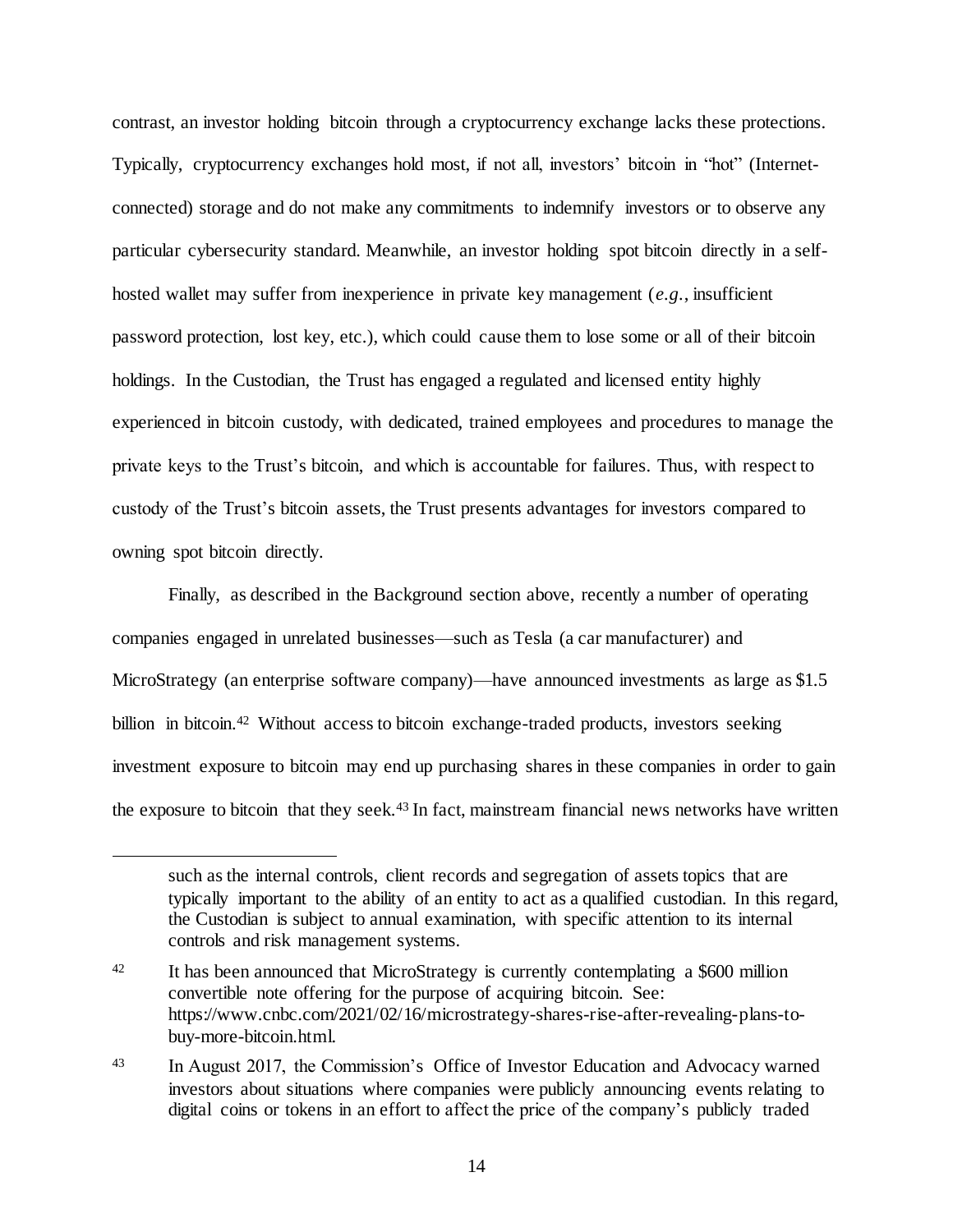a number of articles providing investors with guidance for obtaining bitcoin exposure through publicly traded companies (such as MicroStrategy, Tesla, and bitcoin mining companies, among others) instead of dealing with the complications associated with buying spot bitcoin in the absence of a bitcoin ETP.<sup>44</sup> Such operating companies, however, are imperfect bitcoin proxies and provide investors with partial or indirect bitcoin exposure paired with a host of additional risks associated with whichever operating company they decide to purchase. Additionally, the disclosures provided by the aforementioned operating companies with respect to risks relating to their bitcoin holdings are generally substantially smaller than the registration statement of a bitcoin ETP, including the Registration Statement, typically amounting to a few sentences of narrative description and a handful of risk factors.<sup>45</sup>

### Bitcoin Futures

j

CME began offering trading in Bitcoin Futures in 2017. Each contract represents five

bitcoin and is based on the CME CF Bitcoin Reference Rate.<sup>46</sup> The contracts trade and settle like

common stock. See https://www.sec.gov/oiea/investor-alerts-andbulletins/ia\_icore latedclaims

<sup>44</sup> See e.g., "7 public companies with exposure to bitcoin" (February 8, 2021) available at: https://finance.yahoo.com/news/7-public-companies-with-exposure-to-bitcoin-154201525.html; and "Want to get in the crypto trade without holding bitcoin yourself? Here are some investing ideas" (February 19, 2021) available at: https://www.cnbc.com/2021/02/19/ways-to-invest-in-bitcoin-without-holding-thecryptocurrency-yourself-.html.

<sup>45</sup> *See, e.g.,* Tesla 10-K for the year ended December 31, 2020, which mentions bitcoin just nine times: https://www.sec.gov/ix?doc=/Archives/edgar/data/1318605/000156459021004599/tsla-10k\_20201231.htm

<sup>46</sup> According to CME, the CME CF Bitcoin Reference Rate aggregates the trade flow of major bitcoin spot exchanges during a specific calculation window into a once-a-day reference rate of the U.S. dollar price of bitcoin. Calculation rules are geared toward maximum transparency and real-time replicability in underlying spot markets, including Bitstamp, Coinbase, Gemini, itBit, and Kraken. For additional information, refer to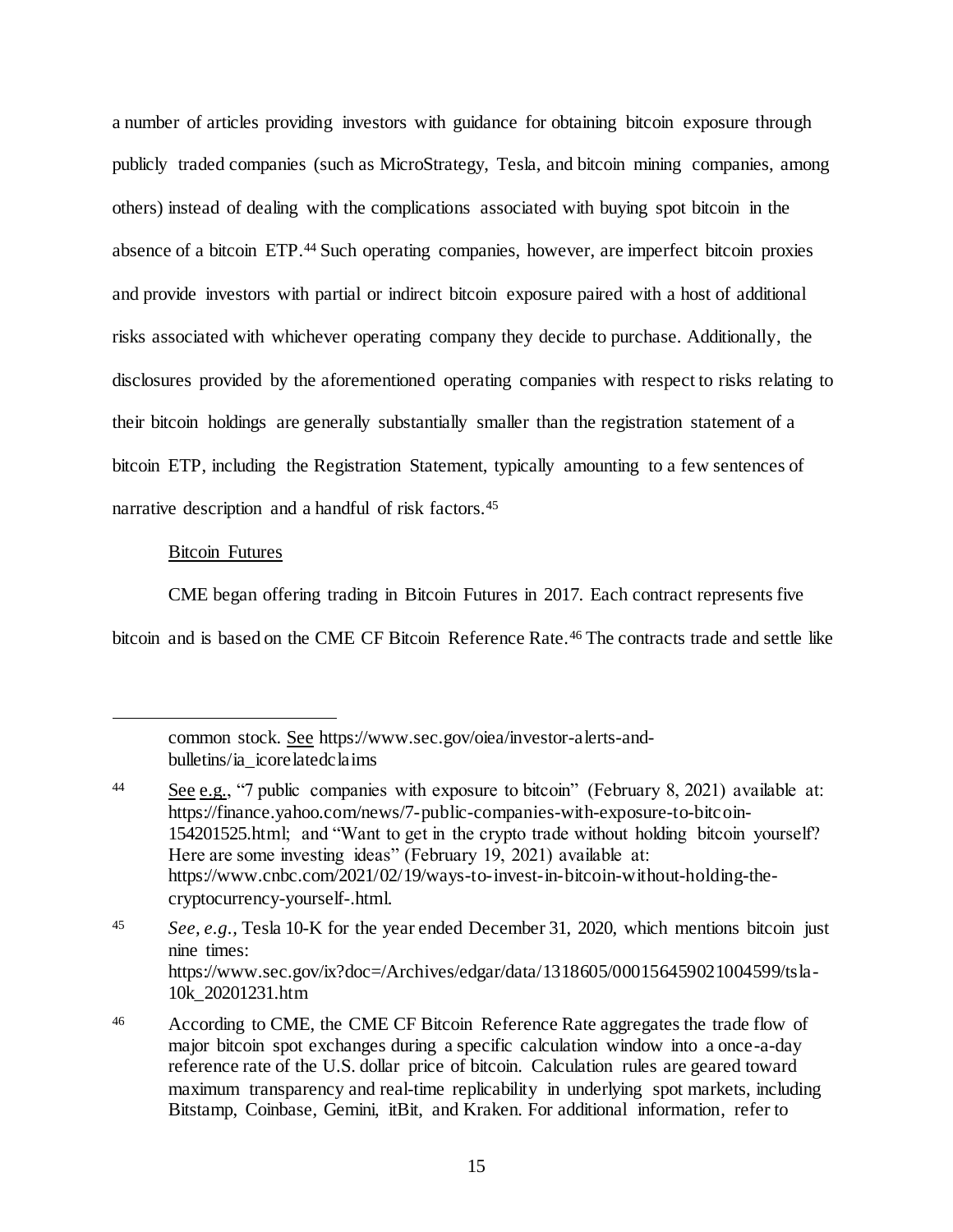other cash-settled commodity futures contracts. Nearly every measurable metric related to Bitcoin Futures has trended consistently up since launch and/or accelerated upward in the past year. For example, there was approximately \$28 billion in trading in Bitcoin Futures in December 2020 compared to \$737 million, \$1.4 billion, and \$3.9 billion in total trading in December 2017, December 2018, and December 2019, respectively. Bitcoin Futures traded over \$1.2 billion per day on the CME in December 2020 and represented \$1.6 billion in open interest compared to \$115 million in December 2019. This general upward trend in trading volume and open interest is captured in the following chart.



Similarly, the number of large open interest holders<sup>47</sup> has continued to increase even as

the price of bitcoin has risen, as have the number of unique accounts trading Bitcoin Futures.

https://www.cmegroup.com/trading/cryptocurrency-indices/cf-bitcoin-referencerate.html?redirect=/trading/cf-bitcoin-reference-rate.html.

<sup>47</sup> A large open interest holder in Bitcoin Futures is an entity that holds at least 25 contracts, which is the equivalent of 125 bitcoin. At a price of approximately \$30,000 per bitcoin on 12/31/20, more than 80 firms had outstanding positions of greater than \$3.8 million in Bitcoin Futures.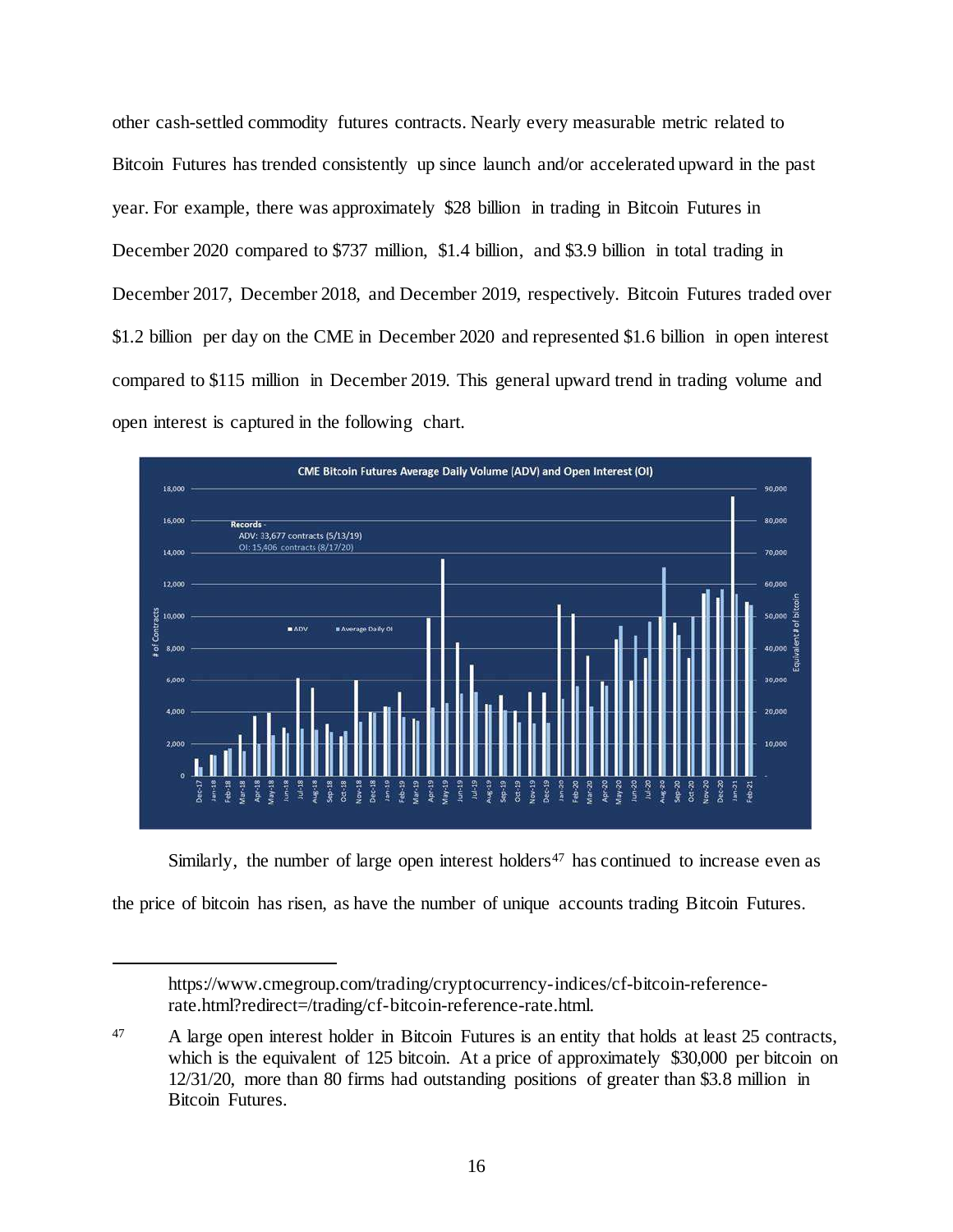



The Sponsor further believes that academic research corroborates the overall trend outlined above and supports the thesis that the Bitcoin Futures pricing leads the spot market and, thus, a person attempting to manipulate the Shares would also have to trade on that market to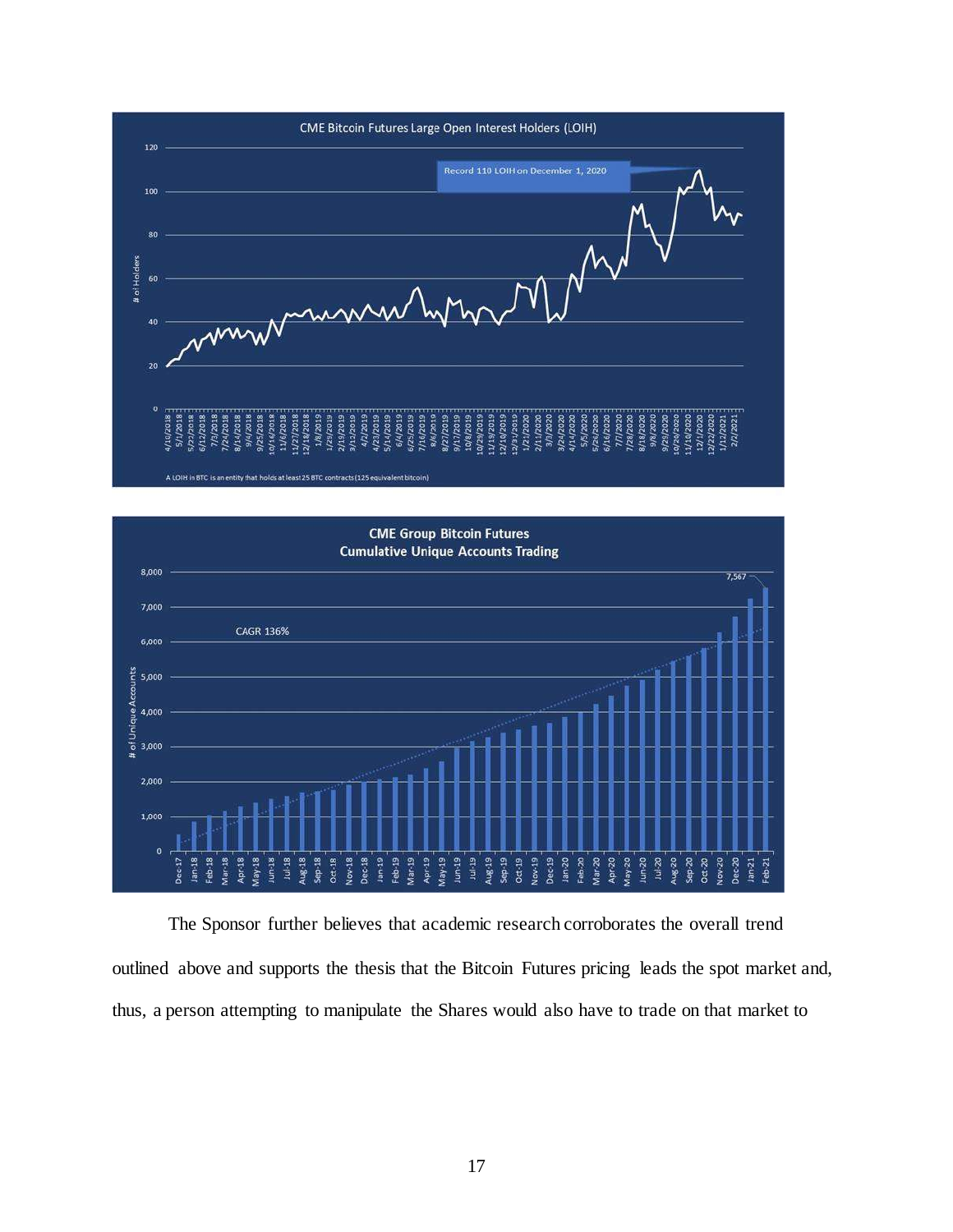manipulate the ETP. Specifically, the Sponsor believes that such research indicates that bitcoin futures lead the bitcoin spot market in price formation.<sup>48</sup>

## Section  $6(b)(5)$  and the Applicable Standards

The Commission has approved numerous series of Trust Issued Receipts,<sup>49</sup> including Commodity-Based Trust Shares,<sup>50</sup> to be listed on U.S. national securities exchanges. In order for any proposed rule change from an exchange to be approved, the Commission must determine that, among other things, the proposal is consistent with the requirements of Section  $6(b)(5)$  of the Act, specifically including: (i) the requirement that a national securities exchange's rules are designed to prevent fraudulent and manipulative acts and practices;<sup>51</sup> and (ii) the requirement

j

<sup>50</sup> Commodity-Based Trust Shares, as described in Exchange Rule 14.11(e)(4), are a type of Trust Issued Receipt.

<sup>48</sup> See Hu, Y., Hou, Y. and Oxley, L. (2019). "What role do futures markets play in Bitcoin pricing? Causality, cointegration and price discovery from a time-varying perspective" (available at: https://www.ncbi.nlm.nih.gov/pmc/articles/PMC7481826/). This academic research paper concludes that "There exist no episodes where the Bitcoin spot markets dominates the price discovery processes with regard to Bitcoin futures. This points to a conclusion that the price formation originates solely in the Bitcoin futures market. We can, therefore, conclude that the Bitcoin futures markets dominate the dynamic price discovery process based upon time-varying information share measures. Overall, price discovery seems to occur in the Bitcoin futures markets rather than the underlying spot market based upon a time-varying perspective."

<sup>49</sup> See Exchange Rule 14.11(f).

<sup>51</sup> As the Exchange has stated in a number of other public documents, it continues to believe that bitcoin is resistant to price manipulation and that "other means to prevent fraudulent and manipulative acts and practices<sup>"</sup> exist to justify dispensing with the requisite surveillance sharing agreement. The geographically diverse and continuous nature of bitcoin trading render it difficult and prohibitively costly to manipulate the price of bitcoin. The fragmentation across bitcoin platforms, the relatively slow speed of transactions, and the capital necessary to maintain a significant presence on each trading platform make manipulation of bitcoin prices through continuous trading activity challenging. To the extent that there are bitcoin exchanges engaged in or allowing wash trading or other activity intended to manipulate the price of bitcoin on other markets, such pricing does not normally impact prices on other exchange because participants will generally ignore markets with quotes that they deem non-executable. Moreover, the linkage between the bitcoin markets and the presence of arbitrageurs in those markets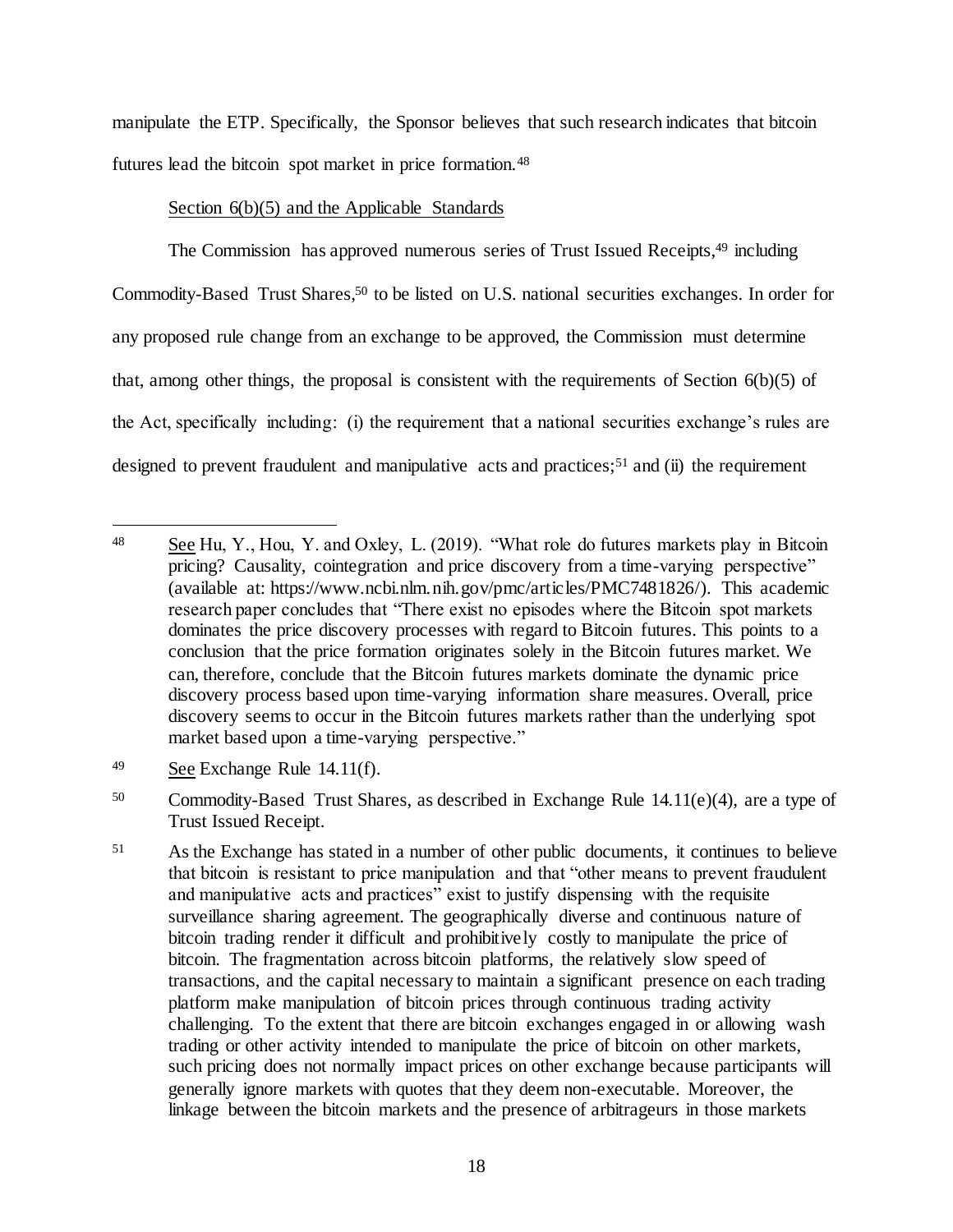that an exchange proposal be designed, in general, to protect investors and the public interest. The Exchange believes that this proposal is consistent with the requirements of Section 6(b)(5) of the Act and that it has sufficiently demonstrated that, on the whole, the manipulation concerns previously articulated by the Commission are sufficiently mitigated. Specifically, the Exchange lays out below why it believes that the significant increase in trading volume in Bitcoin Futures, the growth of liquidity at the inside in the spot market for bitcoin, and certain features of the Shares and the Index<sup>52</sup> mitigate potential manipulation concerns since the Commission last reviewed an exchange proposal to list and trade a bitcoin ETP should be the central consideration as the Commission determines whether to approve this proposal.

## (i) Designed to Prevent Fraudulent and Manipulative Acts and Practices

In order to meet this standard in a proposal to list and trade a series of Commodity-Based

Trust Shares, the Commission requires that an exchange demonstrate that there is a

comprehensive surveillance-sharing agreement in place<sup>53</sup> with a regulated market of significant

means that the manipulation of the price of bitcoin price on any single venue would require manipulation of the global bitcoin price in order to be effective. Arbitrageurs must have funds distributed across multiple trading platforms in order to take advantage of temporary price dislocations, thereby making it unlikely that there will be strong concentration of funds on any particular bitcoin exchange or OTC platform. As a result, the potential for manipulation on a trading platform would require overcoming the liquidity supply of such arbitrageurs who are effectively eliminating any cross-market pricing differences.

<sup>52</sup> The "Index" refers to the Fidelity Bitcoin Index PR.

<sup>53</sup> As previously articulated by the Commission, "The standard requires such surveillancesharing agreements since "they provide a necessary deterrent to manipulation because they facilitate the availability of information needed to fully investigate a manipulation if it were to occur." The Commission has emphasized that it is essential for an exchange listing a derivative securities product to enter into a surveillance- sharing agreement with markets trading underlying securities for the listing exchange to have the ability to obtain information necessary to detect, investigate, and deter fraud and market manipulation, as well as violations of exchange rules and applicable federal securities laws and rules. The hallmarks of a surveillance-sharing agreement are that the agreement provides for the sharing of information about market trading activity, clearing activity, and customer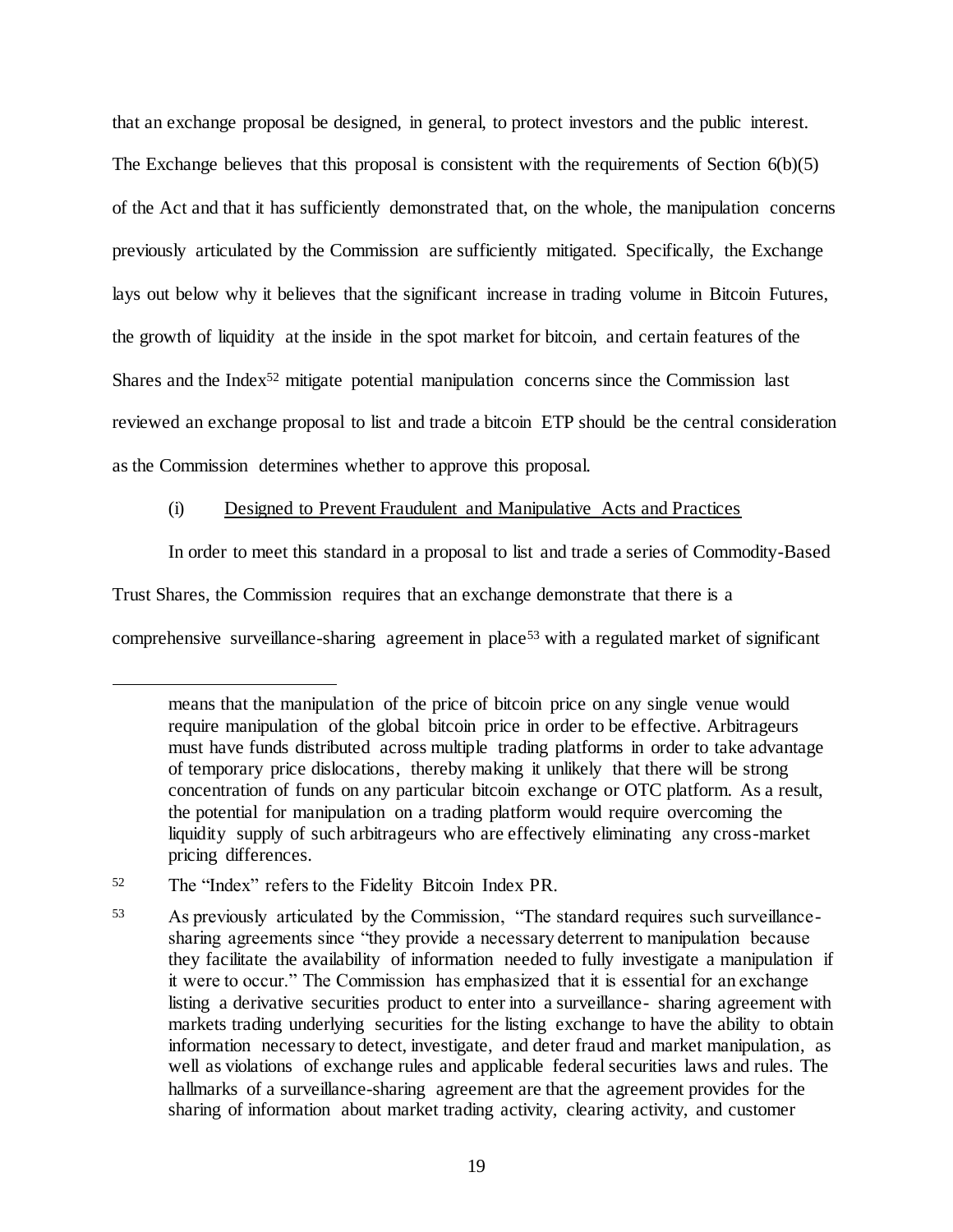size. Both the Exchange and CME are members of the Intermarket Surveillance Group (the "ISG").<sup>54</sup> The only remaining issue to be addressed is whether the Bitcoin Futures market constitutes a market of significant size, which the Exchange believes that it does. The terms "significant market" and "market of significant size" include a market (or group of markets) as to which: (a) there is a reasonable likelihood that a person attempting to manipulate the ETP would also have to trade on that market to manipulate the ETP, so that a surveillance-sharing agreement would assist the listing exchange in detecting and deterring misconduct; and (b) it is unlikely that trading in the ETP would be the predominant influence on prices in that market.<sup>55</sup>

The Commission has also recognized that the "regulated market of significant size" standard is not the only means for satisfying Section 6(b)(5) of the act, specifically providing that a listing exchange could demonstrate that "other means to prevent fraudulent and manipulative acts and practices" are sufficient to justify dispensing with the requisite surveillance-sharing agreement.<sup>56</sup>

identity; that the parties to the agreement have reasonable ability to obtain access to and produce requested information; and that no existing rules, laws, or practices would impede one party to the agreement from obtaining this information from, or producing it to, the other party." The Commission has historically held that joint membership in ISG constitutes such a surveillance sharing agreement. See Wilshire Phoenix Disapproval.

<sup>54</sup> For a list of the current members and affiliate members of ISG, see www.isgportal.com.

<sup>55</sup> See Wilshire Phoenix Disapproval.

<sup>56</sup> See Winklevoss Order at 37580. The Commission has also specifically noted that it "is not applying a "cannot be manipulated" standard; instead, the Commission is examining whether the proposal meets the requirements of the Exchange Act and, pursuant to its Rules of Practice, places the burden on the listing exchange to demonstrate the validity of its contentions and to establish that the requirements of the Exchange Act have been met. Id. at 37582.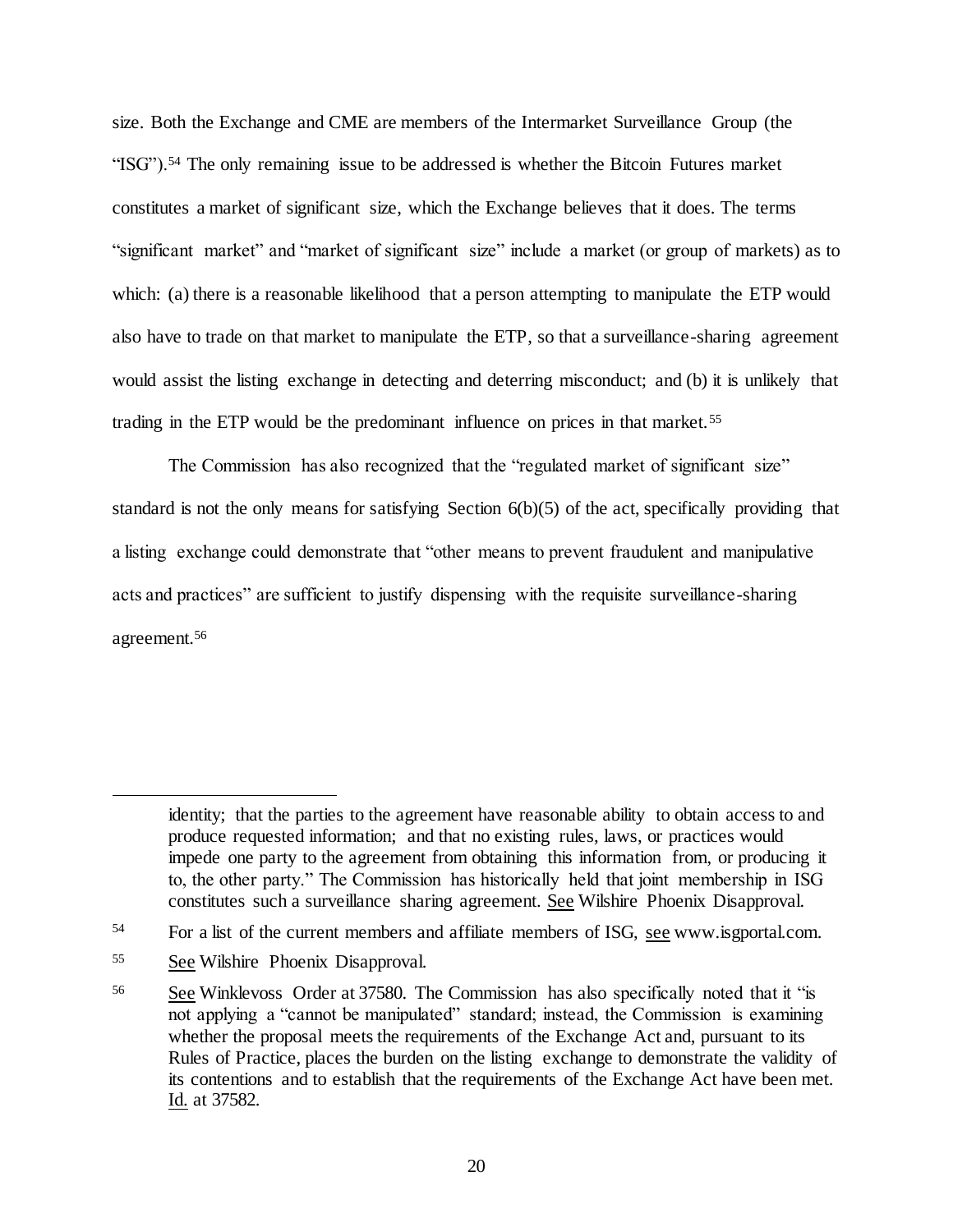## (a) Manipulation of the ETP

The significant growth in Bitcoin Futures across each of trading volumes, open interest, large open interest holders, and total market participants since the Wilshire Phoenix Disapproval was issued are reflective of that market's growing influence on the spot price, which according to the academic research cited above, was already leading the spot price in 2018 and 2019. Where Bitcoin Futures lead the price in the spot market such that a potential manipulator of the bitcoin spot market (beyond just the constituents of the Index<sup>57</sup>) would have to participate in the Bitcoin Futures market, it follows that a potential manipulator of the Shares would similarly have to transact in the Bitcoin Futures market because the Index is based on spot prices. Further, the Trust receives and holds only bitcoin, which, as further described below, reduces the potential for manipulation of the Shares through manipulation of the Index or any of its individual constituents, again emphasizing that a potential manipulator of the Shares would have to manipulate the entirety of the bitcoin spot market, which is led by the Bitcoin Futures market. As such, the Exchange believes that part (a) of the significant market test outlined above is satisfied and that common membership in ISG between the Exchange and CME would assist the listing exchange in detecting and deterring misconduct in the Shares.

#### (b) Predominant Influence on Prices in Spot and Bitcoin Futures

The Exchange also believes that trading in the Shares would not be the predominant force on prices in the Bitcoin Futures market (or spot market) for a number of reasons, including the significant volume in the Bitcoin Futures market, the size of bitcoin's market cap (approximately

<sup>57</sup> As further described below, the "Index" for the Fund is the Fidelity Bitcoin Index PR. The Index is constructed using bitcoin price feeds from eligible bitcoin spot markets. The current exchange composition of the Index is Bitstamp, Coinbase, Gemini, itBit and Kraken.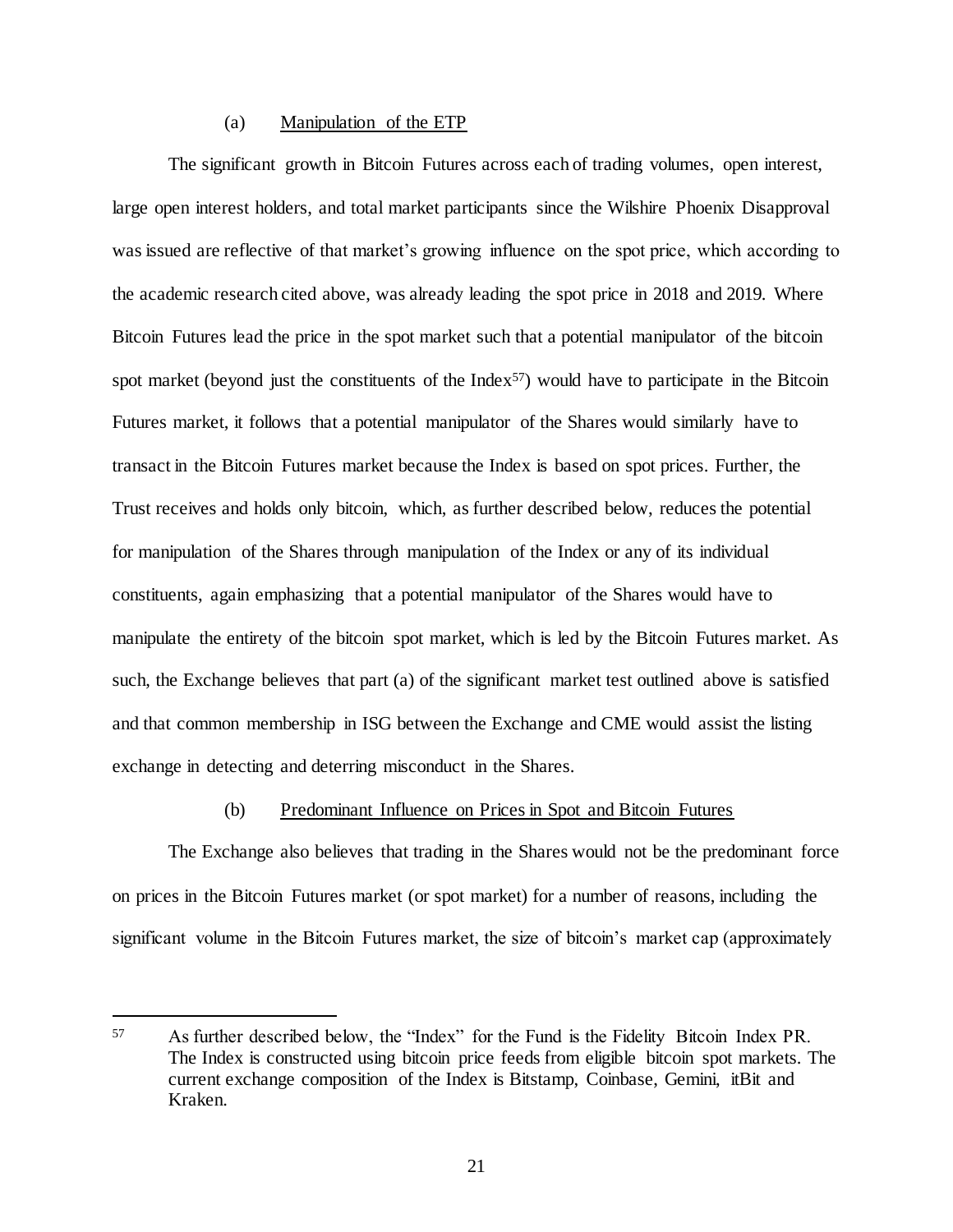\$1 trillion), and the significant liquidity available in the spot market. In addition to the Bitcoin Futures market data points cited above, the spot market for bitcoin is also very liquid. According to data from CoinRoutes from February 2021, the cost to buy or sell \$5 million worth of bitcoin averages roughly 10 basis points with a market impact of 30 basis points.<sup>58</sup> For a \$10 million market order, the cost to buy or sell is roughly 20 basis points with a market impact of 50 basis points. Stated another way, a market participant could enter a market buy or sell order for \$10 million of bitcoin and only move the market 0.5%. More strategic purchases or sales (such as using limit orders and executing through OTC bitcoin trade desks) would likely have less obvious impact on the market—which is consistent with MicroStrategy, Tesla, and Square being able to collectively purchase billions of dollars in bitcoin. As such, the combination of Bitcoin Futures leading price discovery, the overall size of the bitcoin market, and the ability for market participants, including authorized participants creating and redeeming with the Trust, to buy or sell large amounts of bitcoin without significant market impact will help prevent the Shares from becoming the predominant force on pricing in either the bitcoin spot or Bitcoin Futures markets, satisfying part (b) of the test outlined above.

#### (c) Other Means to Prevent Fraudulent and Manipulative Acts and Practices

As noted above, the Commission also permits a listing exchange to demonstrate that "other means to prevent fraudulent and manipulative acts and practices" are sufficient to justify dispensing with the requisite surveillance-sharing agreement. The Exchange believes that such conditions are present. Specifically, the significant liquidity in the spot market and the impact of market orders on the overall price of bitcoin mean that attempting to move the price of bitcoin is

<sup>58</sup> These statistics are based on samples of bitcoin liquidity in USD (excluding stablecoins or Euro liquidity) based on executable quotes on Coinbase Pro, Gemini, Bitstamp, Kraken, LMAX Exchange, BinanceUS, and OKCoin during February 2021.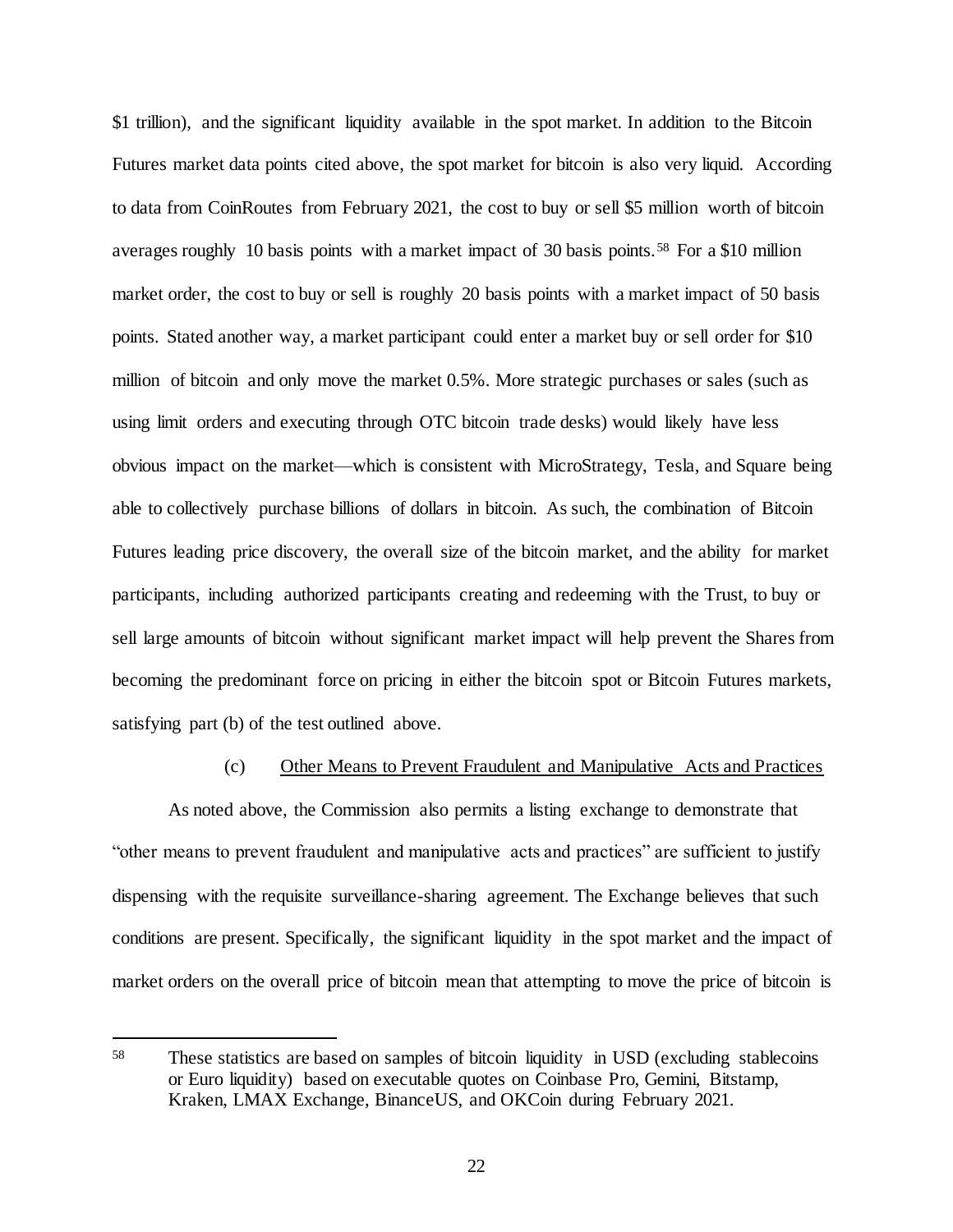costly and has grown more expensive over the past year. In January 2020, for example, the cost to buy or sell \$5 million worth of bitcoin averaged roughly 30 basis points (compared to 10 basis points in 2/2021) with a market impact of 50 basis points (compared to 30 basis points in 2/2021).<sup>59</sup> For a \$10 million market order, the cost to buy or sell was roughly 50 basis points (compared to 20 basis points in 2/2021) with a market impact of 80 basis points (compared to 50 basis points in 2/2021). As the liquidity in the bitcoin spot market increases, it follows that the impact of \$5 million and \$10 million orders will continue to decrease the overall impact in spot price.

Additionally, offering in-kind creation and redemption will provide unique protections against potential attempts to manipulate the Shares. While the Sponsor believes that the Index which it uses to value the Trust's bitcoin is itself resistant to manipulation based on the methodology further described below, the fact that creations and redemptions are available inkind makes the manipulability of the Index significantly less important. Specifically, because the Trust will not accept cash to buy bitcoin in order to create new shares or, barring a forced redemption of the Trust or under other extraordinary circumstances, be forced to sell bitcoin to pay cash for redeemed shares, the price that the Sponsor uses to value the Trust's bitcoin is not particularly important.<sup>60</sup> When authorized participants are creating with the Trust, they need to deliver a certain number of bitcoin per share (regardless of the valuation used) and when they're redeeming, they can similarly expect to receive a certain number of bitcoin per share. As such, even if the price used to value the Trust's bitcoin is manipulated (which the Sponsor believes that

j

<sup>59</sup> These statistics are based on samples of bitcoin liquidity in USD (excluding stablecoins or Euro liquidity) based on executable quotes on Coinbase Pro, Gemini, Bitstamp, Kraken, LMAX Exchange, BinanceUS, and OKCoin during February 2021.

<sup>60</sup> While the Index will not be particularly important for the creation and redemption process, it will be used for calculating fees.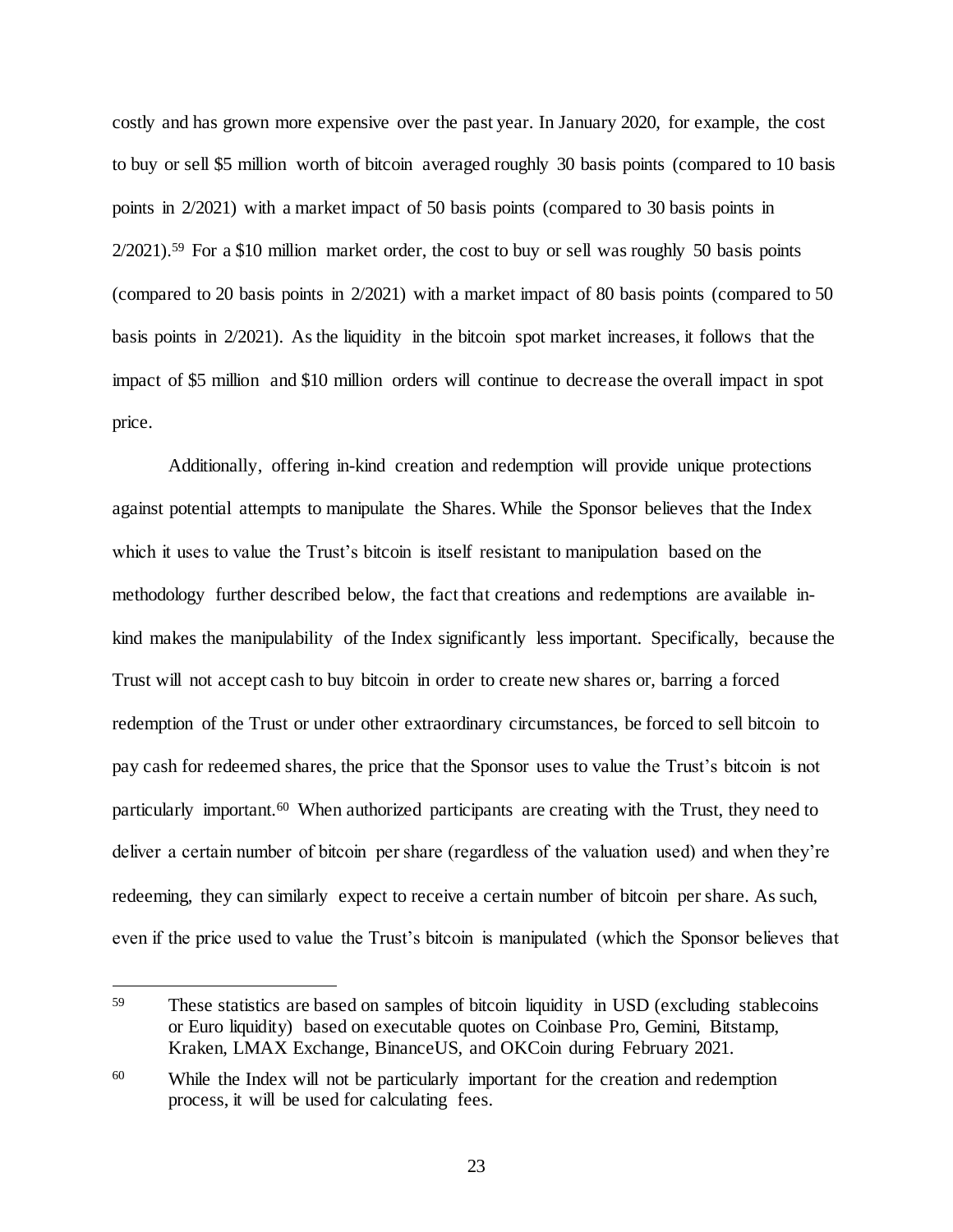the Index methodology is resistant to), the ratio of bitcoin per Share does not change and the Trust will either accept (for creations) or distribute (for redemptions) the same number of bitcoin regardless of the value. This not only mitigates the risk associated with potential manipulation, but also discourages and disincentivizes manipulation of the Index because there is little financial incentive to do so.

#### Wise Origin Bitcoin Trust

l

Delaware Trust Company is the trustee ("Trustee"). Fidelity Service Company, Inc. ("FSC")will be the administrator ("Administrator") A third-party transfer agent (the "Transfer Agent") will facilitate the issuance and redemption of Shares of the Trust, respond to correspondence by Trust Shareholders and others relating to its duties, maintain Shareholder accounts, and make periodic reports to the Trust.<sup>61</sup> An affiliate of the Sponsor, Fidelity Distributors Corporation, will be the marketing agent ("Marketing Agent") in connection with the creation and redemption of "Baskets" of Shares. The Sponsor provides assistance in the marketing of the Shares. Fidelity Digital Assets Services, LLC will serve as the Trust's custodian (the "Custodian").

According to the Registration Statement, each Share will represent a fractional undivided beneficial interest in and ownership of the Trust. The Trust's assets will consist of bitcoin held by the Custodian on behalf of the Trust. The Trust generally does not intend to hold cash or cash equivalents. However, there may be situations where the Trust will unexpectedly hold cash on a temporary basis.

<sup>&</sup>lt;sup>61</sup> The Exchange notes that the Sponsor is finalizing negotiations with several service providers and it will submit an amendment to this proposal upon finalization of those arrangements.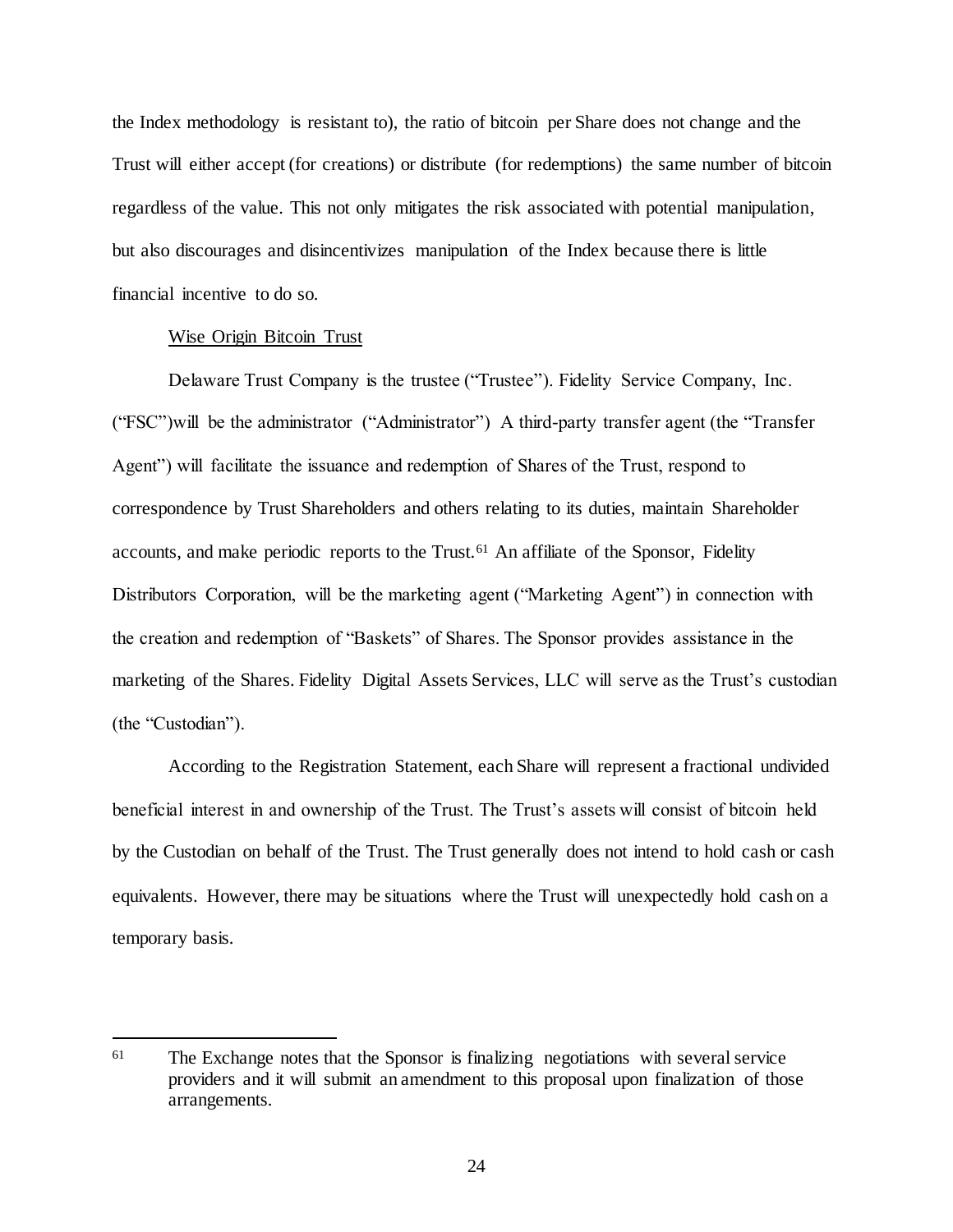According to the Registration Statement, the Trust is neither an investment company registered under the Investment Company Act of 1940, as amended,<sup>62</sup> nor a commodity pool for purposes of the Commodity Exchange Act ("CEA"), and neither the Trust nor the Sponsor is subject to regulation as a commodity pool operator or a commodity trading adviser in connection with the Shares.

When the Trust sells or redeems its Shares, it will do so in "in-kind" transactions in blocks of Shares (a "Creation Basket") at the Trust's NAV. Authorized participants will deliver, or facilitate the delivery of, bitcoin to the Trust's account with the Custodian in exchange for Shares when they purchase Shares, and the Trust, through the Custodian, will deliver bitcoin to such authorized participants when they redeem Shares with the Trust. Authorized participants may then offer Shares to the public at prices that depend on various factors, including the supply and demand for Shares, the value of the Trust's assets, and market conditions at the time of a transaction. Shareholders who buy or sell Shares during the day from their broker may do so at a premium or discount relative to the NAV of the Shares of the Trust.

## Investment Objective

According to the Registration Statement and as further described below, the investment objective of the Trust is to seek to track the performance of bitcoin, as measured by the Index, adjusted for the Trust's expenses and other liabilities.

In seeking to achieve its investment objective, the Trust will hold bitcoin and will value its Shares daily as of 4:00 p.m. Eastern time using the same methodology used to calculate the Index and process all creations and redemptions in transactions with authorized participants. The Trust is not actively managed.

<sup>62</sup> 15 U.S.C. 80a-1.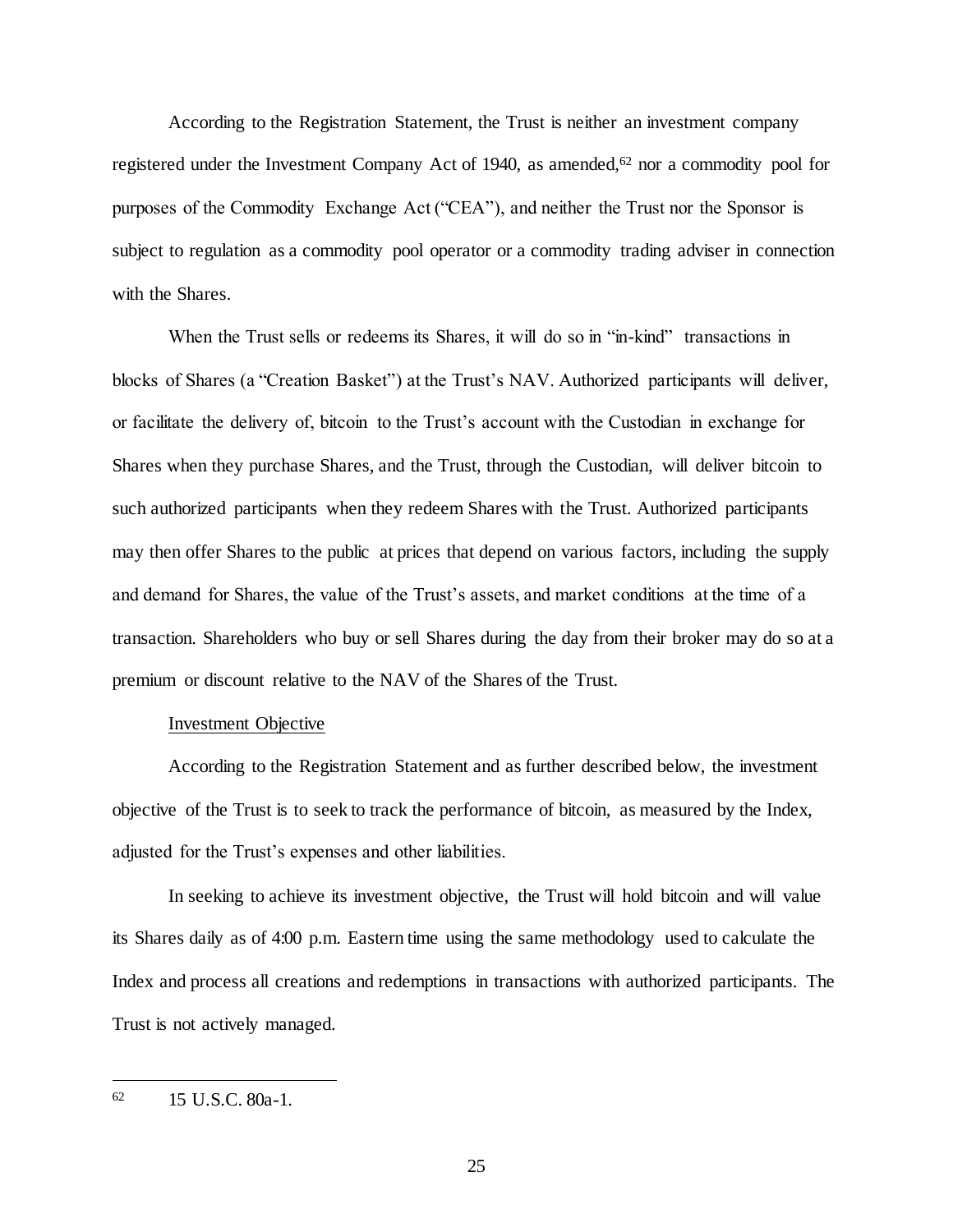#### The Index

As described in the Registration Statement, for purposes of calculating the Trust's NAV per Share, the Trust's holdings of bitcoin will be valued using the same methodology as used to calculate the Index. The Index is designed to reflect the performance of bitcoin in U.S. dollars. The Index is constructed using bitcoin price feeds from eligible bitcoin spot markets and the VWMP methodology, calculated every 15 seconds based on VWMP spot market data over rolling 5-minute increments to develop a bitcoin price composite. The current exchange composition of the Index is Bitstamp, Coinbase, Gemini, itBit and Kraken. The Index methodology was developed by Fidelity Product Services, LLC (the "Index Provider") and is administered by the Fidelity Index Committee. Coin Metrics, Inc. is the third-party calculation agent for the Index.<sup>63</sup>

The Index is calculated using a volume-weighted median price approach. The Index market value is the volume-weighted median price of bitcoin in U.S. dollars over the previous five minutes, which is calculated by (1) ordering all individual transactions on eligible spot markets over the previous five minutes by price, and then (2) selecting the price associated with the 50th percentile of total volume. Using rolling five-minute segments means malicious actors would need to sustain efforts to manipulate the market over an extended period of time, or would need to replicate efforts multiple times across exchanges, potentially triggering review. This extended period also supports authorized participant activity by capturing volume over a longer time period, rather than forcing authorized participants to mark an individual close or auction. The use of a median price reduces the ability of outlier prices to impact the NAV, as it systematically excludes those prices from the NAV calculation. The use of a volume-weighted

<sup>63</sup> The Sponsor's affiliates have an ownership interest in Coin Metrics, Inc.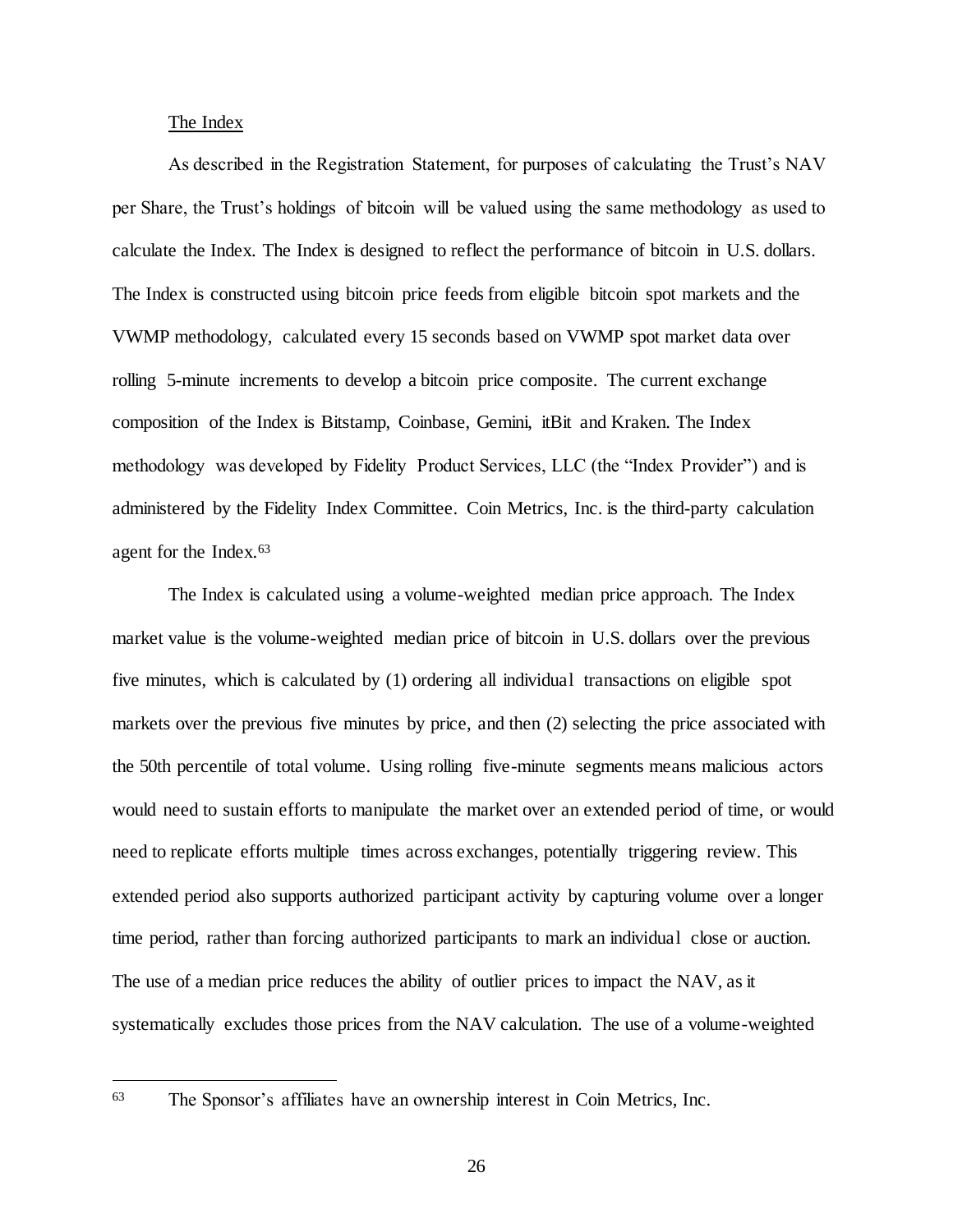median (as opposed to a traditional median) serves as an additional protection against attempts to manipulate the NAV by executing a large number of low-dollar trades, because any manipulation attempt would have to involve a majority of global spot bitcoin volume in a three-minute window to have any influence on the NAV. Further, removing the highest and lowest prices further protects against attempts to manipulate the NAV, requiring bad actors to act on multiple exchanges at once to have any ability to influence the price.

### Availability of Information

In addition to the price transparency of the Index, the Trust will provide information regarding the Trust's bitcoin holdings as well as additional data regarding the Trust. The Trust will provide an Intraday Indicative Value ("IIV") per Share updated every 15 seconds, as calculated by the Exchange or a third-party financial data provider during the Exchange's Regular Trading Hours (9:30 a.m. to 4:00 p.m. Eastern time). The IIV will be calculated by using the prior day's closing NAV per Share as a base and updating that value during Regular Trading Hours to reflect changes in the value of the Trust's bitcoin holdings during the trading day.

The IIV disseminated during Regular Trading Hours should not be viewed as an actual real-time update of the NAV, which will be calculated only once at the end of each trading day. The IIV will be widely disseminated on a per Share basis every 15 seconds during the Exchange's Regular Trading Hours by one or more major market data vendors. In addition, the IIV will be available through on-line information services.

The website for the Trust, which will be publicly accessible at no charge, will contain the following information: (a) the current NAV per Share daily and the prior business day's NAV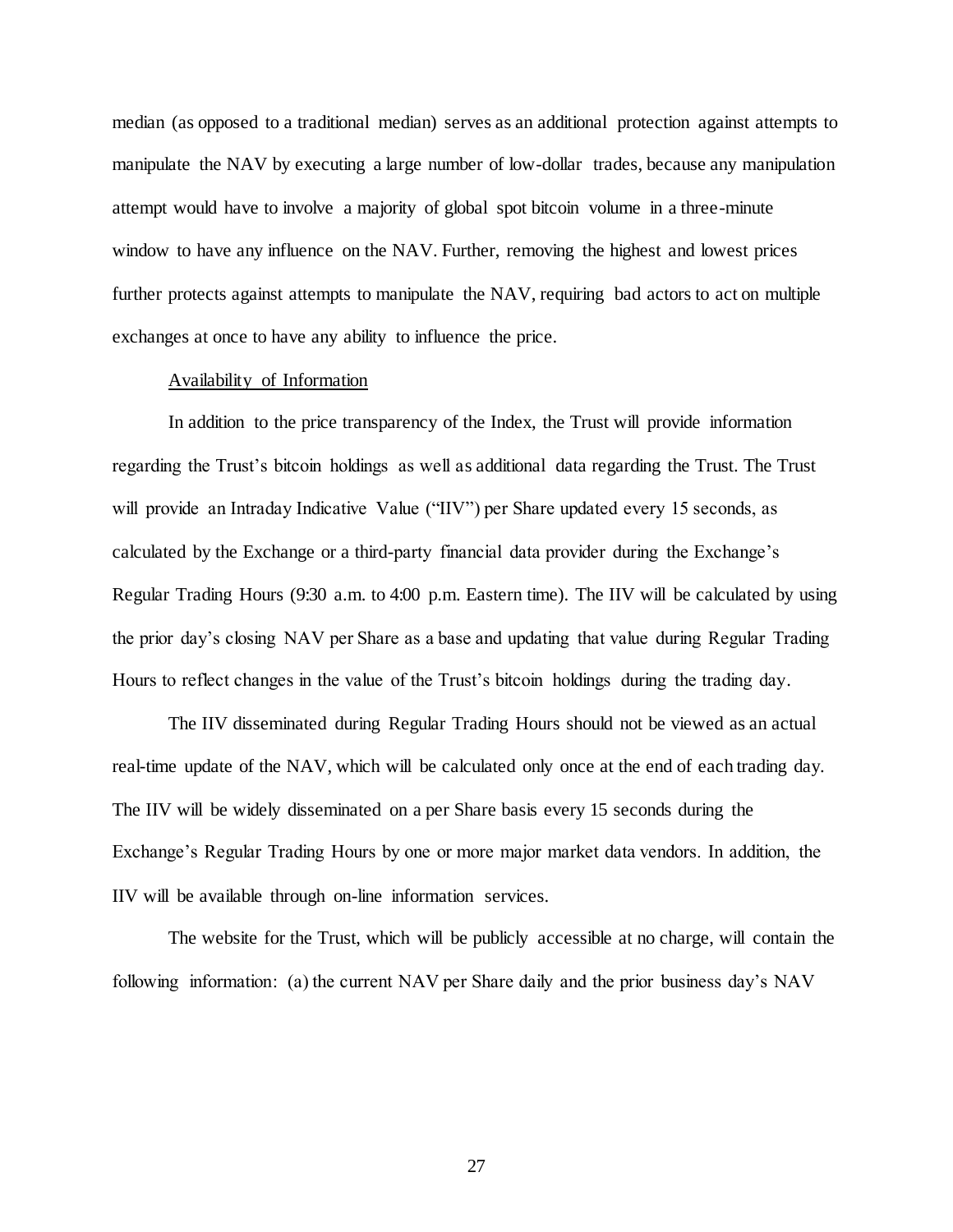and the reported closing price; (b) the BZX Official Closing Price<sup>64</sup> in relation to the NAV as of the time the NAV is calculated and a calculation of the premium or discount of such price against such NAV; (c) data in chart form displaying the frequency distribution of discounts and premiums of the Official Closing Price against the NAV, within appropriate ranges for each of the four previous calendar quarters (or for the life of the Trust, if shorter); (d) the prospectus; and (e) other applicable quantitative information. The Trust will also disseminate the Trust's holdings on a daily basis on the Trust's website. The value of the Index will be made available by one or more major market data vendors, updated at least every 15 seconds during Regular Trading Hours.

The NAV for the Trust will be calculated by the Administrator once a day and will be disseminated daily to all market participants at the same time. Quotation and last-sale information regarding the Shares will be disseminated through the facilities of the Consolidated Tape Association ("CTA").

Quotation and last sale information for bitcoin is widely disseminated through a variety of major market data vendors, including Bloomberg and Reuters, as well as the Index. Information relating to trading, including price and volume information, in bitcoin is available from major market data vendors and from the exchanges on which bitcoin are traded. Depth of book information is also available from bitcoin exchanges. The normal trading hours for bitcoin exchanges are 24 hours per day, 365 days per year.

j

<sup>64</sup> As defined in Rule 11.23(a)(3), the term "BZX Official Closing Price" shall mean the price disseminated to the consolidated tape as the market center closing trade.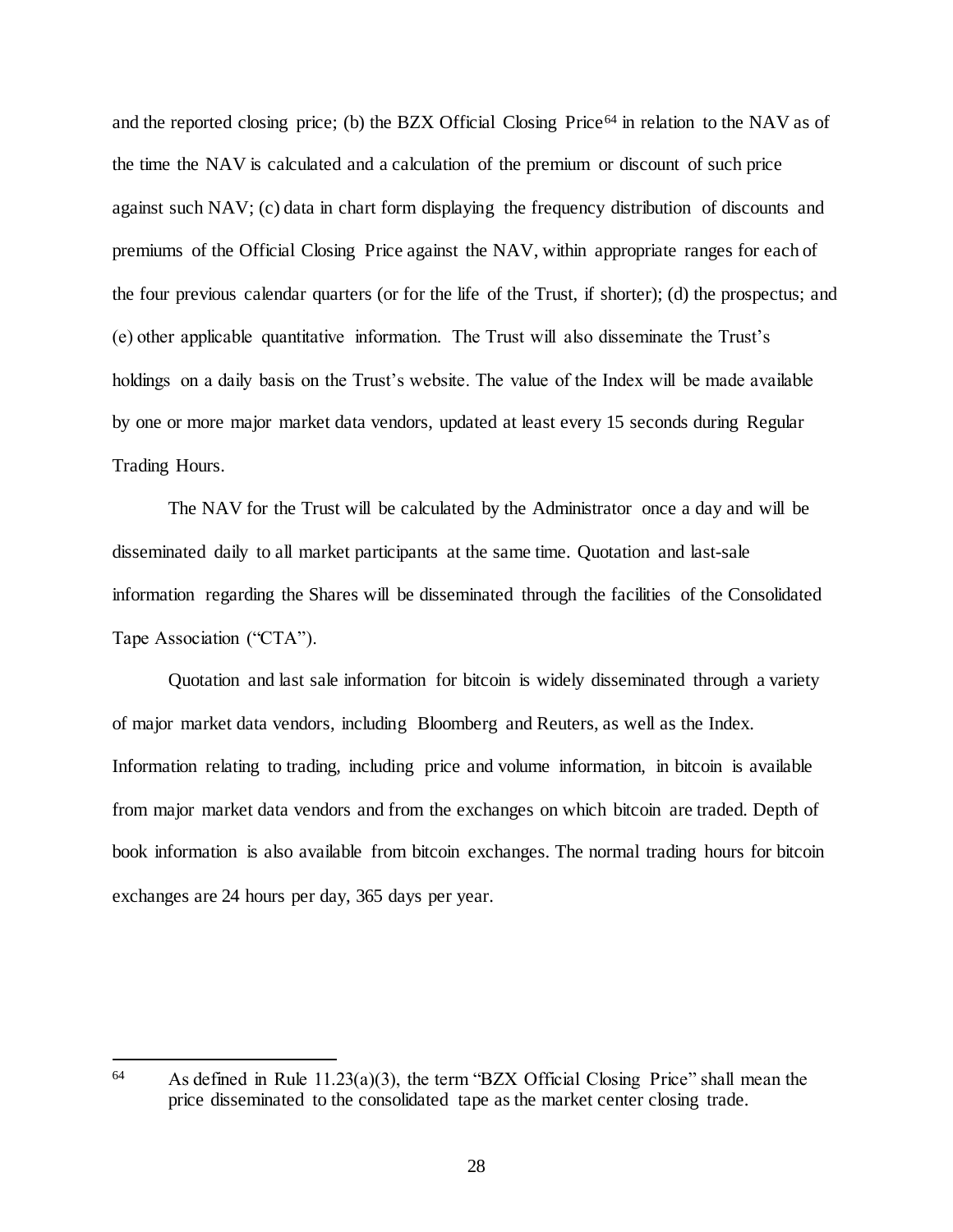#### Net Asset Value

NAV means the total assets of the Trust including, but not limited to, all bitcoin and cash, if any, less total liabilities of the Trust, each determined on the basis of generally accepted accounting principles. The NAV of the Trust is calculated by taking the fair market value of its total assets based on the volume-weighted median price of bitcoin used for the calculation of the Index, subtracting any liabilities (which include accrued expenses), and dividing that total by the total number of outstanding Shares. The Administrator calculates the NAV of the Trust once each Exchange trading day. The NAV for a normal trading day will be released after 4:00 p.m. Eastern time. Trading during the core trading session on the Exchange typically closes at 4:00 p.m. Eastern time. However, NAVs are not officially struck until later in the day (often by 5:30 p.m. Eastern time and almost always by 8:00 p.m. Eastern time). The pause between 4:00 p.m. Eastern time and 5:30 p.m. Eastern time (or later) provides an opportunity to algorithmically detect, flag, investigate, and correct unusual pricing should it occur. Eastern time [sic]

#### Creation and Redemption of Shares

According to the Registration Statement, on any business day, an authorized participant may place an order to create one or more baskets. Purchase orders must be placed by the time noted in the Authorized Participant Agreement or as provided separately to all Authorized Participants. The day on which an order is received is considered the purchase order date. The total deposit of bitcoin required is an amount of bitcoin that is in the same proportion to the total assets of the Trust, net of accrued expenses and other liabilities, on the date the order to purchase is properly received, as the number of Shares to be created under the purchase order is in proportion to the total number of Shares outstanding on the date the order is received. Each night, the Sponsor will publish the amount of bitcoin that will be required in exchange for each

29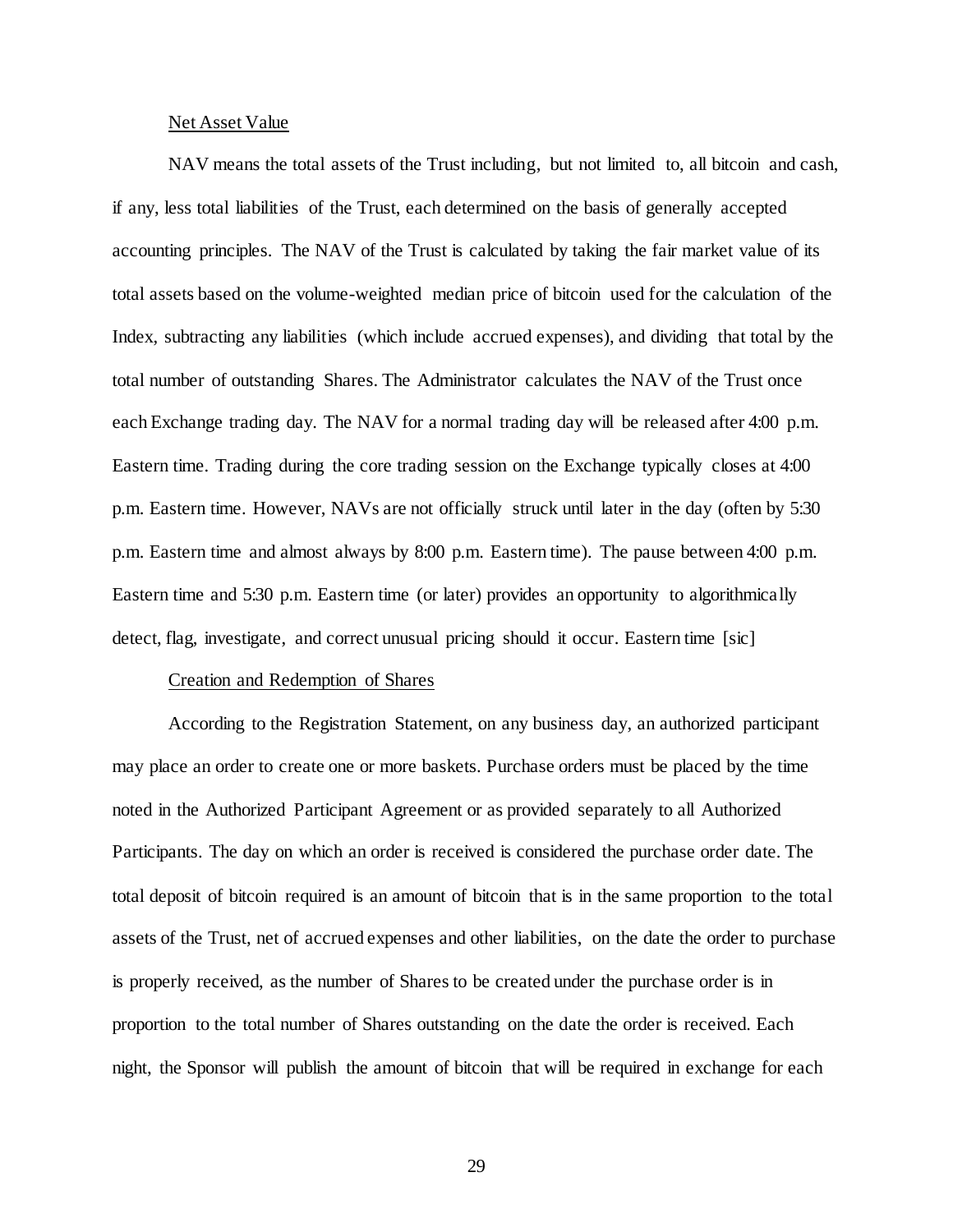creation order. The Administrator determines the required deposit for a given day by dividing the number of bitcoin held by the Trust as of the opening of business on that business day, adjusted for the amount of bitcoin constituting estimated accrued but unpaid fees and expenses of the Trust as of the opening of business on that business day, by the quotient of the number of Shares outstanding at the opening of business divided by the aggregation of Shares associated with a Creation Basket. The procedures by which an authorized participant can redeem one or more Creation Baskets mirror the procedures for the creation of Creation Baskets.

### Rule  $14.11(e)(4)$  – Commodity-Based Trust Shares

The Shares will be subject to BZX Rule  $14.11(e)(4)$ , which sets forth the initial and continued listing criteria applicable to Commodity-Based Trust Shares. The Exchange will obtain a representation that the Trust's NAV will be calculated daily and that these values and information about the assets of the Trust will be made available to all market participants at the same time. The Exchange notes that, as defined in Rule  $14.11(e)(4)(C)(i)$ , the Shares will be: (a) issued by a trust that holds a specified commodity<sup>65</sup> deposited with the trust; (b) issued by such trust in a specified aggregate minimum number in return for a deposit of a quantity of the underlying commodity; and (c) when aggregated in the same specified minimum number, may be redeemed at a holder's request by such trust which will deliver to the redeeming holder the quantity of the underlying commodity.

Upon termination of the Trust, the Shares will be removed from listing. The Trustee, Delaware Trust Company, is a trust company having substantial capital and surplus. The

 $65$  For purposes of Rule 14.11(e)(4), the term commodity takes on the definition of the term as provided in the Commodity Exchange Act. As noted above, the CFTC has opined that Bitcoin is a commodity as defined in Section 1a(9) of the Commodity Exchange Act. See Coinflip.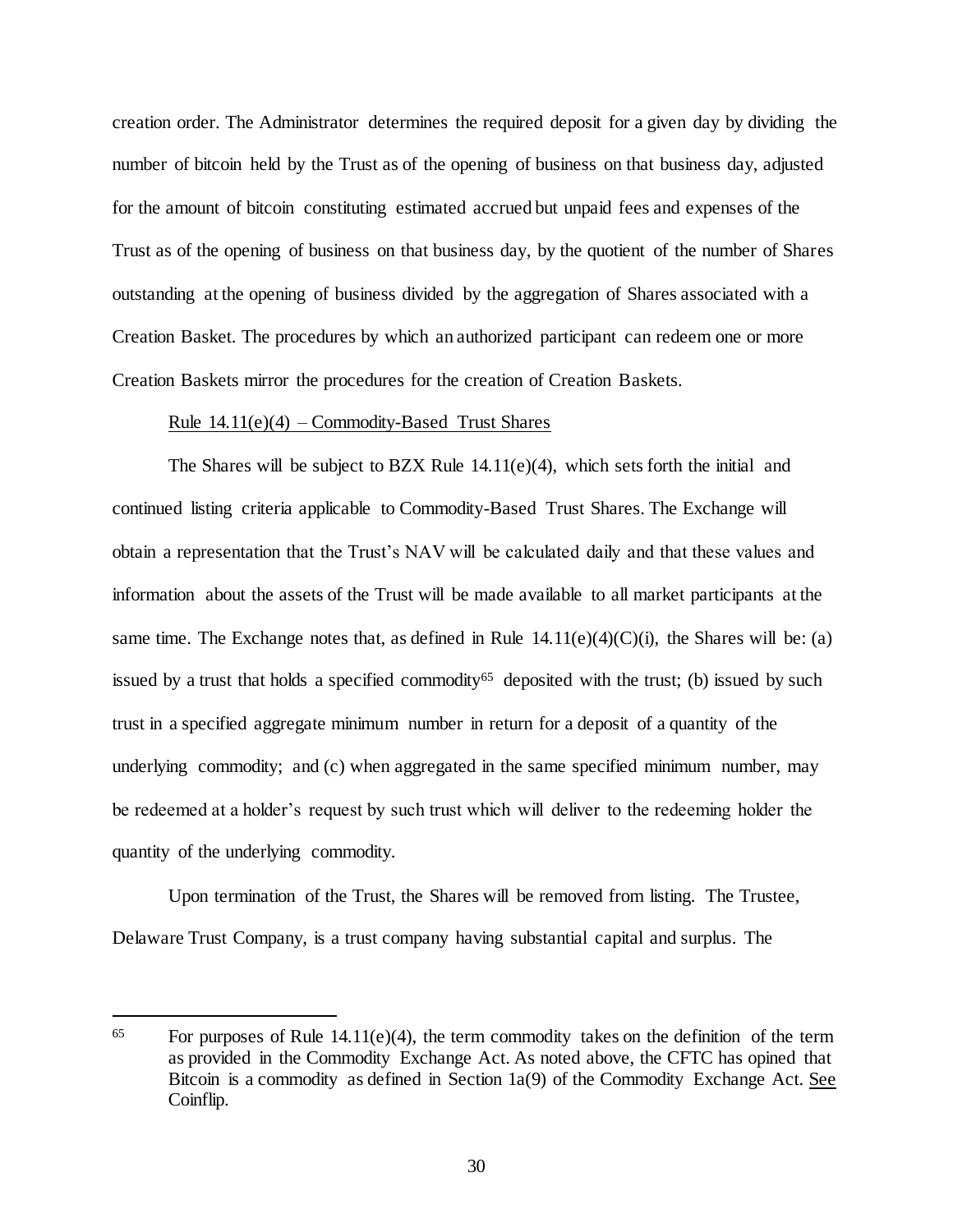Delaware Trust Company also has the experience and facilities for handling corporate trust business, as required under Rule  $14.11(e)(4)(E)(iv)(a)$ . No change will be made to the trustee without prior notice to and approval of the Exchange. The Exchange also notes that, pursuant to Rule 14.11(e)(4)(F), neither the Exchange nor any agent of the Exchange shall have any liability for damages, claims, losses or expenses caused by any errors, omissions or delays in calculating or disseminating any underlying commodity value, the current value of the underlying commodity required to be deposited to the Trust in connection with issuance of Commodity-Based Trust Shares; resulting from any negligent act or omission by the Exchange, or any agent of the Exchange, or any act, condition or cause beyond the reasonable control of the Exchange, its agent, including, but not limited to, an act of God; fire; flood; extraordinary weather conditions; war; insurrection; riot; strike; accident; action of government; communications or power failure; equipment or software malfunction; or any error, omission or delay in the reports of transactions in an underlying commodity. Finally, as required in Rule  $14.11(e)(4)(G)$ , the Exchange notes that any registered market maker ("Market Maker") in the Shares must file with the Exchange in a manner prescribed by the Exchange and keep current a list identifying all accounts for trading in an underlying commodity, related commodity futures or options on commodity futures, or any other related commodity derivatives, which the registered Market Maker may have or over which it may exercise investment discretion. No registered Market Maker shall trade in an underlying commodity, related commodity futures or options on commodity futures, or any other related commodity derivatives, in an account in which a registered Market Maker, directly or indirectly, controls trading activities, or has a direct interest in the profits or losses thereof, which has not been reported to the Exchange as required by this Rule. In addition to the existing obligations under Exchange rules regarding the production of

31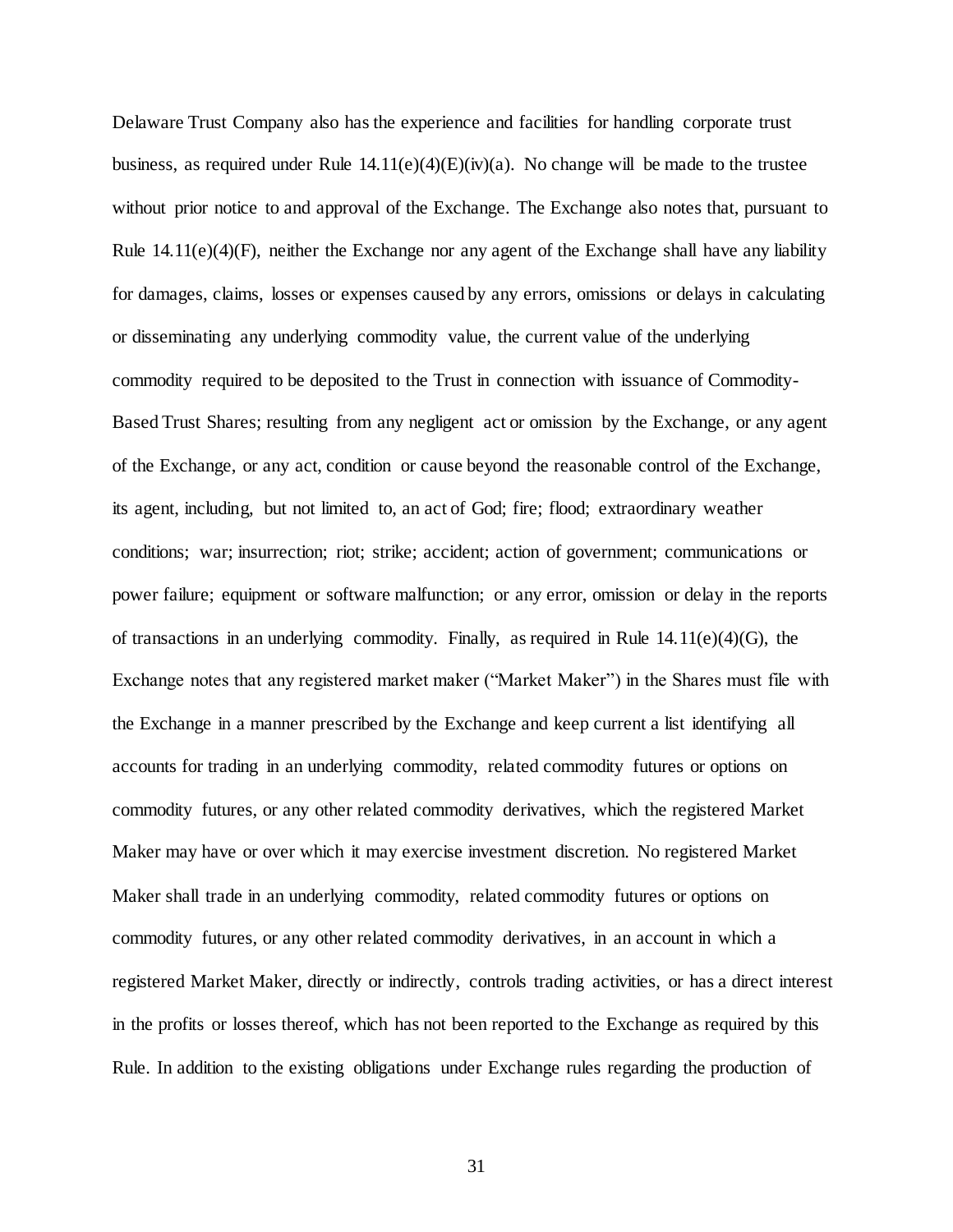books and records (see, e.g., Rule 4.2), the registered Market Maker in Commodity-Based Trust Shares shall make available to the Exchange such books, records or other information pertaining to transactions by such entity or registered or non-registered employee affiliated with such entity for its or their own accounts for trading the underlying physical commodity, related commodity futures or options on commodity futures, or any other related commodity derivatives, as may be requested by the Exchange.

## Trading Halts

With respect to trading halts, the Exchange may consider all relevant factors in exercising its discretion to halt or suspend trading in the Shares. The Exchange will halt trading in the Shares under the conditions specified in BZX Rule 11.18. Trading may be halted because of market conditions or for reasons that, in the view of the Exchange, make trading in the Shares inadvisable. These may include: (1) the extent to which trading is not occurring in the bitcoin underlying the Shares; or (2) whether other unusual conditions or circumstances detrimental to the maintenance of a fair and orderly market are present. Trading in the Shares also will be subject to Rule  $14.11(e)(4)(E)(ii)$ , which sets forth circumstances under which trading in the Shares may be halted.

#### Trading Rules

The Exchange deems the Shares to be equity securities, thus rendering trading in the Shares subject to the Exchange's existing rules governing the trading of equity securities. BZX will allow trading in the Shares during all trading sessions on the Exchange. The Exchange has appropriate rules to facilitate transactions in the Shares during all trading sessions. As provided in BZX Rule 11.11(a) the minimum price variation for quoting and entry of orders in securities

32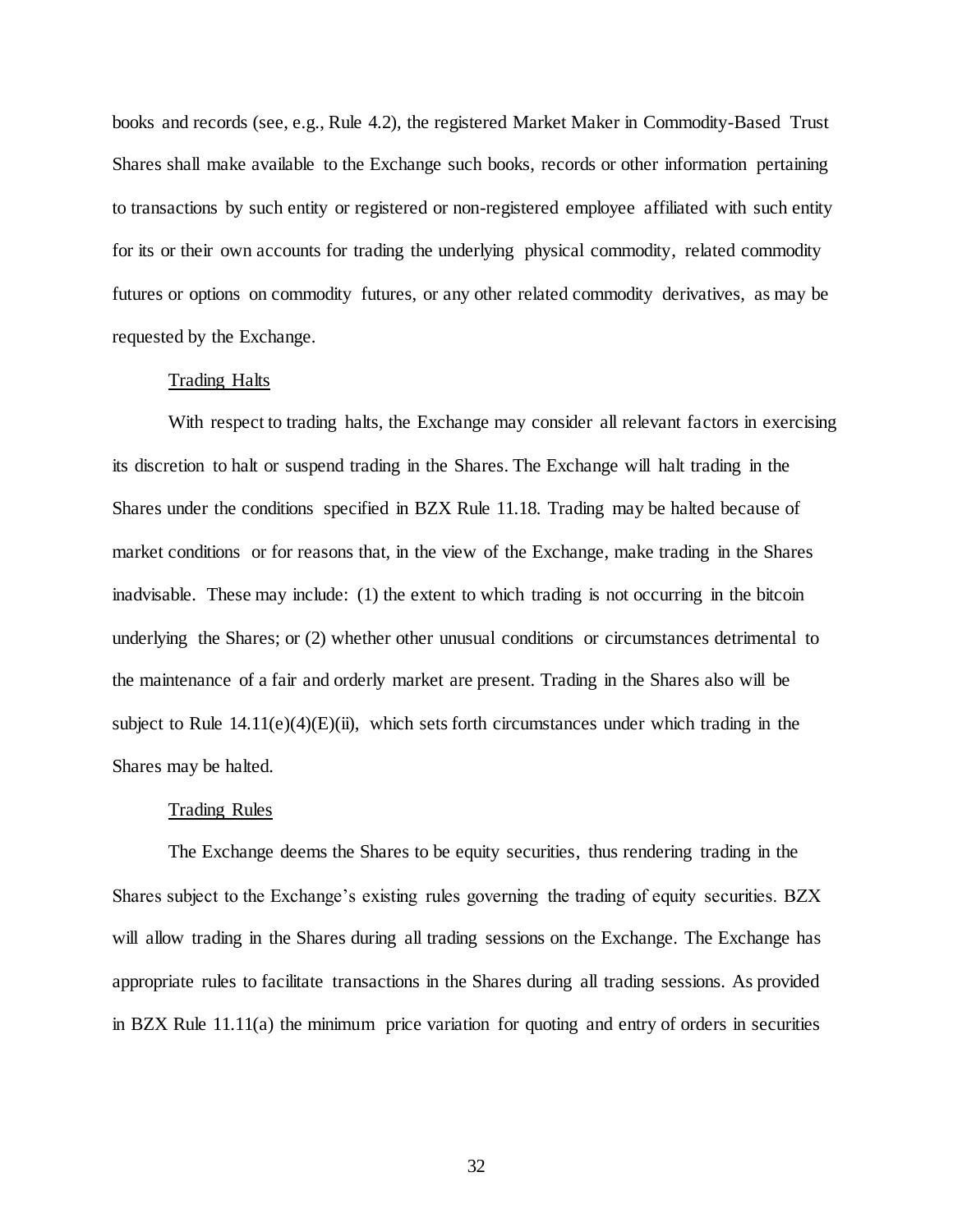traded on the Exchange is \$0.01 where the price is greater than \$1.00 per share or \$0.0001 where the price is less than \$1.00 per share.

## Surveillance

The Exchange believes that its surveillance procedures are adequate to properly monitor the trading of the Shares on the Exchange during all trading sessions and to deter and detect violations of Exchange rules and the applicable federal securities laws. Trading of the Shares through the Exchange will be subject to the Exchange's surveillance procedures for derivative products, including Commodity-Based Trust Shares. The issuer has represented to the Exchange that it will advise the Exchange of any failure by the Trust or the Shares to comply with the continued listing requirements, and, pursuant to its obligations under Section  $19(g)(1)$  of the Exchange Act, the Exchange will surveil for compliance with the continued listing requirements. If the Trust or the Shares are not in compliance with the applicable listing requirements, the Exchange will commence delisting procedures under Exchange Rule 14.12. The Exchange may obtain information regarding trading in the Shares and Bitcoin Futures via ISG, from other exchanges who are members or affiliates of the ISG, or with which the Exchange has entered into a comprehensive surveillance sharing agreement.<sup>66</sup>

#### Information Circular

Prior to the commencement of trading, the Exchange will inform its members in an Information Circular of the special characteristics and risks associated with trading the Shares. Specifically, the Information Circular will discuss the following: (i) the procedures for the creation and redemption of Baskets (and that the Shares are not individually redeemable); (ii) BZX Rule 3.7, which imposes suitability obligations on Exchange members with respect to

<sup>66</sup> For a list of the current members and affiliate members of ISG, see www.isgportal.com.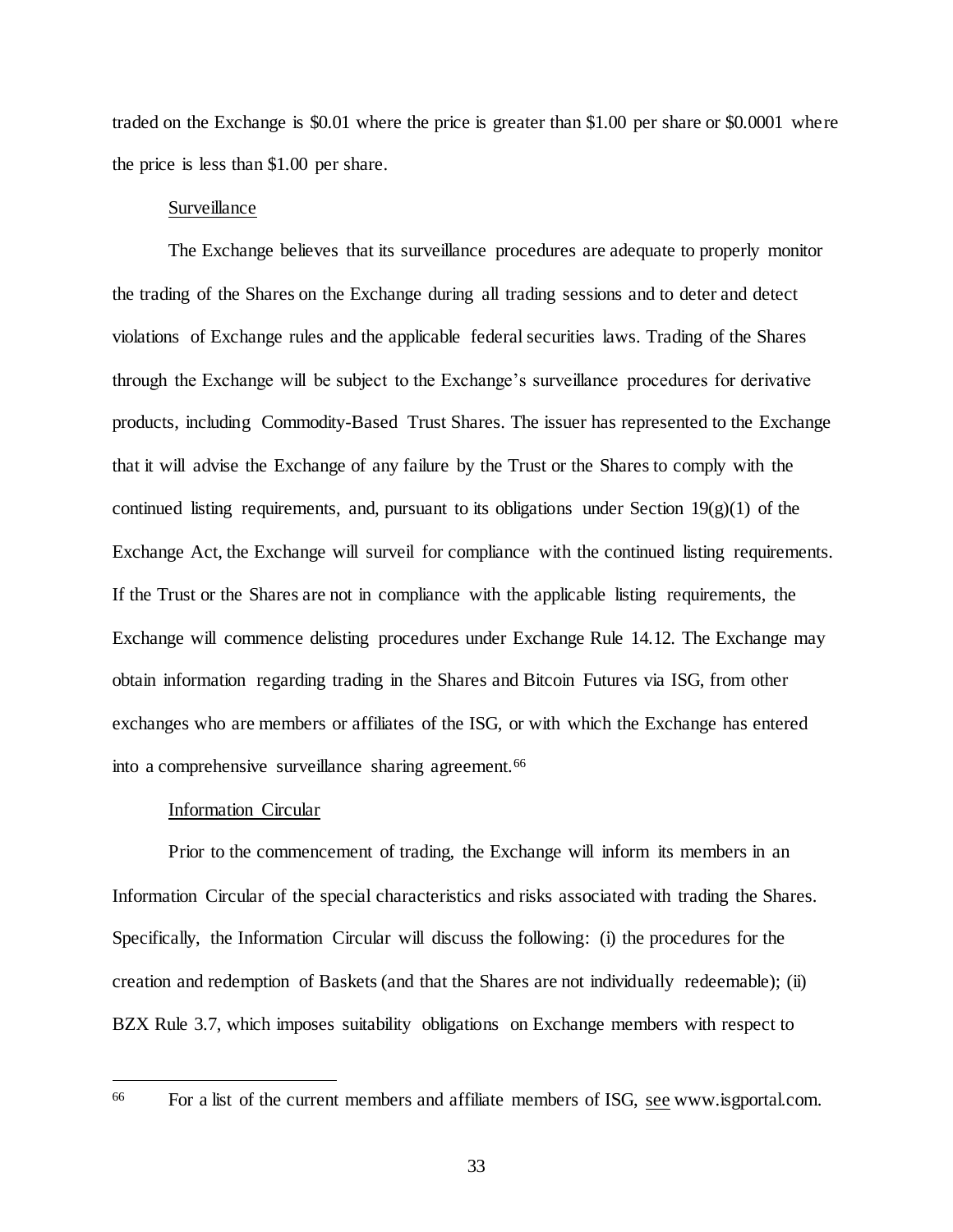recommending transactions in the Shares to customers; (iii) how information regarding the IIV and the Trust's NAV are disseminated; (iv) the risks involved in trading the Shares outside of Regular Trading Hours<sup>67</sup> when an updated IIV will not be calculated or publicly disseminated; (v) the requirement that members deliver a prospectus to investors purchasing newly issued Shares prior to or concurrently with the confirmation of a transaction; and (vi) trading information.

In addition, the Information Circular will advise members, prior to the commencement of trading, of the prospectus delivery requirements applicable to the Shares. Members purchasing the Shares for resale to investors will deliver a prospectus to such investors. The Information Circular will also discuss any exemptive, no-action and interpretive relief granted by the Commission from any rules under the Act.

# 2. Statutory Basis

The Exchange believes that the proposal is consistent with Section  $6(b)$  of the Act<sup>68</sup> in general and Section  $6(b)(5)$  of the Act<sup>69</sup> in particular in that it is designed to prevent fraudulent and manipulative acts and practices, to promote just and equitable principles of trade, to foster cooperation and coordination with persons engaged in facilitating transactions in securities, to remove impediments to and perfect the mechanism of a free and open market and a national market system and, in general, to protect investors and the public interest.

<sup>67</sup> Regular Trading Hours is the time between 9:30 a.m. and 4:00 p.m. Eastern Time.

<sup>68</sup> 15 U.S.C. 78f.

<sup>69</sup> 15 U.S.C. 78f(b)(5).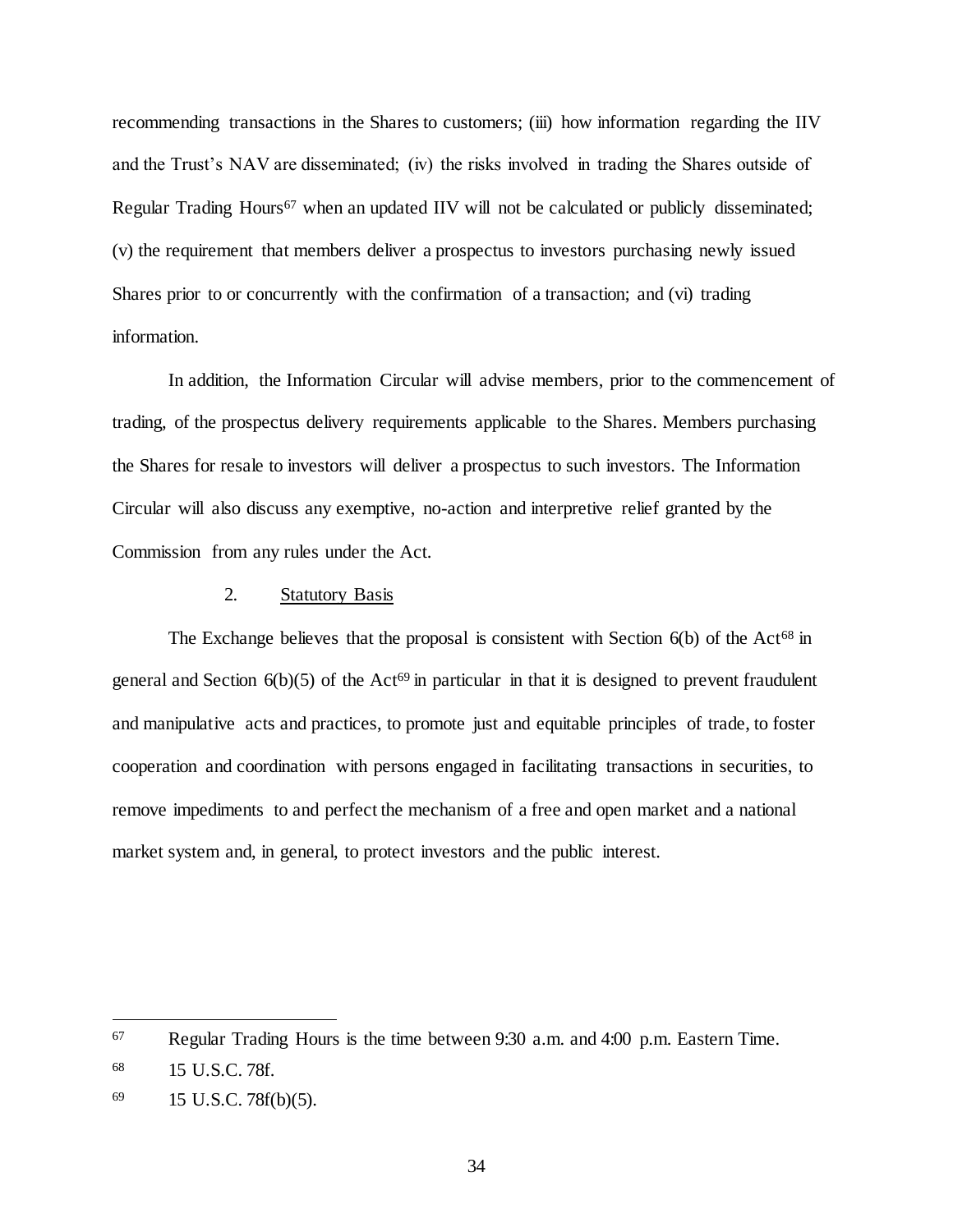The Commission has approved numerous series of Trust Issued Receipts,<sup>70</sup> including Commodity-Based Trust Shares,<sup>71</sup> to be listed on U.S. national securities exchanges. In order for any proposed rule change from an exchange to be approved, the Commission must determine that, among other things, the proposal is consistent with the requirements of Section  $6(b)(5)$  of the Act, specifically including: (i) the requirement that a national securities exchange's rules are designed to prevent fraudulent and manipulative acts and practices; $72$  and (ii) the requirement that an exchange proposal be designed, in general, to protect investors and the public interest.

The Exchange believes that the proposal is, in particular, designed to protect investors and the public interest. With the growth of OTC Bitcoin Funds over the past year, so too has grown the potential risk to U.S. investors. Significant and prolonged premiums and discounts,

<sup>70</sup> See Exchange Rule 14.11(f).

<sup>71</sup> Commodity-Based Trust Shares, as described in Exchange Rule 14.11(e)(4), are a type of Trust Issued Receipt.

<sup>72</sup> As the Exchange has stated in a number of other public documents, it continues to believe that bitcoin is resistant to price manipulation and that "other means to prevent fraudulent and manipulative acts and practices<sup>"</sup> exist to justify dispensing with the requisite surveillance sharing agreement. The geographically diverse and continuous nature of bitcoin trading render it difficult and prohibitively costly to manipulate the price of bitcoin. The fragmentation across bitcoin platforms, the relatively slow speed of transactions, and the capital necessary to maintain a significant presence on each trading platform make manipulation of bitcoin prices through continuous trading activity challenging. To the extent that there are bitcoin exchanges engaged in or allowing wash trading or other activity intended to manipulate the price of bitcoin on other markets, such pricing does not normally impact prices on other exchanges because participants will generally ignore markets with quotes that they deem non-executable. Moreover, the linkage between the bitcoin markets and the presence of arbitrageurs in those markets means that the manipulation of the price of bitcoin price on any single venue would require manipulation of the global bitcoin price in order to be effective. Arbitrageurs must have funds distributed across multiple trading platforms in order to take advantage of temporary price dislocations, thereby making it unlikely that there will be strong concentration of funds on any particular bitcoin exchange or OTC platform. As a result, the potential for manipulation on a trading platform would require overcoming the liquidity supply of such arbitrageurs who are effectively eliminating any cross-market pricing differences.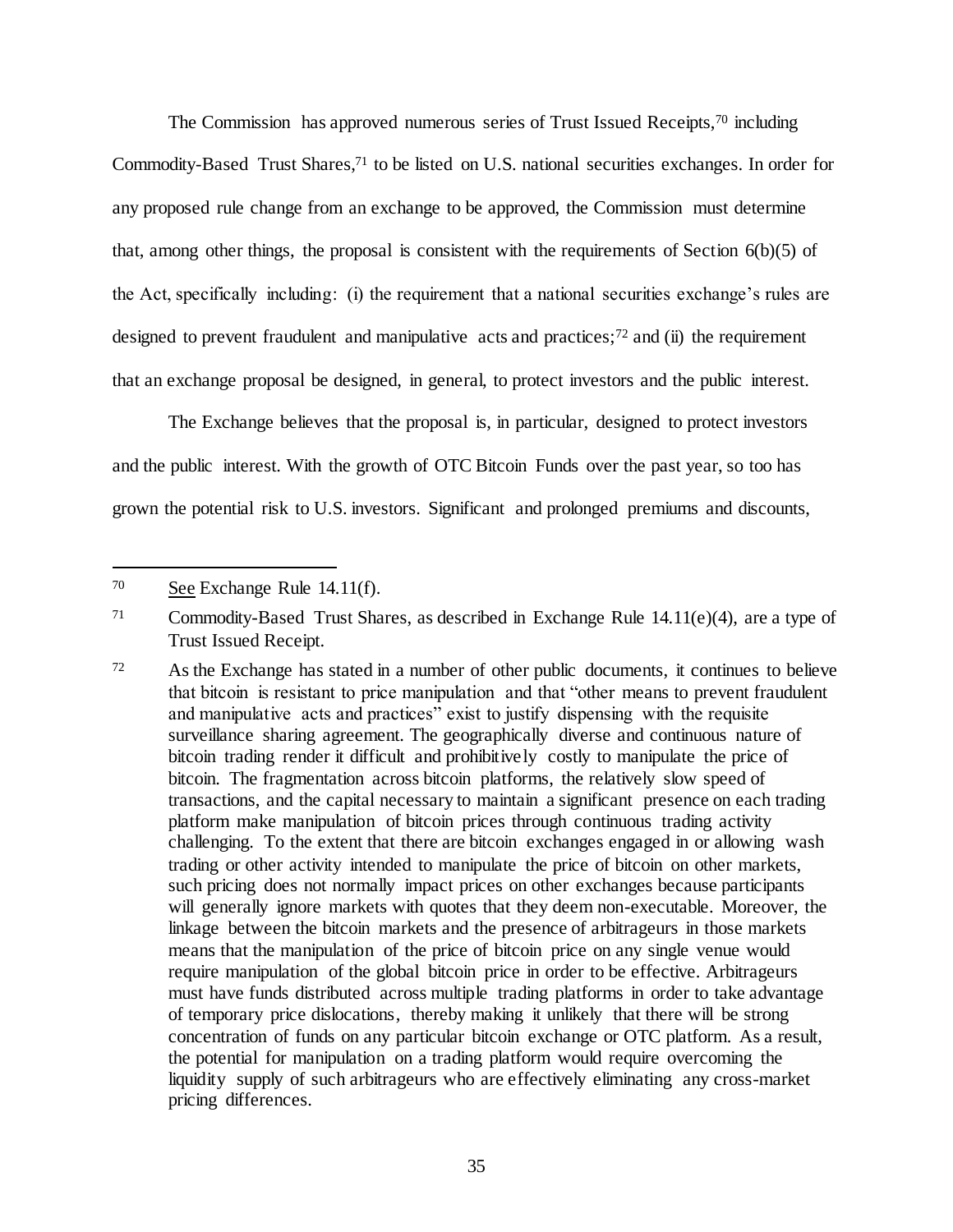significant premium/discount volatility, high fees, insufficient disclosures, and technical hurdles are putting U.S. investor money at risk on a daily basis that could potentially be eliminated through access to a bitcoin ETP. As such, the Exchange believes that this proposal acts to limit the risk to U.S. investors that are increasingly seeking exposure to bitcoin through the elimination of significant and prolonged premiums and discounts, the reduction of significant premium/discount volatility, the reduction of management fees through meaningful competition, the avoidance of risks associated with investing in operating companies that are imperfect proxies for bitcoin exposure, and protection from risk associated with custodying spot bitcoin by providing direct, 1-for-1 exposure to bitcoin in a regulated, transparent, exchange-traded vehicle designed to reduce the likelihood of significant and prolonged premiums and discounts with its open-ended nature as well as the ability of authorized participants to create and redeem on a daily basis.

The Exchange also believes that this proposal is consistent with the requirements of Section  $6(b)(5)$  of the Act and that it has sufficiently demonstrated that, on the whole, the manipulation concerns previously articulated by the Commission are sufficiently mitigated. Specifically, the Exchange believes that the significant increase in trading volume in Bitcoin Futures, the growth of liquidity at the inside in the spot market for bitcoin, and certain features of the Shares and the Index mitigate potential manipulation concerns should be the central consideration as the Commission determines whether to approve this proposal.

## (i) Designed to Prevent Fraudulent and Manipulative Acts and Practices

In order to meet this standard in a proposal to list and trade a series of Commodity-Based Trust Shares, the Commission requires that an exchange demonstrate that there is a

36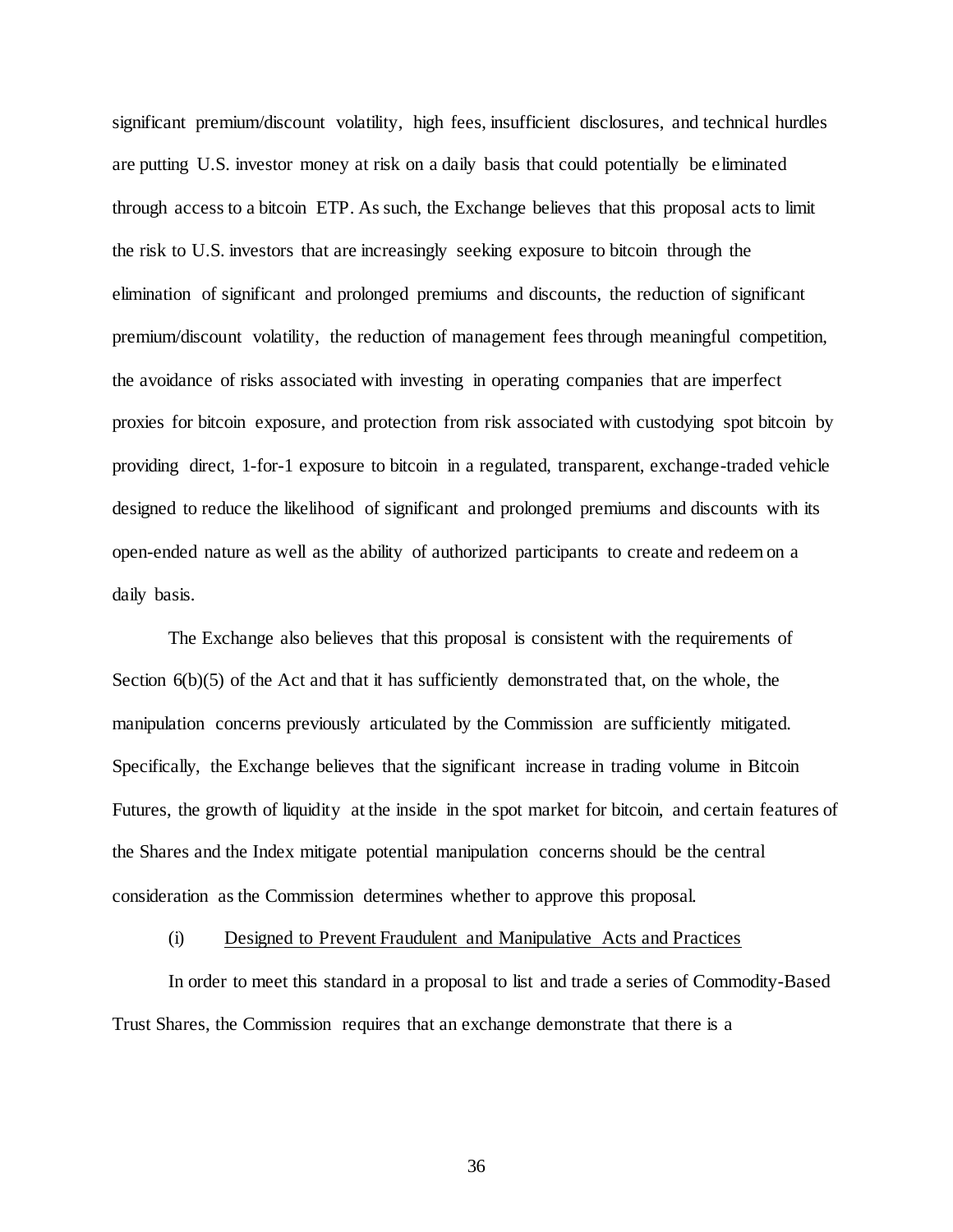comprehensive surveillance-sharing agreement in place<sup>73</sup> with a regulated market of significant size. Both the Exchange and CME are members of ISG.<sup>74</sup> The only remaining issue to be addressed is whether the Bitcoin Futures market constitutes a market of significant size, which the Exchange believes that it does. The terms "significant market" and "market of significant size" include a market (or group of markets) as to which: (a) there is a reasonable likelihood that a person attempting to manipulate the ETP would also have to trade on that market to manipulate the ETP, so that a surveillance-sharing agreement would assist the listing exchange in detecting and deterring misconduct; and (b) it is unlikely that trading in the ETP would be the predominant influence on prices in that market.<sup>75</sup>

The Commission has also recognized that the "regulated market of significant size" standard is not the only means for satisfying Section 6(b)(5) of the act, specifically providing that a listing exchange could demonstrate that "other means to prevent fraudulent and manipulative

<sup>74</sup> For a list of the current members and affiliate members of ISG, see www.isgportal.com.

j

<sup>73</sup> As previously articulated by the Commission, "The standard requires such surveillancesharing agreements since "they provide a necessary deterrent to manipulation because they facilitate the availability of information needed to fully investigate a manipulation if it were to occur." The Commission has emphasized that it is essential for an exchange listing a derivative securities product to enter into a surveillance- sharing agreement with markets trading underlying securities for the listing exchange to have the ability to obtain information necessary to detect, investigate, and deter fraud and market manipulation, as well as violations of exchange rules and applicable federal securities laws and rules. The hallmarks of a surveillance-sharing agreement are that the agreement provides for the sharing of information about market trading activity, clearing activity, and customer identity; that the parties to the agreement have reasonable ability to obtain access to and produce requested information; and that no existing rules, laws, or practices would impede one party to the agreement from obtaining this information from, or producing it to, the other party." The Commission has historically held that joint membership in ISG constitutes such a surveillance sharing agreement. See Wilshire Phoenix Disapproval.

<sup>75</sup> See Wilshire Phoenix Disapproval.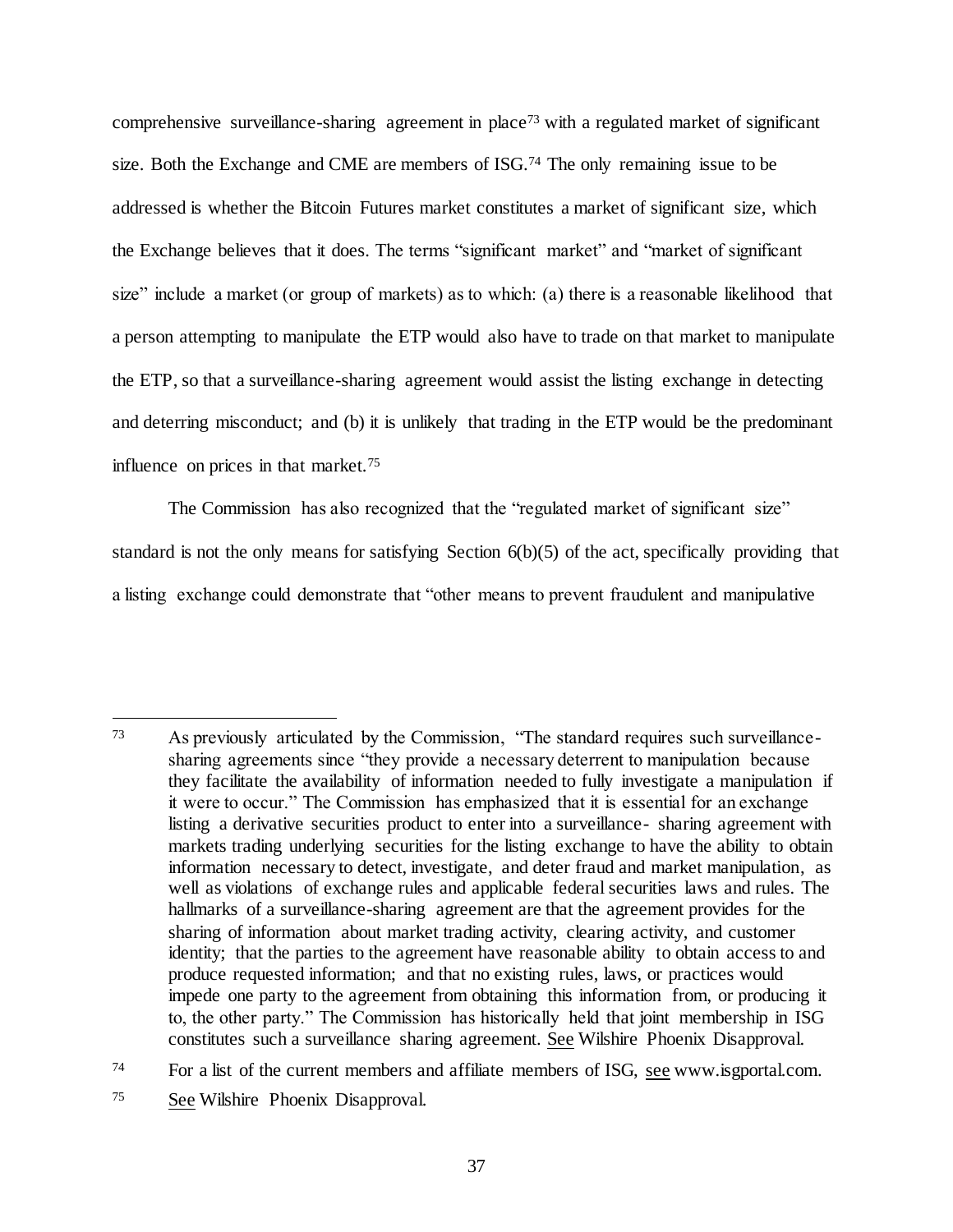acts and practices" are sufficient to justify dispensing with the requisite surveillance-sharing agreement.<sup>76</sup>

## (a) Manipulation of the ETP

The significant growth in Bitcoin Futures across each of trading volumes, open interest, large open interest holders, and total market participants since the Wilshire Phoenix Disapproval was issued are reflective of that market's growing influence on the spot price, which according to the academic research cited above, was already leading the spot price in 2018 and 2019. Where Bitcoin Futures lead the price in the spot market such that a potential manipulator of the bitcoin spot market (beyond just the constituents of the Index) would have to participate in the Bitcoin Futures market, it follows that a potential manipulator of the Shares would similarly have to transact in the Bitcoin Futures market because the Index is based on spot prices. Further, the Trust allows for in-kind creation and redemption, which, as further described below, reduces the potential for manipulation of the Shares through manipulation of the Index or any of its individual constituents, again emphasizing that a potential manipulator of the Shares would have to manipulate the entirety of the bitcoin spot market, which is led by the Bitcoin Futures market. As such, the Exchange believes that part (a) of the significant market test outlined above is satisfied and that common membership in ISG between the Exchange and CME would assist the listing exchange in detecting and deterring misconduct in the Shares.

<sup>76</sup> See Winklevoss Order at 37580. The Commission has also specifically noted that it "is not applying a "cannot be manipulated" standard; instead, the Commission is examining whether the proposal meets the requirements of the Exchange Act and, pursuant to its Rules of Practice, places the burden on the listing exchange to demonstrate the validity of its contentions and to establish that the requirements of the Exchange Act have been met. Id. at 37582.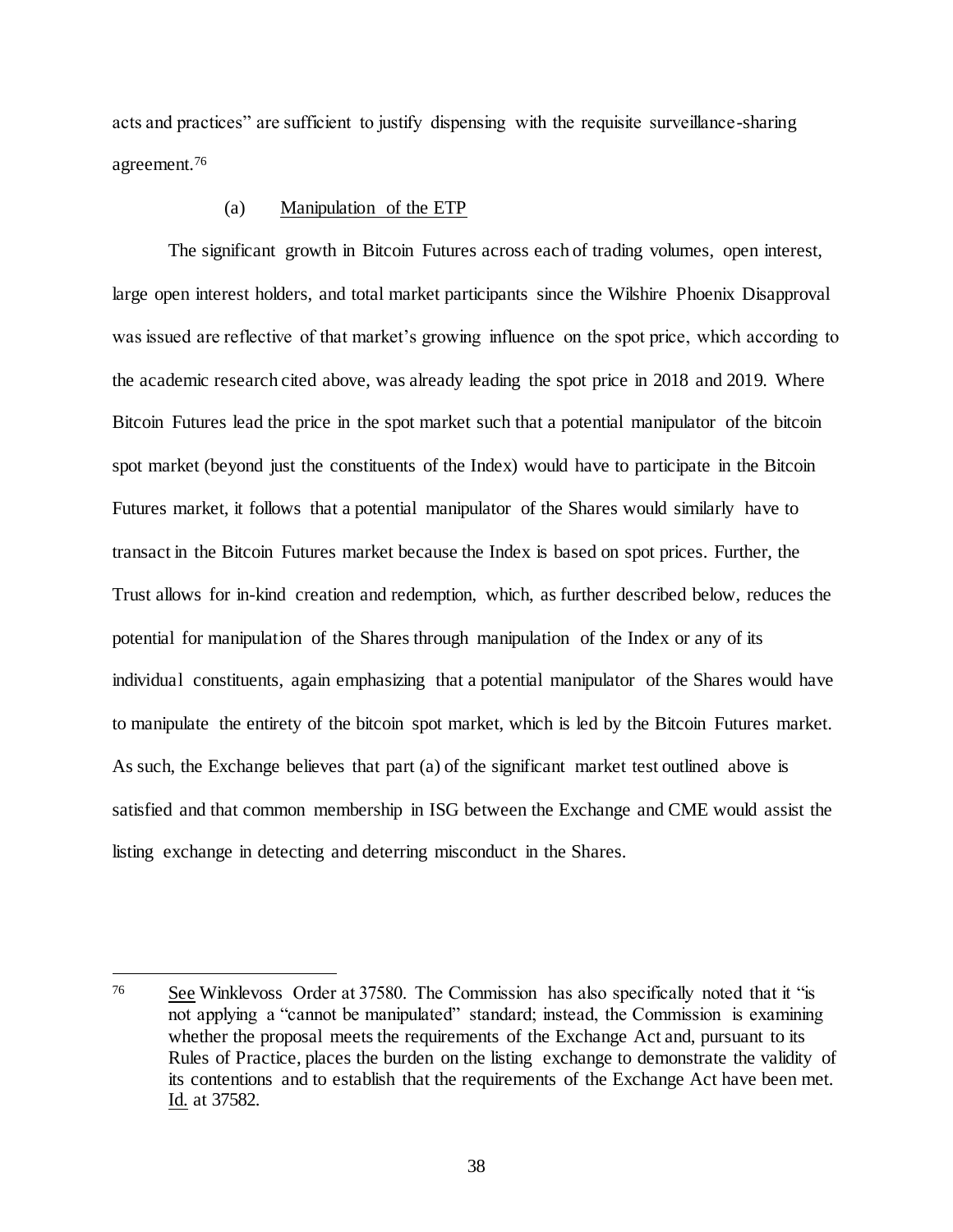#### (b) Predominant Influence on Prices in Spot and Bitcoin Futures

The Exchange also believes that trading in the Shares would not be the predominant force on prices in the Bitcoin Futures market (or spot market) for a number of reasons, including the significant volume in the Bitcoin Futures market, the size of bitcoin's market cap (approximately \$1 trillion), and the significant liquidity available in the spot market. In addition to the Bitcoin Futures market data points cited above, the spot market for bitcoin is also very liquid. According to data from CoinRoutes from February 2021, the cost to buy or sell \$5 million worth of bitcoin averages roughly 10 basis points with a market impact of 30 basis points.<sup>77</sup> For a \$10 million market order, the cost to buy or sell is roughly 20 basis points with a market impact of 50 basis points. Stated another way, a market participant could enter a market buy or sell order for \$10 million of bitcoin and only move the market 0.5%. More strategic purchases or sales (such as using limit orders and executing through OTC bitcoin trade desks) would likely have less obvious impact on the market—which is consistent with MicroStrategy, Tesla, and Square being able to collectively purchase billions of dollars in bitcoin. As such, the combination of Bitcoin Futures leading price discovery, the overall size of the bitcoin market, and the ability for market participants, including authorized participants creating and redeeming in-kind with the Trust, to buy or sell large amounts of bitcoin without significant market impact will help prevent the Shares from becoming the predominant force on pricing in either the bitcoin spot or Bitcoin Futures markets, satisfying part (b) of the test outlined above.

<sup>77</sup> These statistics are based on samples of bitcoin liquidity in USD (excluding stablecoins or Euro liquidity) based on executable quotes on Coinbase Pro, Gemini, Bitstamp, Kraken, LMAX Exchange, BinanceUS, and OKCoin during February 2021.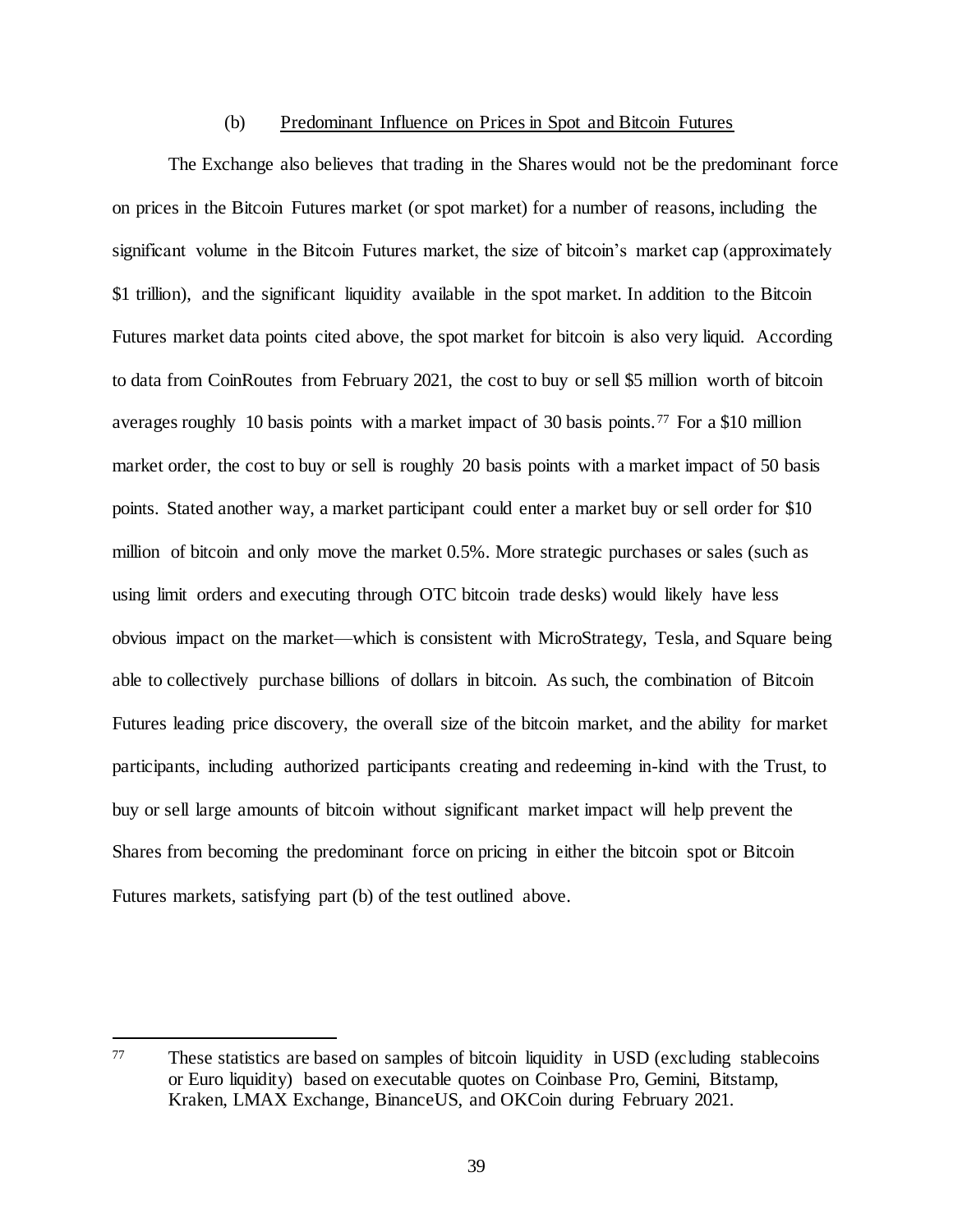### (c) Other Means to Prevent Fraudulent and Manipulative Acts and Practices

As noted above, the Commission also permits a listing exchange to demonstrate that "other means to prevent fraudulent and manipulative acts and practices" are sufficient to justify dispensing with the requisite surveillance-sharing agreement. The Exchange believes that such conditions are present. Specifically, the significant liquidity in the spot market and the impact of market orders on the overall price of bitcoin mean that attempting to move the price of bitcoin is costly and has grown more expensive over the past year. In January 2020, for example, the cost to buy or sell \$5 million worth of bitcoin averaged roughly 30 basis points (compared to 10 basis points in 2/2021) with a market impact of 50 basis points (compared to 30 basis points in  $2/2021$ .<sup>78</sup> For a \$10 million market order, the cost to buy or sell was roughly 50 basis points (compared to 20 basis points in 2/2021) with a market impact of 80 basis points (compared to 50 basis points in 2/2021). As the liquidity in the bitcoin spot market increases, it follows that the impact of \$5 million and \$10 million orders will continue to decrease the overall impact in spot price.

Additionally, offering in-kind creation and redemption will provide unique protections against potential attempts to manipulate the Shares. While the Sponsor believes that the independently calculated Index which it uses to value the Trust's bitcoin is itself resistant to manipulation based on the methodology further described below, the fact that creations and redemptions are available in-kind makes the manipulability of the Index significantly less important. Specifically, because the Trust will not accept cash to buy bitcoin in order to create new shares or, barring a forced redemption of the Trust or under other extraordinary

<sup>78</sup> These statistics are based on samples of bitcoin liquidity in USD (excluding stablecoins or Euro liquidity) based on executable quotes on Coinbase Pro, Gemini, Bitstamp, Kraken, LMAX Exchange, BinanceUS, and OKCoin during February 2021.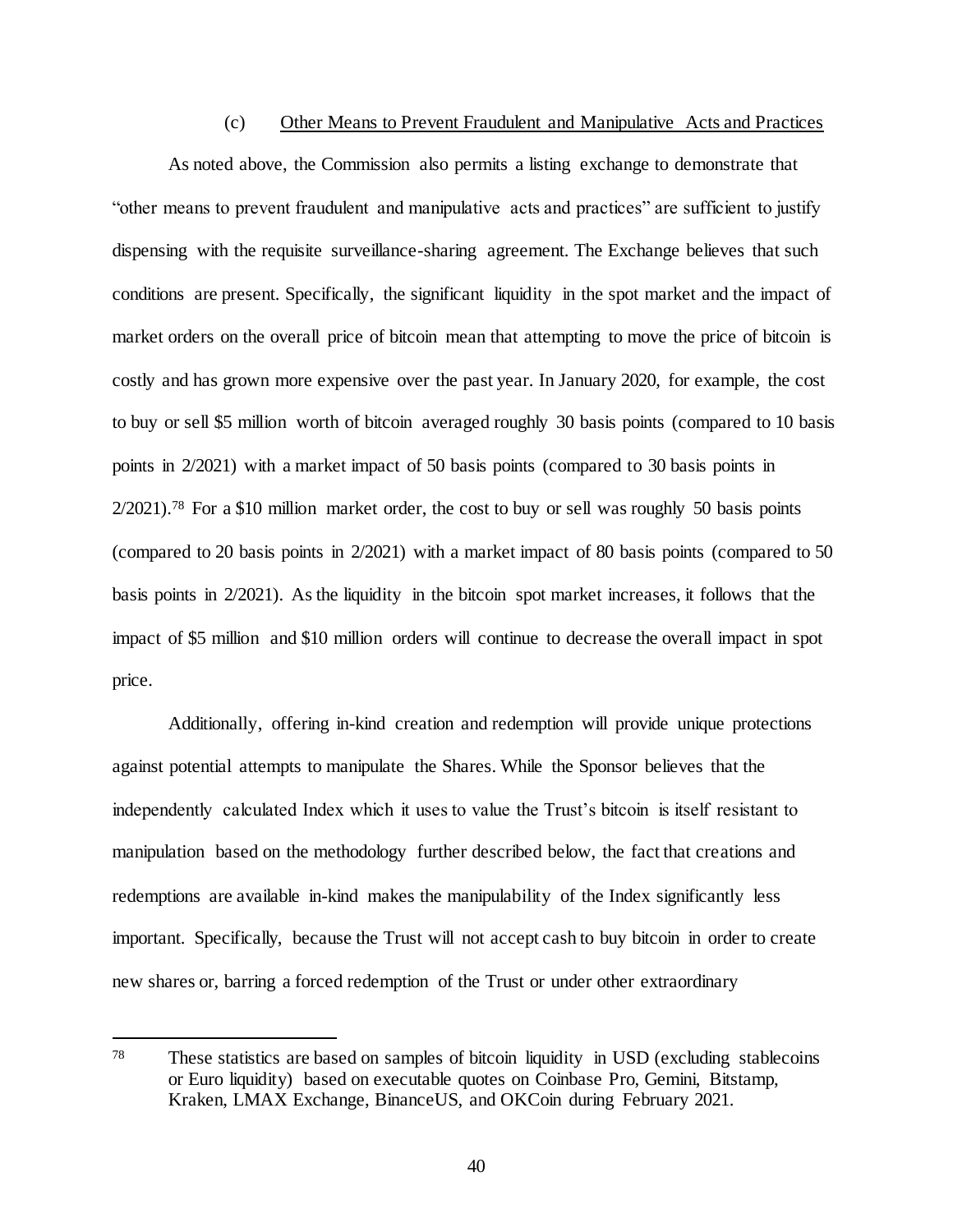circumstances, be forced to sell bitcoin to pay cash for redeemed shares, the price that the Sponsor uses to value the Trust's bitcoin is not particularly important.<sup>79</sup> When authorized participants are creating with the Trust, they need to deliver a certain number of bitcoin per share (regardless of the valuation used) and when they're redeeming, they can similarly expect to receive a certain number of bitcoin per share. As such, even if the price used to value the Trust's bitcoin is manipulated (which the Sponsor believes that its methodology is resistant to), the ratio of bitcoin per Share does not change and the Trust will either accept (for creations) or distribute (for redemptions) the same number of bitcoin regardless of the value. This not only mitigates the risk associated with potential manipulation, but also discourages and disincentivizes manipulation of the Index because there is little financial incentive to do so.

### Commodity-Based Trust Shares

j

The Exchange believes that the proposed rule change is designed to prevent fraudulent and manipulative acts and practices in that the Shares will be listed on the Exchange pursuant to the initial and continued listing criteria in Exchange Rule 14.11(e)(4). The Exchange believes that its surveillance procedures are adequate to properly monitor the trading of the Shares on the Exchange during all trading sessions and to deter and detect violations of Exchange rules and the applicable federal securities laws. Trading of the Shares through the Exchange will be subject to the Exchange's surveillance procedures for derivative products, including Commodity-Based Trust Shares. The issuer has represented to the Exchange that it will advise the Exchange of any failure by the Trust or the Shares to comply with the continued listing requirements, and, pursuant to its obligations under Section 19(g)(1) of the Exchange Act, the Exchange will surveil

<sup>79</sup> While the Index will not be particularly important for the creation and redemption process, it will be used for calculating fees.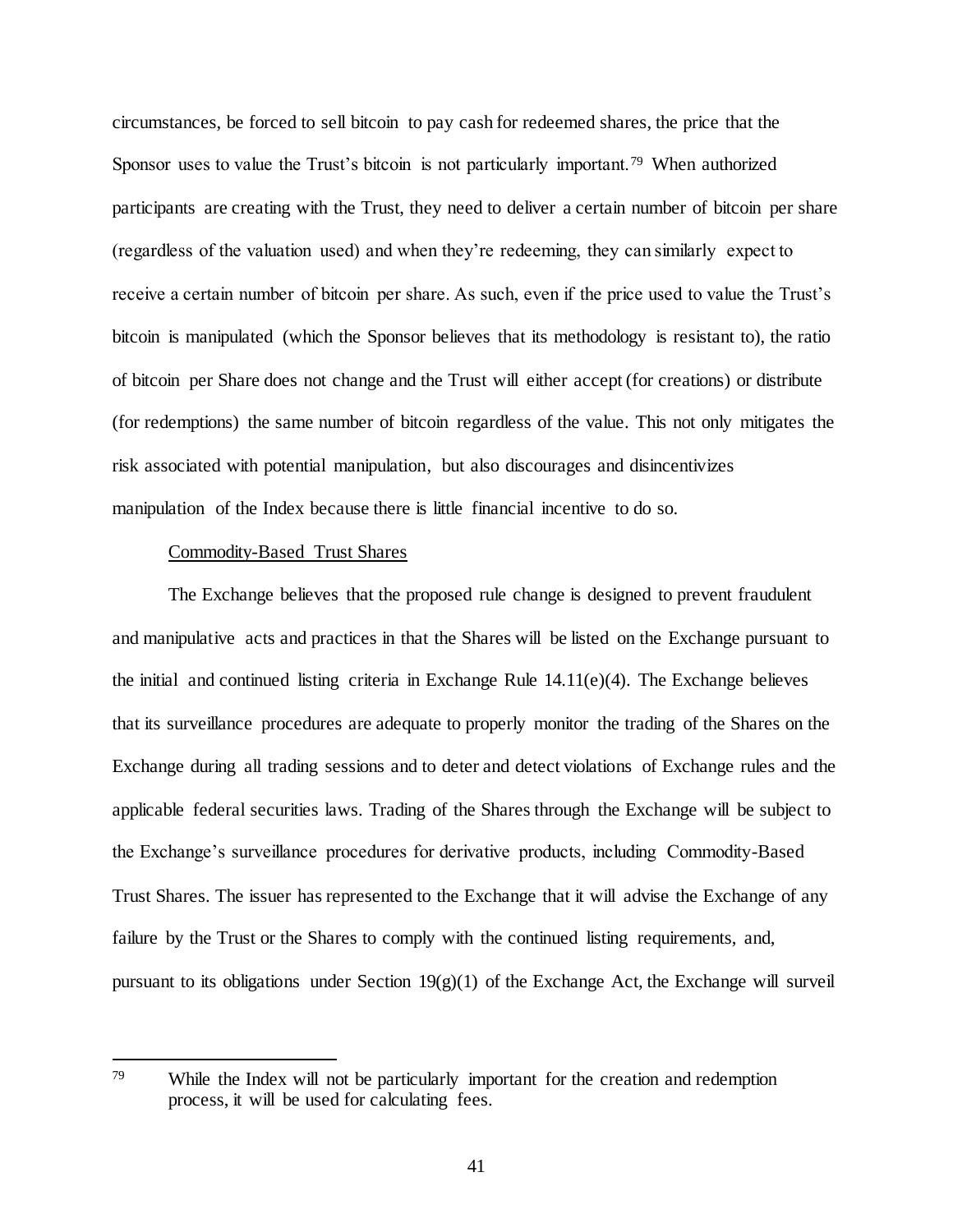for compliance with the continued listing requirements. If the Trust or the Shares are not in compliance with the applicable listing requirements, the Exchange will commence delisting procedures under Exchange Rule 14.12. The Exchange may obtain information regarding trading in the Shares and listed bitcoin derivatives via the ISG, from other exchanges who are members or affiliates of the ISG, or with which the Exchange has entered into a comprehensive surveillance sharing agreement.

### Availability of Information

The Exchange also believes that the proposal promotes market transparency in that a large amount of information is currently available about bitcoin and will be available regarding the Trust and the Shares. In addition to the price transparency of the Index, the Trust will provide information regarding the Trust's bitcoin holdings as well as additional data regarding the Trust. The Trust will provide an IIV per Share updated every 15 seconds, as calculated by the Exchange or a third-party financial data provider during the Exchange's Regular Trading Hours (9:30 a.m. to 4:00 p.m. Eastern time). The IIV will be calculated by using the prior day's closing NAV per Share as a base and updating that value during Regular Trading Hours to reflect changes in the value of the Trust's bitcoin holdings during the trading day.

The IIV disseminated during Regular Trading Hours should not be viewed as an actual real-time update of the NAV, which will be calculated only once at the end of each trading day. The IIV will be widely disseminated on a per Share basis every 15 seconds during the Exchange's Regular Trading Hours by one or more major market data vendors. In addition, the IIV will be available through on-line information services.

The website for the Trust, which will be publicly accessible at no charge, will contain the following information: (a) the current NAV per Share daily and the prior business day's NAV

42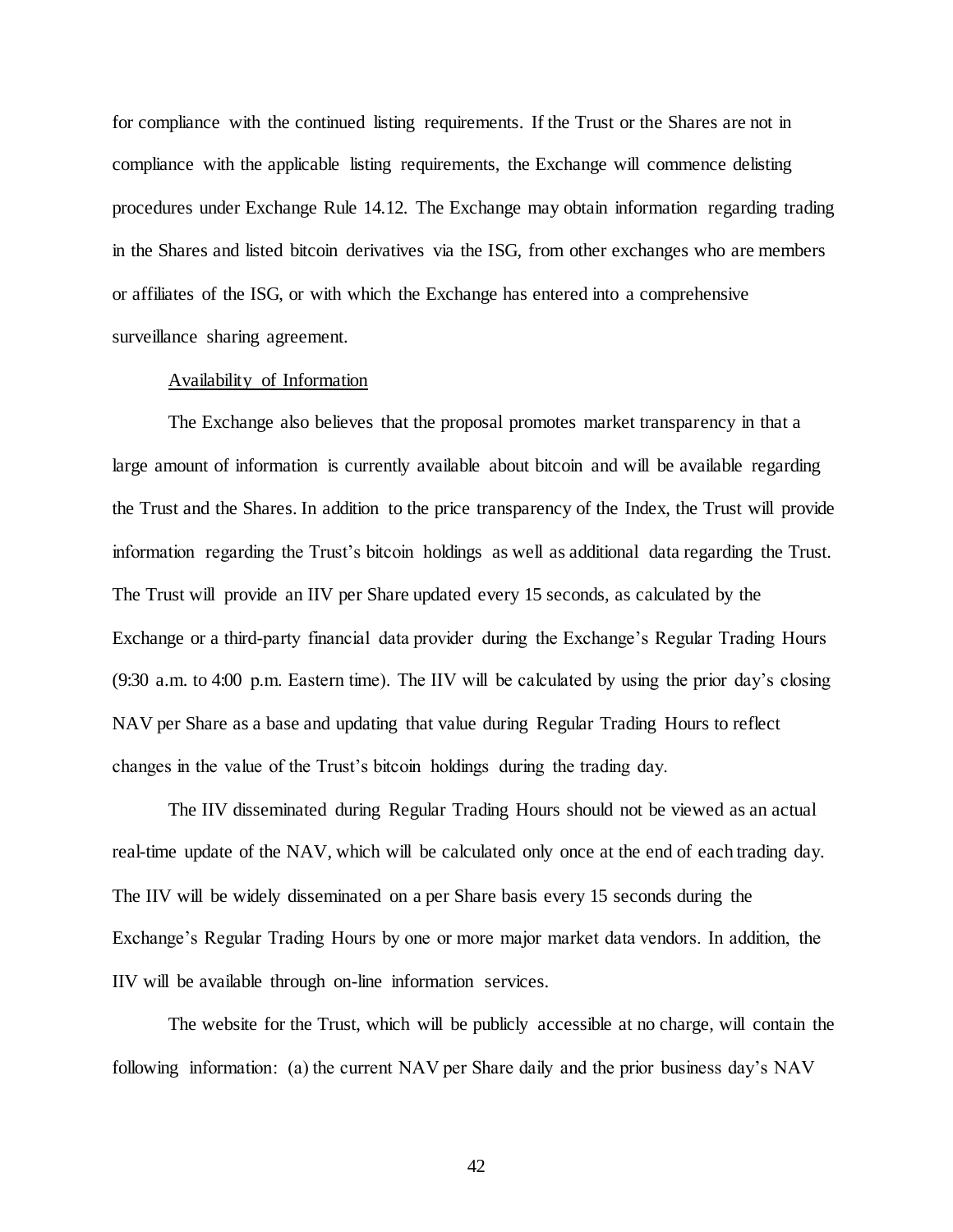and the reported closing price; (b) the BZX Official Closing Price in relation to the NAV as of the time the NAV is calculated and a calculation of the premium or discount of such price against such NAV; (c) data in chart form displaying the frequency distribution of discounts and premiums of the Official Closing Price against the NAV, within appropriate ranges for each of the four previous calendar quarters (or for the life of the Trust, if shorter); (d) the prospectus; and (e) other applicable quantitative information. The Trust will also disseminate the Trust's holdings on a daily basis on the Trust's website. The value of the Index will be made available by one or more major market data vendors, updated at least every 15 seconds during Regular Trading Hours.

The NAV for the Trust will be calculated by the Administrator once a day and will be disseminated daily to all market participants at the same time. Quotation and last-sale information regarding the Shares will be disseminated through the facilities of the CTA.

Quotation and last sale information for bitcoin is widely disseminated through a variety of major market data vendors, including Bloomberg and Reuters, as well as the Index. Information relating to trading, including price and volume information, in bitcoin is available from major market data vendors and from the exchanges on which bitcoin are traded. Depth of book information is also available from bitcoin exchanges. The normal trading hours for bitcoin exchanges are 24 hours per day, 365 days per year

For the above reasons, the Exchange believes that the proposed rule change is consistent with the requirements of Section  $6(b)(5)$  of the Act.

#### B. Self-Regulatory Organization's Statement on Burden on Competition

The Exchange does not believe that the proposed rule change will impose any burden on competition that is not necessary or appropriate in furtherance of the purpose of the Act. The

43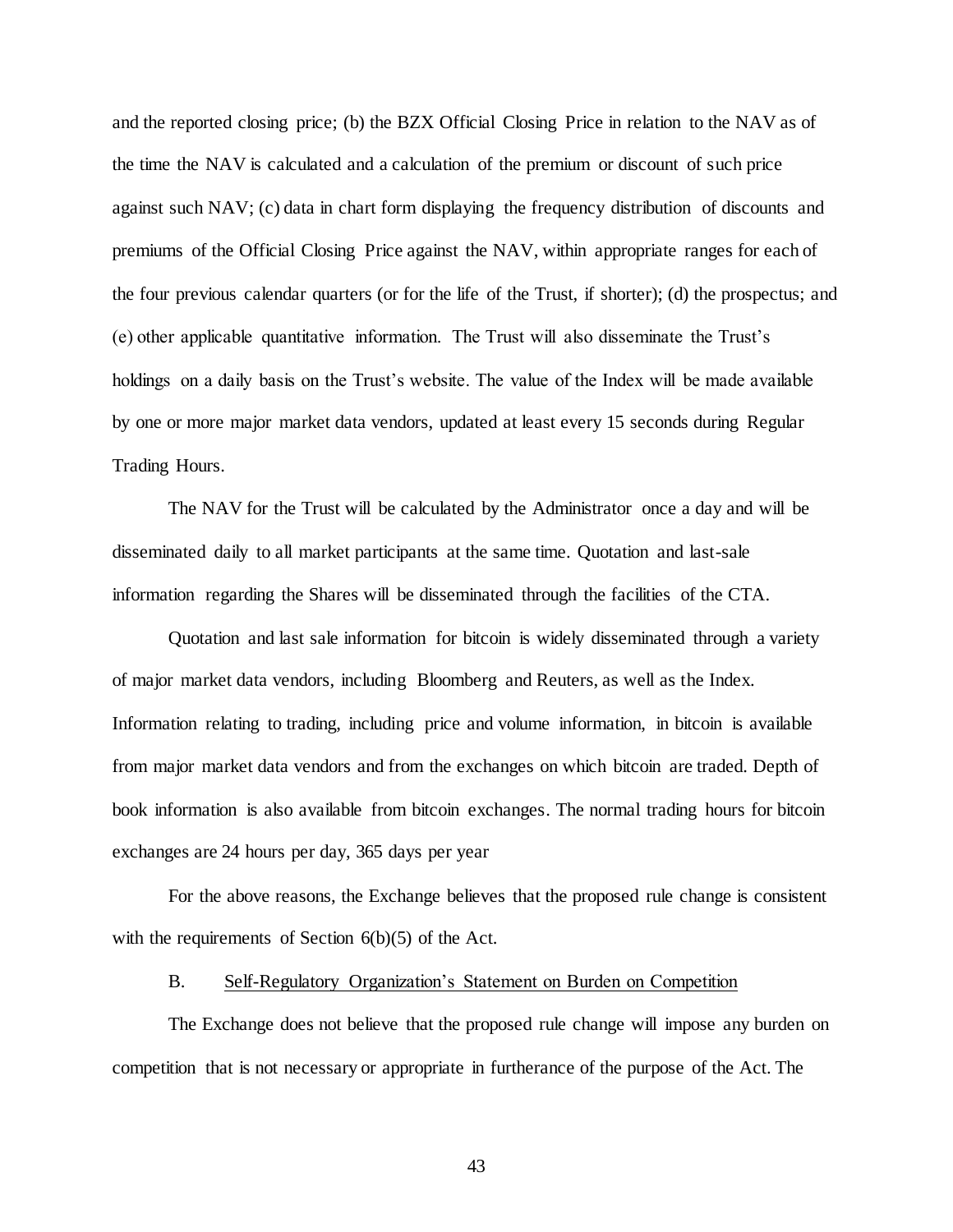Exchange notes that the proposed rule change, rather will facilitate the listing and trading of an additional exchange-traded product that will enhance competition among both market participants and listing venues, to the benefit of investors and the marketplace.

# C. Self-Regulatory Organization's Statement on Comments on the Proposed Rule Change Received from Members, Participants, or Others

The Exchange has neither solicited nor received written comments on the proposed rule change.

### III. Date of Effectiveness of the Proposed Rule Change and Timing for Commission Action

Within 45 days of the date of publication of this notice in the Federal Register or within such longer period up to 90 days (i) as the Commission may designate if it finds such longer period to be appropriate and publishes its reasons for so finding or (ii) as to which the Exchange consents, the Commission will:

A. by order approve or disapprove such proposed rule change, or

B. institute proceedings to determine whether the proposed rule change should be disapproved.

## IV. Solicitation of Comments

Interested persons are invited to submit written data, views, and arguments concerning the foregoing, including whether the proposed rule change is consistent with the Act. Comments may be submitted by any of the following methods:

## Electronic comments:

- Use the Commission's Internet comment form (http://www.sec.gov/rules/sro.shtml); or
- Send an email to rule-comments@sec.gov. Please include File Number SR-CboeBZX-2021-039 on the subject line.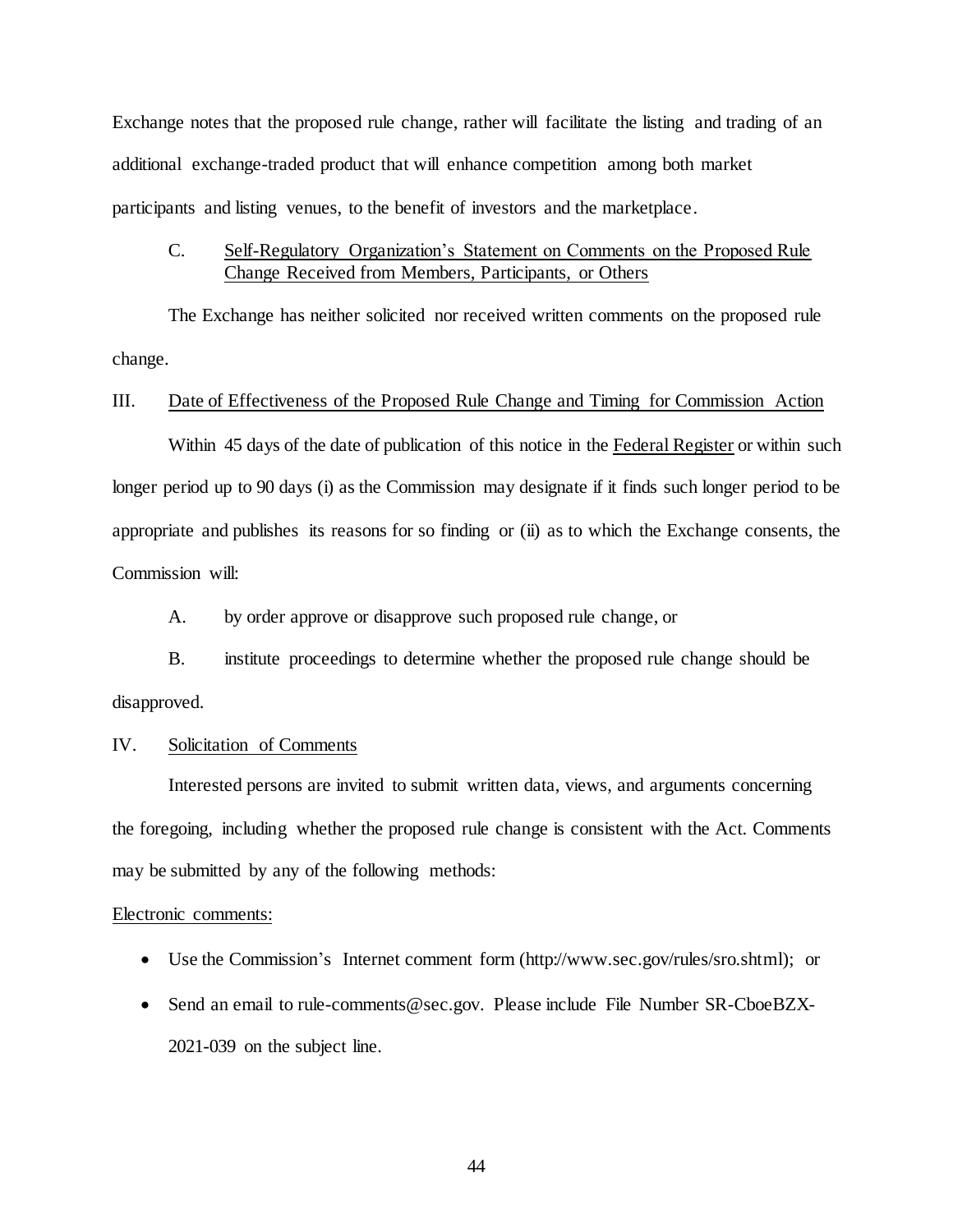#### Paper comments:

 Send paper comments in triplicate to: Secretary, Securities and Exchange Commission, 100 F Street, NE, Washington, DC 20549-1090.

All submissions should refer to File Number SR-CboeBZX-2021-039. This file number should be included on the subject line if email is used. To help the Commission process and review your comments more efficiently, please use only one method. The Commission will post all comments on the Commission's Internet website (http://www.sec.gov/rules/sro.shtml). Copies of the submission, all subsequent amendments, all written statements with respect to the proposed rule change that are filed with the Commission, and all written communications relating to the proposed rule change between the Commission and any person, other than those that may be withheld from the public in accordance with the provisions of 5 U.S.C. 552, will be available for website viewing and printing in the Commission's Public Reference Room, 100 F Street, NE, Washington, DC 20549 on official business days between the hours of 10:00 a.m. and 3:00 p.m. Copies of the filing also will be available for inspection and copying at the principal office of the Exchange. All comments received will be posted without change. Persons submitting comments are cautioned that we do not redact or edit personal identifying information from comment submissions. You should submit only information that you wish to make available publicly. All